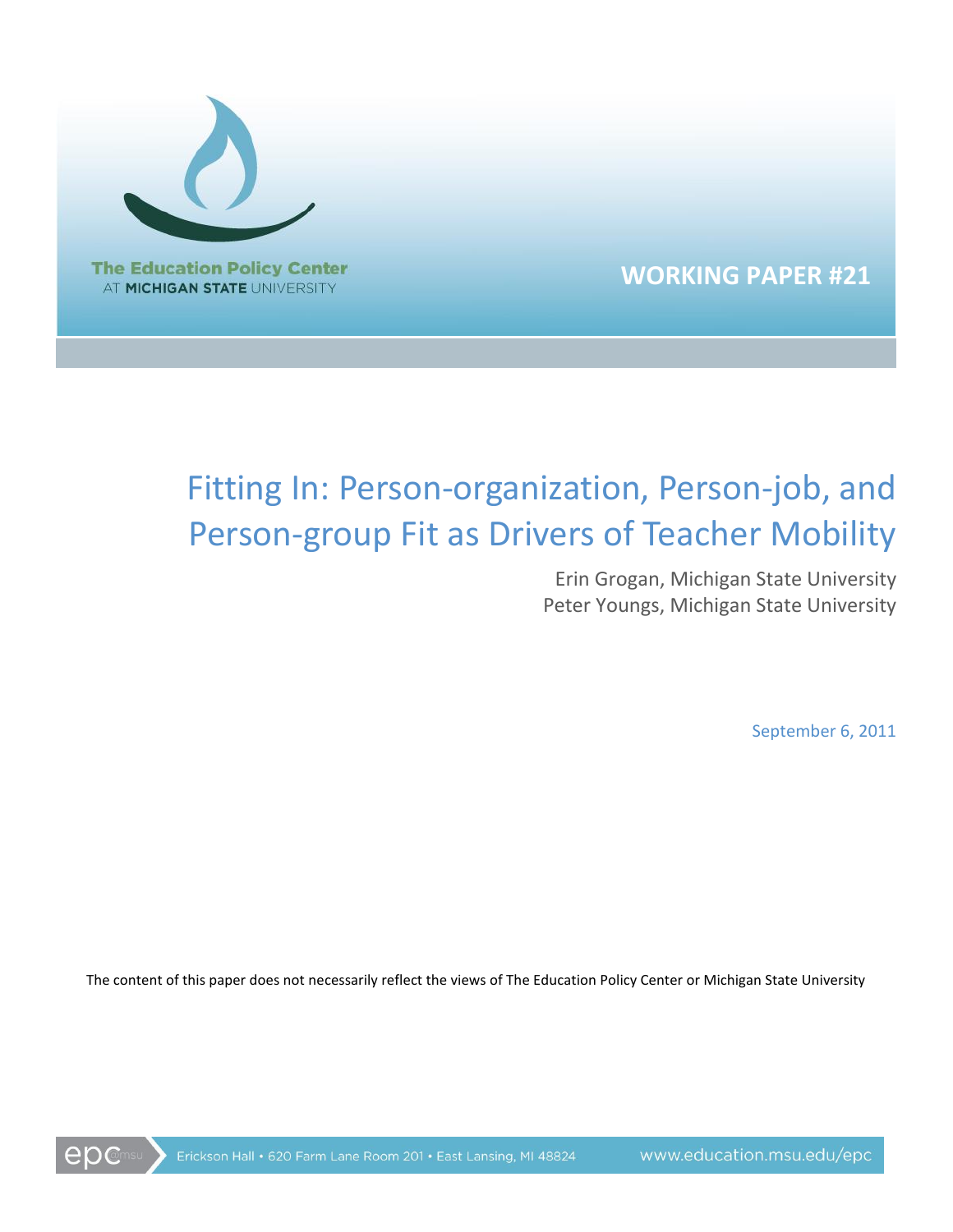## Fitting In: Person-organization, Person-job and Person-group Fit as Drivers of Teacher Mobility

#### Author Note

**ep** @msu

Paper presented at the Association of Education Finance and Policy Annual Meeting, March 26, 2011

This research was supported by funding from the Carnegie Corporation of New York and a Michigan State University Research Practicum and Development Grant. Any opinions expressed in this publication are those of the authors and do not necessarily reflect the views of the supporting agencies.

#### Abstract

For years, researchers studying organizations and management have been interested in how well individuals "fit" with their work environment (Kristof-Brown, Zimmerman, & Johnson, 2005), finding strong relationships between increased fit and positive employment outcomes, including increased performance and retention (Kristof-Brown et al., 2005; Lauver & Kristof-Brown, 2001). Using two different datasets (Schools and Staffing Survey/Teacher Follow-up Survey and the Michigan-Indiana Early Career Teacher Study), we explore how teachers' perceptions of "fitting in" with organizational goals and values, job requirements, and close professional colleagues impact teacher mobility. We create a series of multinomial logistic regression models to explore how increased fit is related to teacher mobility. In doing so, we find evidence that the more teachers believe they fit in at their school, the less likely they are to move to a new school for the next academic year or exit teaching entirely. We also find that the more teachers believe they are a good fit for the requirements of teaching, the less likely they are to leave teaching. Finally, we find that, for early career teachers, fitting in with a group of close colleagues predicts lower rates of teacher turnover.

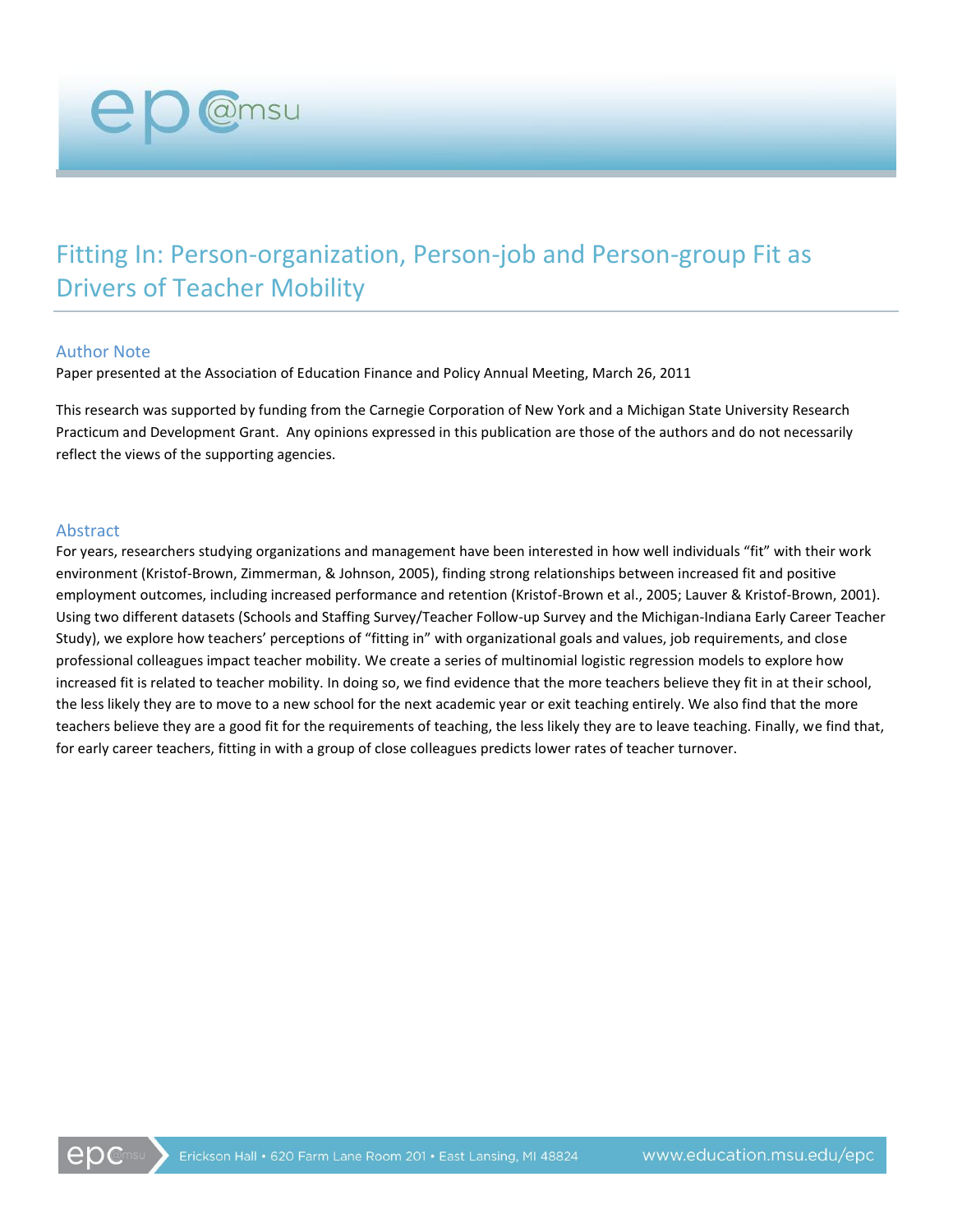#### **Fitting in: Person-organization, person-job, and person-group fit as drivers of teacher mobility**

Eric Grogan, Michigan State University Peter Youngs, Michigan State University

#### **Introduction and purpose**

An organization's ability to recruit and retain a sufficient number of high-quality employees is a major source of competitive advantage (Rynes & Barber, 1990) and the skills these employees bring to the organization -- that is, their human capital -- are key organizational assets (Becker, 1964; Wellman & Frank, 2001). As Pil and Leana (2009) assert, "public schools are organizations in which both intellectual and informational processes are important drivers of performance" (p. 1101). Emerging evidence on teacher "value-added" suggests that teachers are the most important in-school factor in student achievement gains (Hanushek et al., 2005; Kane & Staiger, 2008; Nye, Konstantopoulos, & Hedges, 2004; Rowan, Correnti, & Miller, 2002; Wright, Horn, & Sanders, 1997). Consequently, efforts to improve public education must necessarily address the human capital teachers bring to their classrooms (Pil & Leana, 2009), in addition to any types of changes that alter the organizational or informational processes of schools. One way to do so is to ensure that strong teachers are retained in the classroom.

This research was supported by funding from the Carnegie Corporation of New York and a Michigan State University Research Practicum and Development Grant. Any opinions expressed in this publication are those of the authors and do not necessarily reflect the views of the supporting agencies. When studying teacher recruitment and retention, educational researchers have typically emphasized economic perspectives such as labor market effects or supply and demand (for extensive reviews of these perspectives, see Borman & Dowling, 2008; Guarino, Santibanez, & Daley, 2006), and, to a lesser extent, relied on explanations based on school organizational or social structures (Baker-Doyle, 2010; George et al., 1995; Ingersoll, 2001; Johnson et al., 2004; Singh & Billingsly 1996; Smith & Ingersoll, 2004). Perhaps surprisingly, framing such as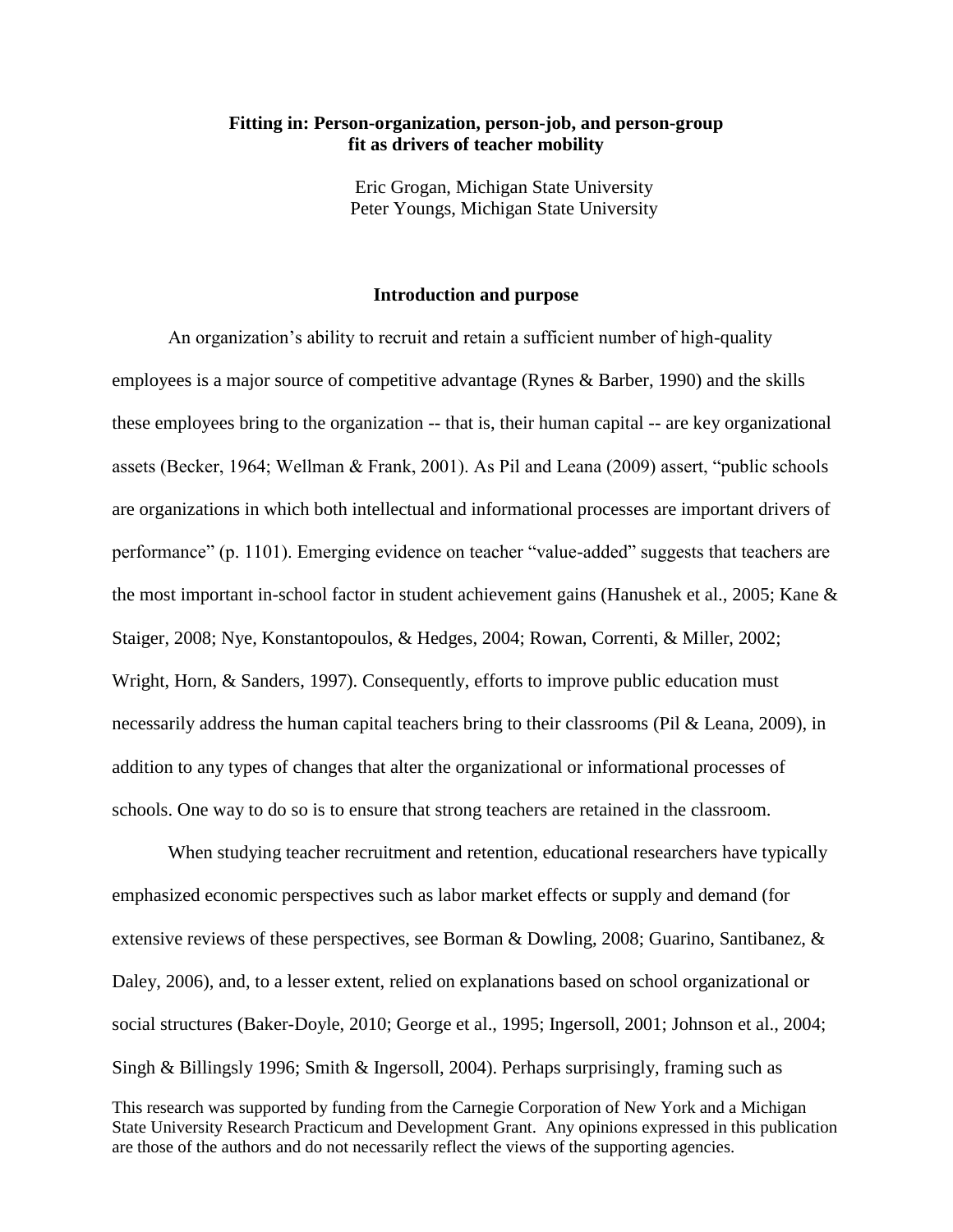person-environment fit theory, which grows out of industrial organizational psychology, is less commonly used in contemporary explorations of teacher turnover.

Theories of "fit" have arisen from a long-established line of research in industrial organizational psychology that has explored how people interact with their environments in an attempt to understand what factors influence desirable employment outcomes such as retention (Chatman, 1989; Kristof-Brown et al., 2005). While there are numerous conceptualizations of fit at work, the purpose of the present study is to focus on three types of teacher fit as they relate to teacher retention using two different datasets (Schools and Staffing Survey/Teacher Follow-up Survey and the Michigan-Indiana Early Career Teacher Study). Specifically, we focus on (1) fit with the demands of the job (person-job fit); (2) fit with colleagues (person-group fit); and (3) fit with the prevailing goals and values of the employing organization (person-organization fit). All three types of fit have been found to be significant predictors of employee satisfaction and retention (Kristof-Brown et al., 2002).

#### **Theoretical framework: Person-environment fit**

*Person-Job Fit*. Person-job (P-J) fit may be conceptualized as either the correspondence between employee needs and job 'supplies,' or alternatively as a match between needs and job 'demands' (Edwards, 1991). When individuals have the abilities required to complete the tasks of a given job, P-J fit is said to be high (Edwards, 1991; Kristof-Brown, et al., 2002). It should also be noted that the tasks of the job are distinct from the organization in which the job tasks are performed (Kristof, 1996), and will be treated as distinct in this analysis. In fact, Lauver and Kristof-Brown (2001) demonstrate that job fit and organizational fit are distinct concepts to employees, and are often uncorrelated when assessed simultaneously.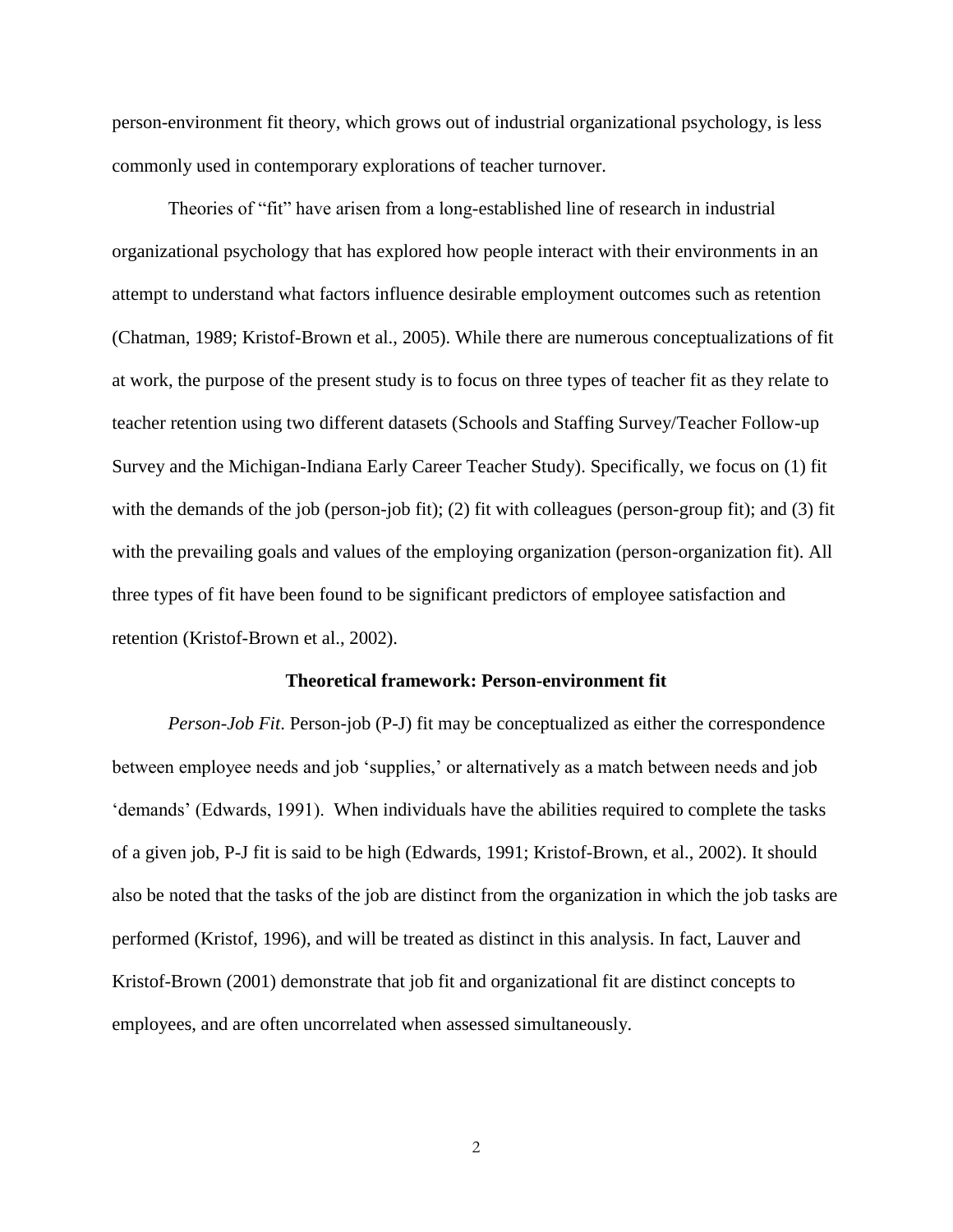Existing research suggests that P-J fit is positively related to individual performance and adjustment at work and significantly predicts attitudes toward the organization (Caldwell & O'Reilly, 1990). Some older studies of P-J fit found no significant relationships with organizational commitment, including studies with teachers as participants (e.g., Alutto  $\&$ Belasco, 1972). However, more recent research has uncovered relationships such that high levels of P-J fit have been found to be positively associated with organizational commitment and jobfocused satisfaction, and negatively associated with intent to quit, which is particularly relevant for studies with retention as the primary outcome (Kristof-Brown et al., 2005; Lauver & Kristof-Brown, 2001). It is unclear if any existing studies have explored not only the intent to remain in the current job, but also, more generally, intent to remain in the profession.

*Person-Organization Fit.* Various researchers have hypothesized that the degree of similarity between profiles of individuals and employing organizations could have important implications for employee selection, job satisfaction, job performance, and retention. Chatman (1989), widely cited with developing the seminal theory of P-O fit (Kristof-Brown et al., 2005), conceptualized fit as congruence between the values of a person and an organization. This conceptualization grew out of an interactionist tradition, incorporating ideas about both the individual (i.e., the "person side") and the environment (i.e., the "organization side") in an effort to explain why particular behavioral outcomes were observed. Pursuing questions about behavior from an interactionist perspective is important because, as Chatman (1989) noted, individuals influence, and are influenced by, their situations. She explained, "[T]he tendencies exist for people both to choose situations and to perform best in situations that are most compatible to themselves" (p. 337). While for Chatman (1989), fit measures primarily focused on value congruence, subsequent studies of P-O fit operationalized three additional manifestations of P-O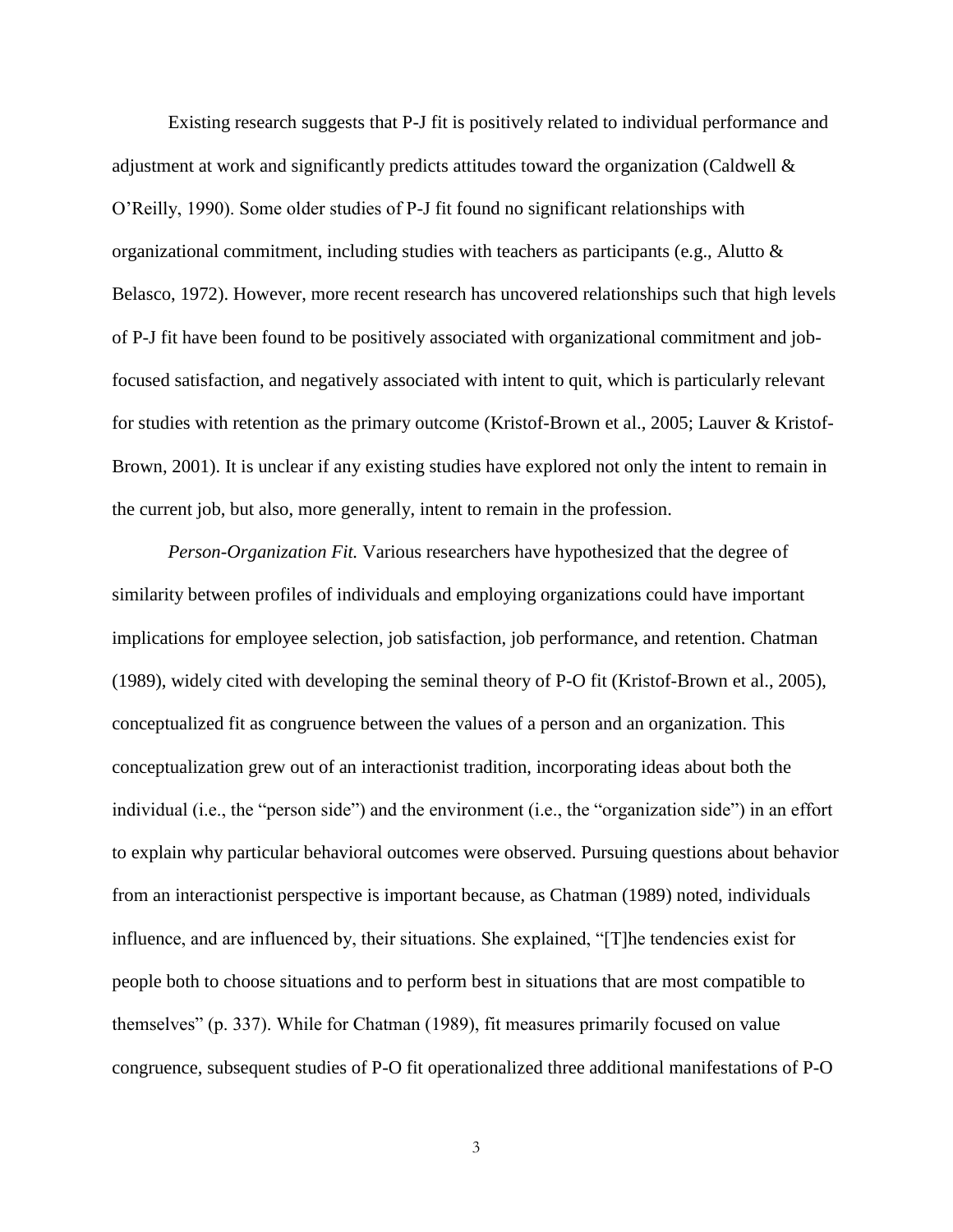fit: shared goals, common preferences for systems and structures, and similar preferences for work climate (Kristof, 1996).

Studies of P-O fit have focused on its role in attracting employees, motivating them to perform, increasing their satisfaction, and encouraging them to stay on the job. A recent metaanalysis by Kristof-Brown et al. (2005), which included 110 studies with P-O fit measures, provided evidence that high levels of P-O fit had a positive relationship with a candidate's attraction to the organization, the organization's desire to make a job offer, the organization's intent to hire, and the candidate's acceptance of the job. Further, measurements of P-O fit were also highly correlated with employees' organizational satisfaction. Finally, while P-O fit was only weakly correlated with actual job performance, high P-O fit was found to reduce turnover (Kristof-Brown et al., 2005). We use both datasets to create measures of P-O fit.

*Person-Group Fit*. At the most basic level, P-G fit is defined as compatibility between coworkers (Adkins, Ravlin, & Meglino, 1996). To date, P-G fit research has been limited, and has tended to focus on the psychological or attitudinal compatibility of team members in work groups (Ferris, Youngblood, & Yates, 1985; Kristof-Brown et al., 2005). An early experimental study found that perceived group attractiveness and cohesiveness were higher when group members had high degrees of attitude similarity (Good & Nelson, 1971). There is evidence that P-G fit has a moderate, positive correlation with job satisfaction and organizational commitment, while it is negatively correlated with intent to quit. Furthermore, prior research on P-G fit suggests that the degree of similarity between individuals and work team members may be especially important in assimilation and retention for new organization members (Ferris et al., 1985).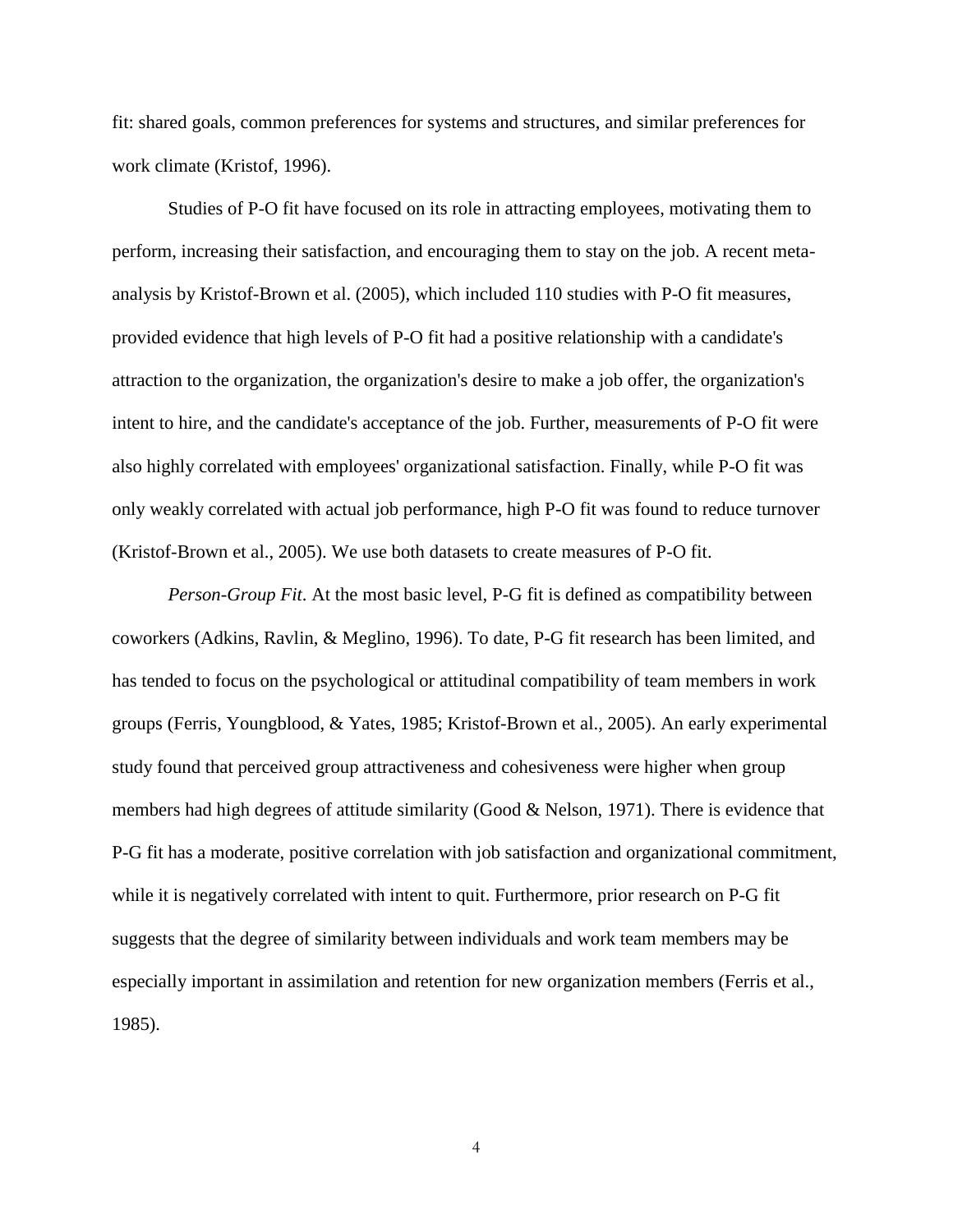*Measurement of Fit.* In recent years, three general approaches to measuring fit have been outlined in the literature: subjective fit, perceived fit<sup>1</sup>, and objective fit (Hoffman & Woehr, 2006; Kristof-Brown et al., 2005). Studies of subjective fit attempt to assess directly the compatibility of individuals and their environments. When using this approach, the degree of fit is measured simply by asking individuals whether or not they believe that they fit well with the environment (Cable & Judge, 1995; Kristof, 1996; Piasentin & Chapman, 2006). For example, Cable and Judge (1996) asked new hires, "To what degree do your skills and abilities 'match' those required by the job?"

Distinct from subjective and perceived fit, objective fit measurements incorporate information from multiple individuals within the same organization. While this approach relies on the collection of self-reported data regarding personal characteristics from the primary respondent, it also utilizes a calculation of the congruence between respondent data and information collected from other organizational members. By comparing aggregate organizational climate measures with individuals' ratings of their own characteristics, fit is operationalized as the congruence between the two independent descriptions (Hoffman & Woehr, 2006; Piasentin & Chapman, 2006; McCulloch & Turban, 2007). While this method benefits from collecting information about environmental characteristics from multiple members of the organization, it is still limited by the extent to which organizational members agree on the overall climate (Hoffman & Woehr, 2006; Kristof, 1996).

#### **Literature review: Teacher retention**

<sup>&</sup>lt;sup>1</sup> Perceived fit will not be addressed in this study.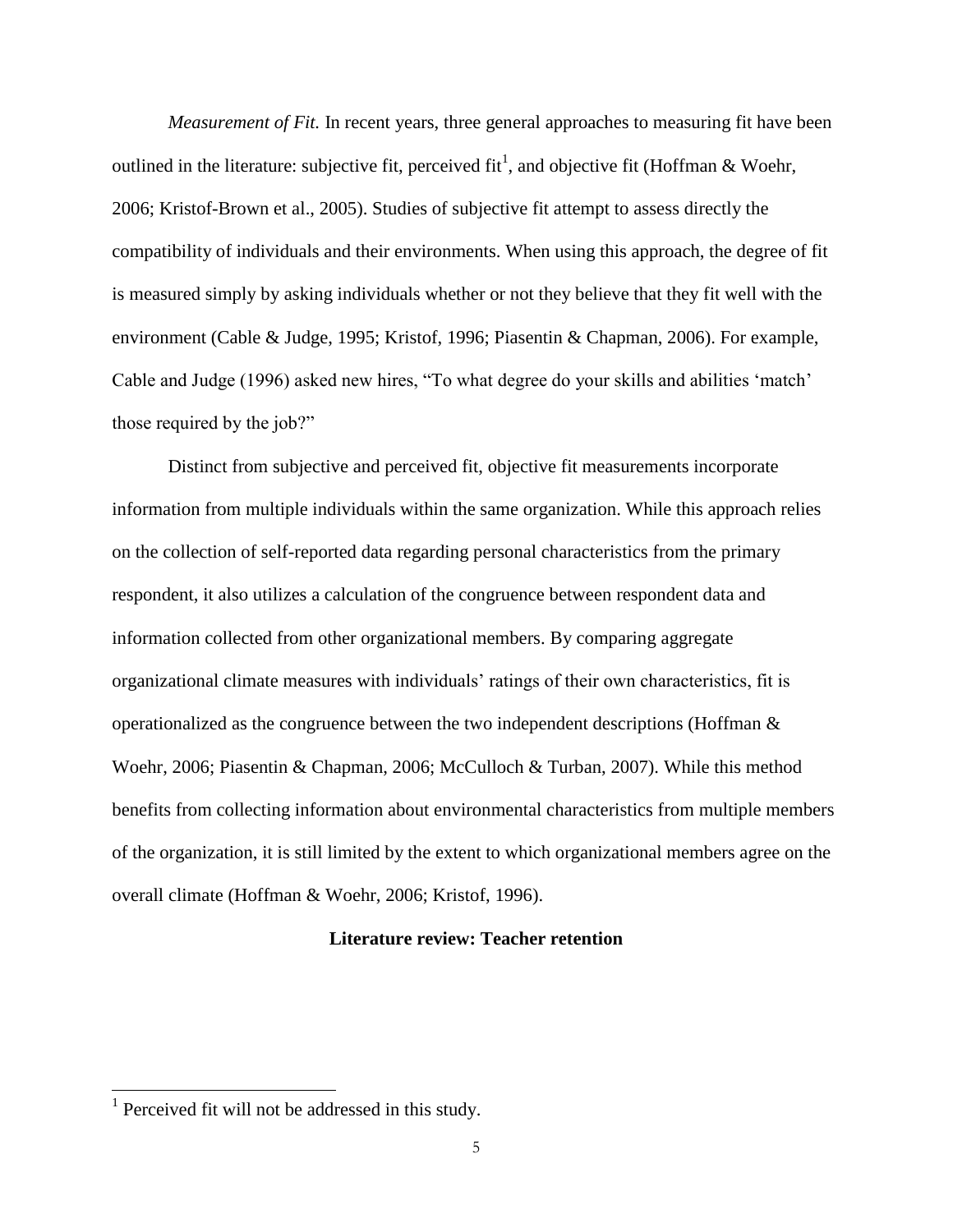This study seeks to understand how fit is related to teachers leaving the teaching profession or switching schools, building on existing research regarding teacher mobility.<sup>2</sup> Features of the teaching position appear related to teacher retention. Multiple studies document teachers' preferences for teaching positions in schools that are physically close to their hometowns, or at least similar to the types of schools they attended as children (Boyd et al., 2005; Cannata, 2010). Another factor commonly cited in teacher retention studies is the demographic composition of the student body. As teachers acquire additional experience, they are frequently observed to move away from urban schools serving high percentages of lowincome or minority students to suburban schools serving predominantly white students (Boyd et al., 2010a; Johnson & Birkeland, 2003; Guarino et al., 2006; Hanushek, Kain, & Rivkin, 2002; Smith & Ingersoll, 2004). Further, teachers are observed moving away from low-performing schools, and are more likely to stay at high performing schools (Feng, Figlio, & Sass, 2010). Higher salaries positively influence retention (Guarino, et al., 2006; Imazeki, 2005), particularly when teaching salaries are higher than non-teaching alternatives in the same geographic vicinity (Ondrich, Pas, & Yinger, 2008). There is some evidence that targeted financial bonuses can help keep teachers, particularly those with more experience, at low-income, low-performing schools, reversing the trend of teachers moving away from challenging environments (Clotfelter, Glennie, Ladd, & Vigdor, 2008).

Teachers' personal characteristics are also frequently associated with turnover (Borman & Dowling, 2008; Guarino et al., 2006). The age of the teacher is frequently found to be related to turnover, such that both younger and older teachers are more likely than others to leave,

<sup>&</sup>lt;sup>2</sup> There have been two recent, in-depth reviews of the literature on teacher retention. Guarino, Santibanez, and Daley (2006) conducted a very thorough literature review of close to 50 empirical studies, and Borman and Dowling (2008) conducted a meta-analysis incorporating results from more than 30 studies. As such, we provide a broad summary of findings here, but refer readers to these two comprehensive reviews for additional details.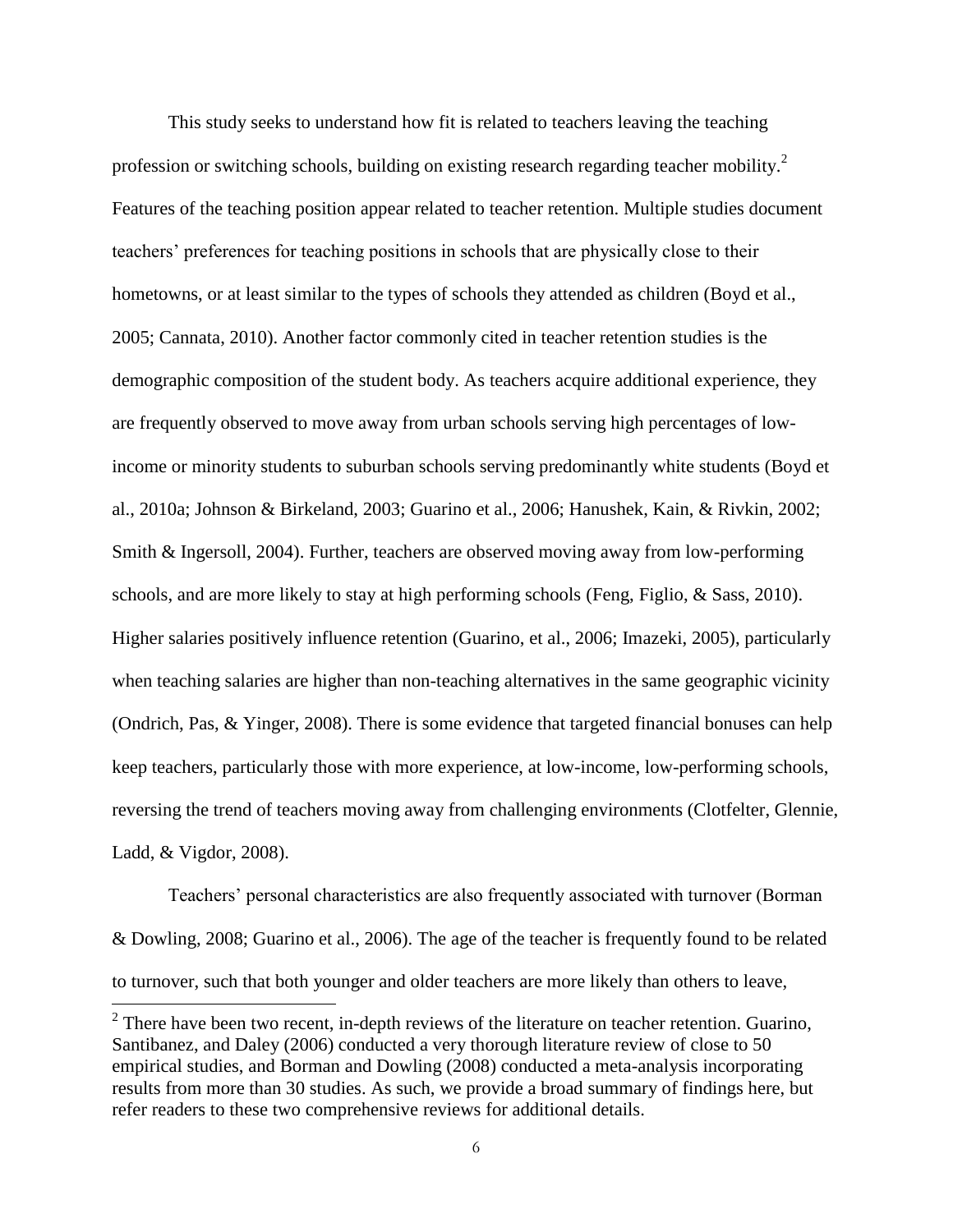producing a "U-shaped" curve (Guarino et al., 2006). Additionally, women are more likely to leave teaching than men, as are White teachers when compared to minority teachers, and married teachers when compared to non-married teachers (Borman & Dowling, 2008; Guarino et al., 2006). Teachers with stronger credentials, such as prior test scores or attendance at more selective colleges, were also observed to leave teaching at higher rates (Guarino et al., 2006). Further, high school teachers are assumed to have more non-teaching alternative job prospects than elementary school teachers, and thus likely to be at higher risk for attrition (Theobald, 1990).

Some existing research has looked not at demographic characteristics of the school or the salary and benefits associated with the teaching position, but at organizational factors and working conditions related to retention. Ingersoll (2001), using data from the 1990-1991 Schools and Staffing Survey, found that teachers working in organizations where involvement in decision making was high were less likely to leave their schools. Boyd et al. (2010a) found similar patterns when studying New York City teachers. There is also evidence that administrative support is critical in teacher retention (Borman & Dowling, 2008; Boyd et al., 2010a; Ingersoll, 2001; Pogodzinski, *under review*); further, teachers appear less likely to leave schools with principals who have been judged to be highly effective (Grissom, 2011). These findings suggest that strong administrators who are able to involve teachers in collectively shaping the work environment can play a role in increasing retention.

*The unique position of early career teachers in new organizations.* Early career teachers are not only new to their schools, they are new to the teaching profession as a whole. As such, school leaders and district officials hope that expensive hiring efforts translate into a long-term relationship between teacher and school, despite evidence that early career teachers are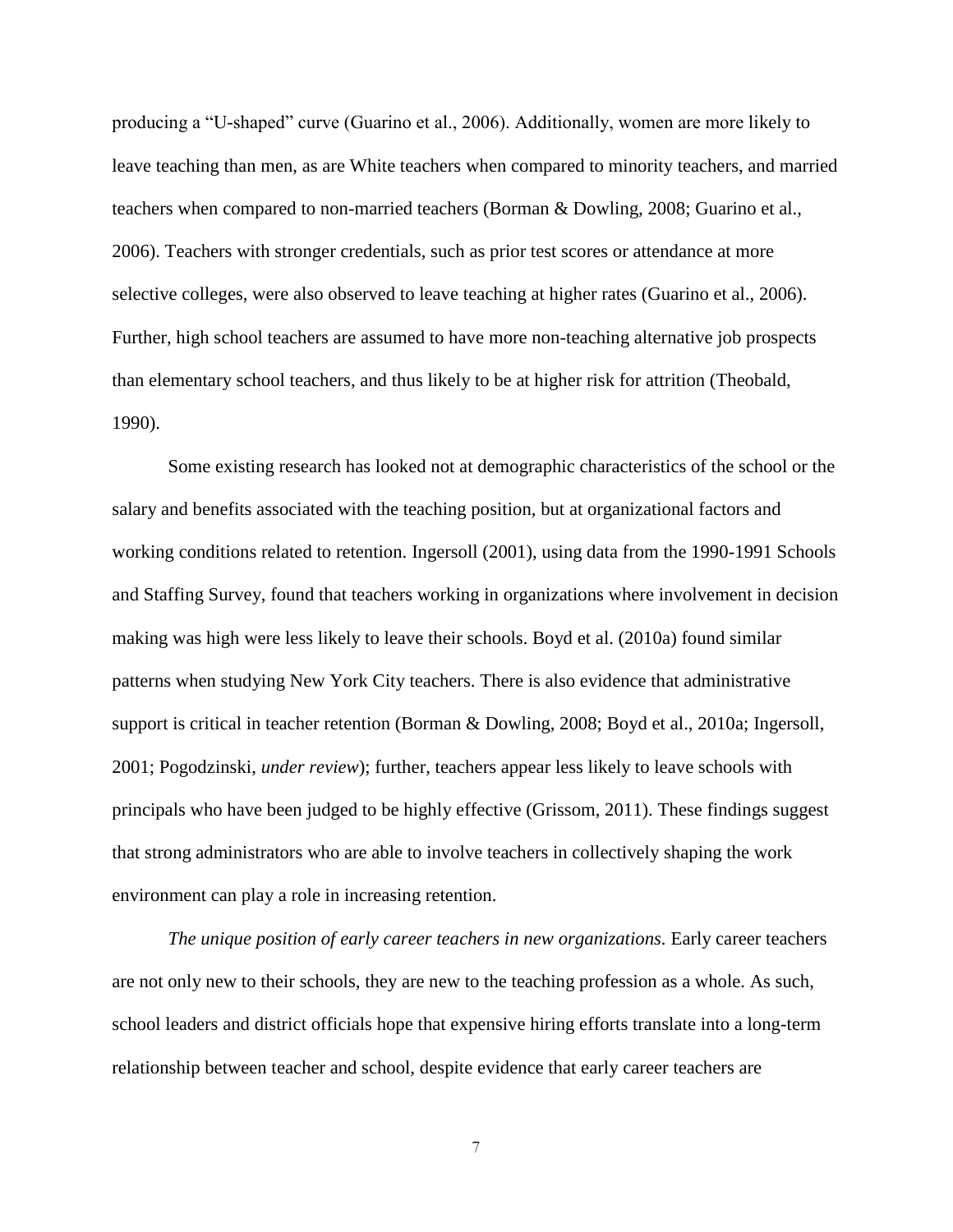particularly likely to leave the profession (Ingersoll, 2001; Smith & Ingersoll, 2004). This difficult new teacher entry period has been characterized as "a 'sink-or-swim,' 'trial-by-fire,' or 'boot camp' experience" (Smith & Ingersoll, 2004, p. 682). Indeed, research across a variety of professions has indicated that "the period of early entry is one of the most critical phases of organizational life," when new employees form quick impressions that have a lasting impact on their attitudes and behaviors (Kammeyer-Mueller & Wanberg, 2003, p. 779).

One way that educational policy has attempted to ease organizational entry for new teachers is through the implementation of extensive mentoring and induction programs. However, evidence regarding the role of mentoring and induction in teacher retention is mixed. Smith and Ingersoll (2004), using data from the Schools and Staffing Survey (SASS), found that one aspect of socialization -- forming a relationship with a helpful mentor -- can reduce the likelihood of new teacher turnover. However, Kardos and Johnson (2010) found that the match between mentors and mentees is frequently poor. This finding is similar to that of Youngs (2007), who demonstrated that mentor selection and assignment (i.e., matching mentors and mentees based on common grade level assignments and familiarity with the curriculum) strongly influenced the induction experience of beginning teachers in urban Connecticut districts by directly affecting the focus of the mentor-mentee relationship, and that district policy played a role in the quality of the mentoring relationship experienced by new teachers. Grossman and Thompson (2004) further emphasized the important role of the district in shaping beginning teachers' experiences, demonstrating that policies "help beginning teachers learn what to worry about and how to get help" (p. 281). A recent longitudinal, randomized comparison of "high quality" and more typical induction programs demonstrated that teachers in the high quality induction programs met more frequently with their mentors than teachers in more typical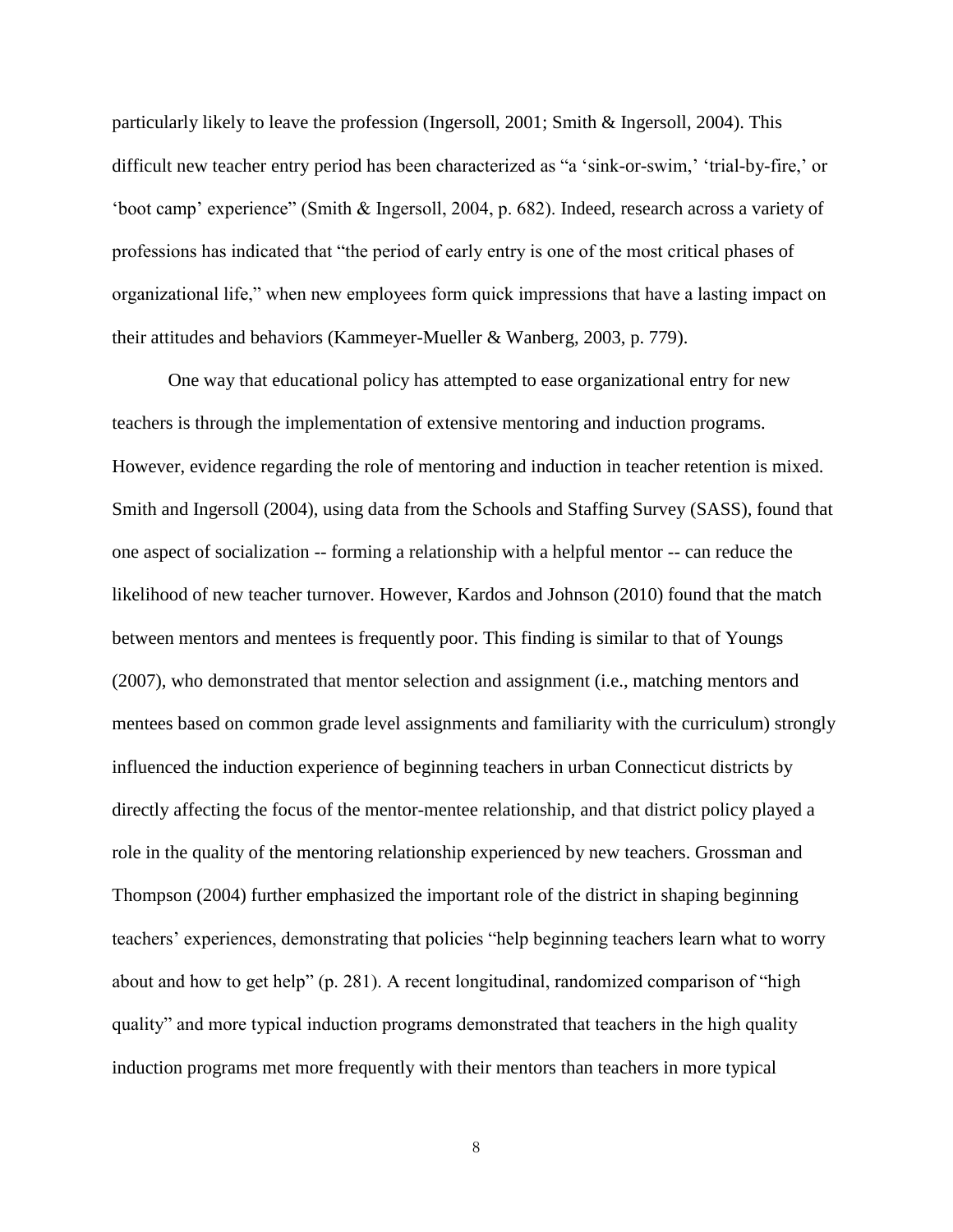programs, and more frequently received assistance in terms of developing instructional goals and strategies, as well as assessing students (Glazerman et al., 2008). However, somewhat surprisingly, this study did not find any statistically significant differences between the teachers in the different types of induction programs in terms of classroom practices or teacher retention (Glazerman et al., 2008; Glazerman et al., 2010).

While many studies of early career teachers to date have focused on the role of the formal mentor and induction, the present study took a slightly different approach by considering the degree to which early career teachers fit in with their self-identified group of close colleagues. These types of social networks have a powerful influence on information sharing, gathering resources, setting norms and expectations, and enacting sanctions for unacceptable behavior (Frank & Zhao, 2005).

#### **Analysis 1: Nationally Representative Sample**

This analysis tested how P-O and P-J fit measures impacted teacher mobility, focusing on two research questions:

*Research Question 1. How is fit with teaching related to the likelihood of switching schools or leaving the profession?*

*Research Question 2. How is fit with the school related to the likelihood of switching schools or leaving the profession?*

#### *Data and Sample*

 $\overline{a}$ 

For our first analysis, data came from the restricted use 2003-2004 Schools and Staffing Survey (SASS) Teacher Questionnaire and 2004-2005 Teacher Follow-up Survey (TFS).<sup>3</sup> The

<sup>&</sup>lt;sup>3</sup> While there is a more recent version of the SASS -- that fielded from 2007-2008 through the 2008-2009 academic year -- it was not yet available to researchers at the time of this analysis. As data become available, future research efforts could certainly attempt to replicate the methods described here with more current data.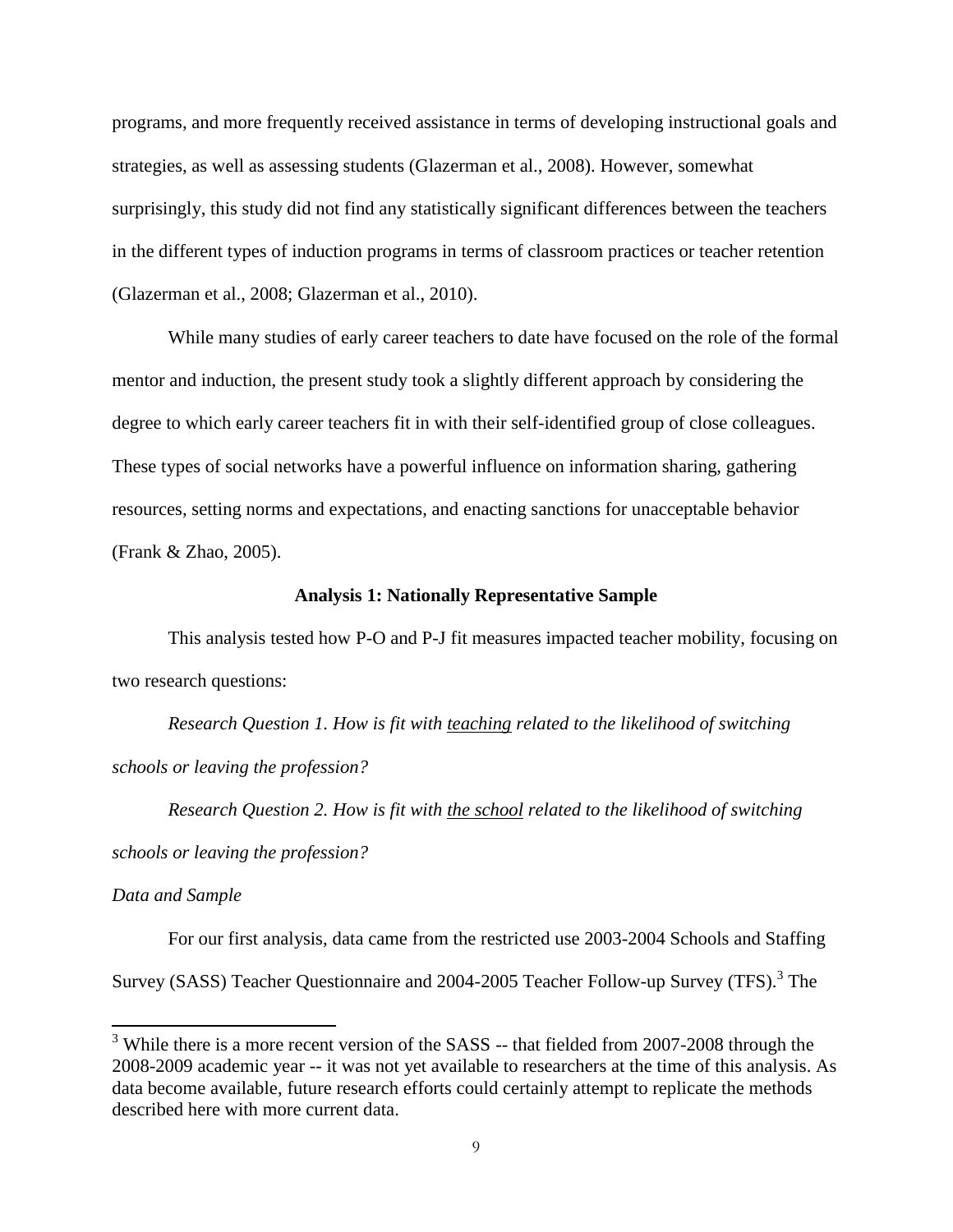SASS is the most comprehensive data source available for researching issues of staffing and organization in elementary and secondary schools (Ingersoll, 2001). The SASS consists of a series of linked surveys administered to school district personnel, school principals, and teachers. In this study, only data from the *public school* District, School, Principal, and Teacher Questionnaires were used; all results obtained from questionnaires administered to private schools are omitted.

Data were collected for the National Center for Education Statistics by the US Census Bureau using a stratified probability sample design, with the 2001-2002 Common Core of Data (CCD) as the sampling frame. Schools were sampled first, followed by districts. Schools were selected with a probability proportionate to the square root of the number of teachers (National Center for Education Statistics, n.d.). The schools were selected to be representative at the national and state level. The weighted school response rate was 80.8% (National Center for Education Statistics, 2007a, p. 90).

To obtain the teacher sample, school principals were contacted and asked to submit a list of all teachers currently working in their building, with a weighted response rate of 89.2% (National Center for Education Statistics, 2007a, p. 90). From the school-provided lists, teachers were assigned to strata based on race, assignment in a classroom where students had Limited English Proficiency, and "beginning teacher" status (i.e., the teacher had been teaching for 3 years or less). At least one but no more than 20 teachers from the same school were sampled (National Center for Education Statistics, n.d.). The weighted teacher response rate was 84.8% (National Center for Education Statistics, 2007a, p. 90).

The SASS also included a Teacher Follow-up Survey (TFS), administered 12 months after the 2003-2004 Teacher Questionnaire, which was sent to a sample of teachers who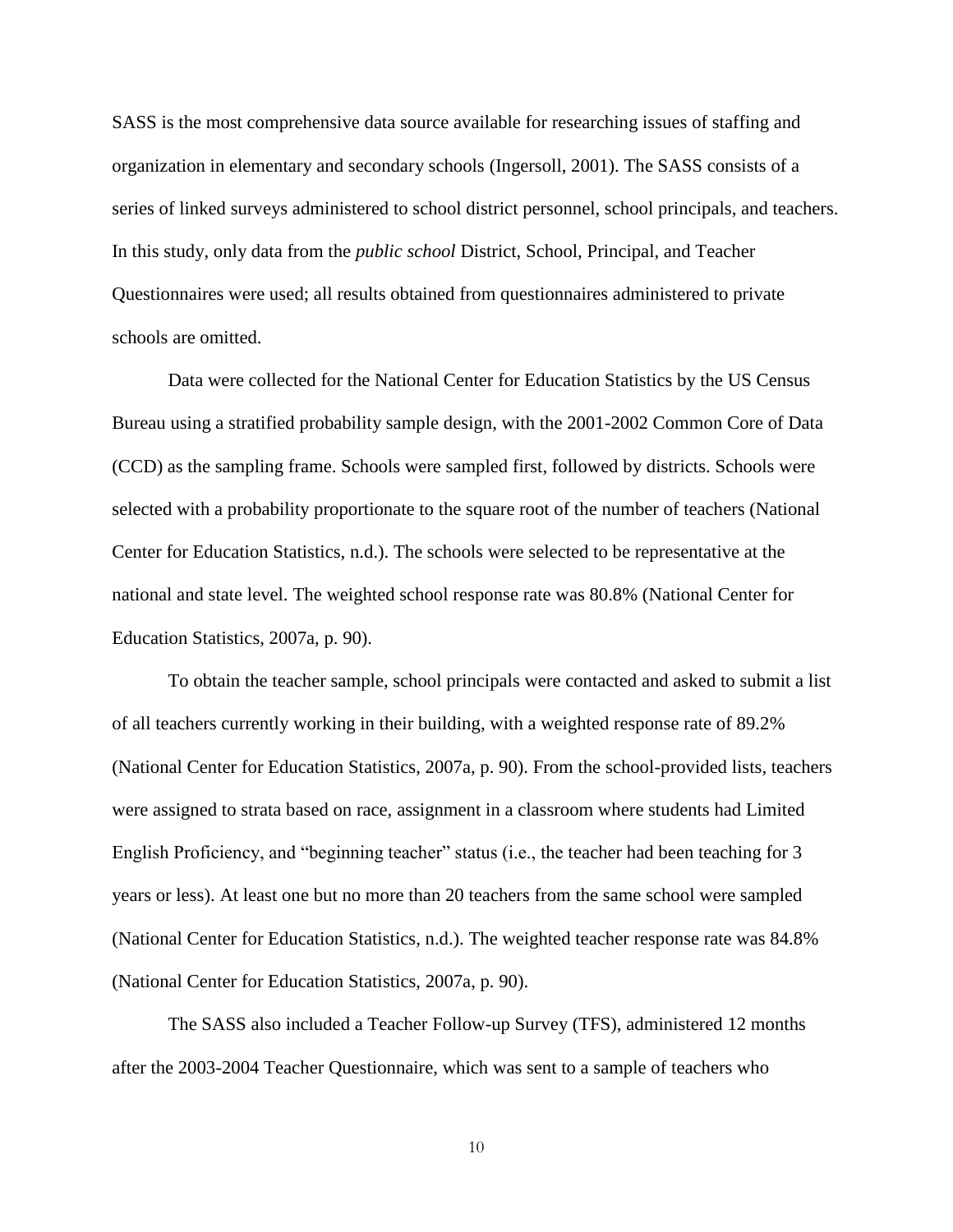completed the year 1 Teacher Questionnaire; the weighted response rate was 91.9% (National Center for Education Statistics, 2007b, p. 40). The TFS was designed to support comparative analysis of teachers who continued teaching in their original schools ("stayers"), who remained in teaching but switch schools ("movers"), and who left the teaching profession ("leavers"). The TFS was stratified by sector (private vs. public), grade level (elementary vs. secondary), and years in teaching (beginning teacher vs. experienced). Again, only data from public school TFS respondents were used in this analysis.

To create the final sample of teachers used in this analysis, data from the TFS were merged with data from the SASS Public School Teacher Questionnaire. This linked the teacher's responses to the Teacher Questionnaire to the data from the TFS, which was used to determine the teacher's employment status in 2005. Consequently, the final dataset was limited to only teachers whose 2005 employment status was known. Additionally, the dataset was restricted to include only full-time teachers in a regular public school setting. This dataset was merged with information from the District, School, and Principal surveys; teachers in the same school shared information from these additional surveys.

#### *Measures*

Key measures used in the analysis are described in more detail below.

*Mobility Measure.* From the perspective of an individual school, whether a teacher leaves the profession entirely or switches schools does not particularly matter; for the school, the loss of that teacher still represents a position that needs to be filled (Ingersoll, 2001). However, from the perspective of a school district, complete attrition from the profession may be more problematic than teachers moving laterally across schools within the district. As such, the present analysis distinguishes between complete attrition from teaching and switching schools. The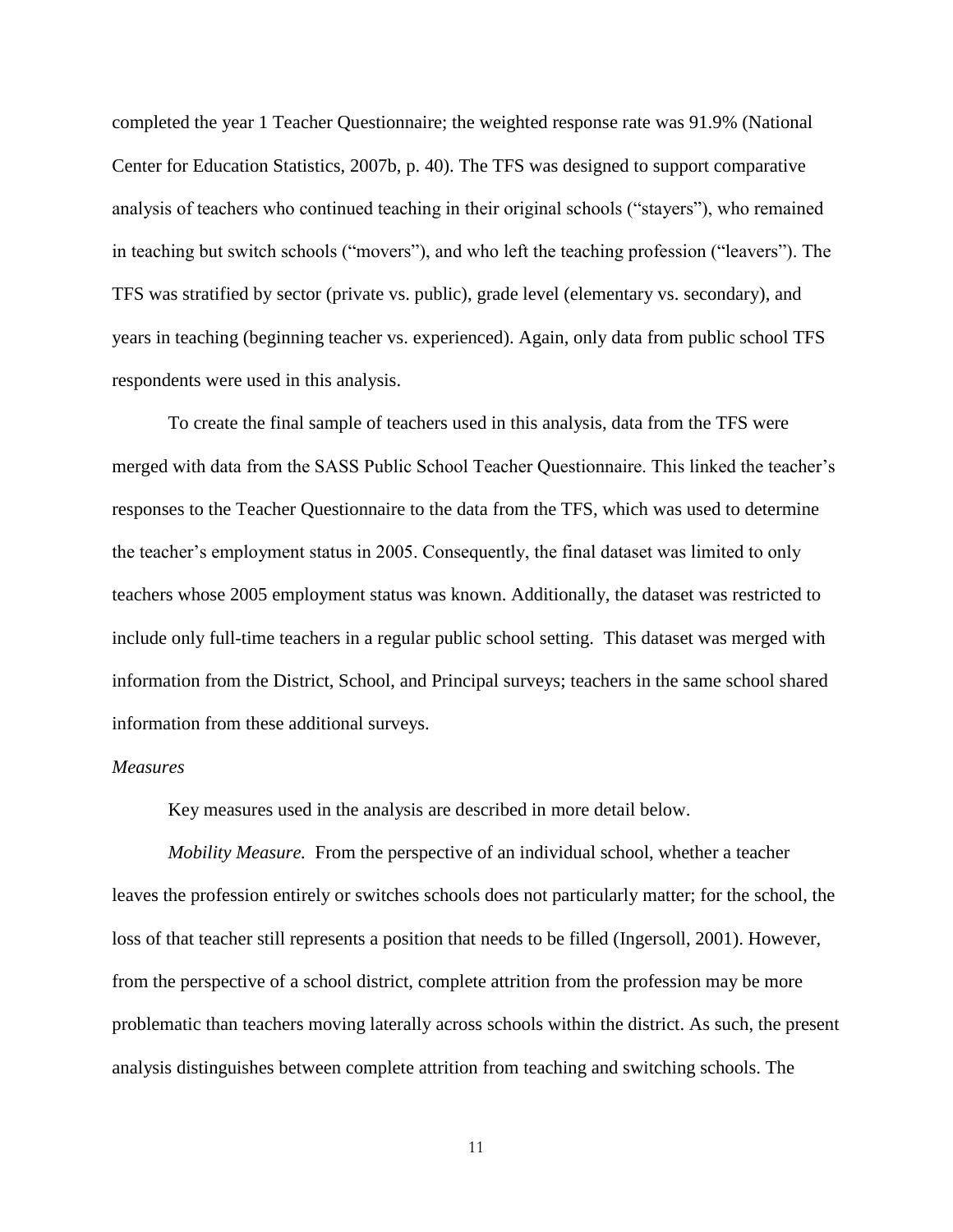dependent variable in this analysis is a three-category variable representing the teacher's observed employment status at the time of the TFS: switching schools ("movers"), leaving teaching ("leavers") or remaining in the same school ("stayers"). This conceptualization of the dependent variable is fairly common in studies of teacher retention (see, e.g., Ingersoll, 2001; Boyd et al., 2010a).

*Fit measures.* Following the recommendations of Costello and Osborne (2005) and Fabrigar et al. (1999), the creation of this measure relied on exploratory factor analysis with maximum likelihood (ML) extraction methods and oblique (promax) rotation. Promax rotation was chosen over other orthogonal rotation methods because of the likelihood that there is correlation between underlying factors. Decisions about the number of factors to retain were made by identifying factors with appropriate number of items loading at 0.30 or greater (with minimal cross-loading), studying scree plots over multiple test runs, considering eigenvalues.<sup>4</sup> and drawing on previous research regarding items thought to comprise different types of fit.

The emergent P-O fit factor included 7 of the 14 survey items, which loaded at 0.40 or higher, accounting for about 74% of the variance in the underlying correlations, with an eigenvalue of 4.52. In addition to the P-O fit factor, a P-J fit Factor was identified, in which 5 of 14 items loaded at about 0.40 or higher (explaining about 17% of the variance), with an eigenvalue of 1.01.

After identifying the P-O and P-J fit factors,<sup>5</sup> factor scores were predicted using a least squares regression approach, which should lead to maximal validity (DiStefano, Zhu, &

<sup>&</sup>lt;sup>4</sup> While a common approach is to simply retain factors with eigenvalues

 $>1$ , some researchers find this approach to be arbitrary and inaccurate (see, e.g., Costello & Obsborne, 2005). Consequently, the decision about the number of factors to retain was made using multiple criteria.

<sup>&</sup>lt;sup>5</sup> A third distinct factor representing "student disruptions" emerged, although only 2 of 14 items loaded at 0.60 or higher (about 9% of the variance), with an eigenvalue of 0.55. These two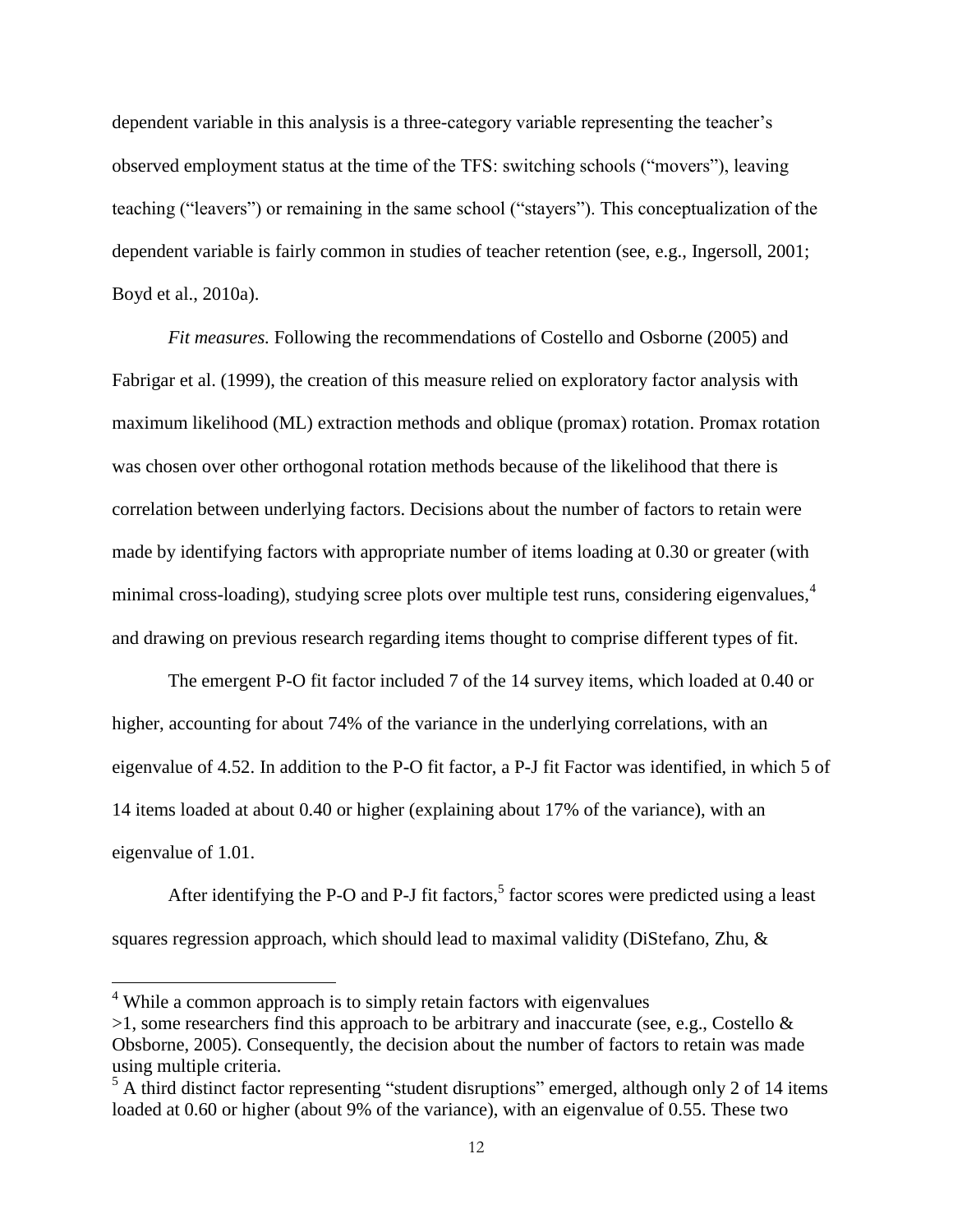Mindrila, 2009). This resulted in a P-O fit factor score with a weighted mean of 0.025  $(SE=0.013)$  and a range of  $-3.461$  to 1.521, and a P-J fit factor score with a weighted mean of  $-0.051$  (SE=0.011) and a range of  $-1.405$  to 3.347. These two factor scores were used as the primary predictor variables in the analysis that follows.

*Other control variables.* The teacher characteristics included were as follows: dummy variables representing beginning teacher status, gender, race, marital status, union membership, age, possession of master's degree, holding regular certification, and being the same race as the majority of students, colleagues, and the principal, respectively; measures of teacher perceptions of influence over decision making; total earnings; number of students taught; percent of students with limited English proficiency; percent of students receiving free/reduced lunch; grade level and subject area.

The principal and school characteristics included here were as follows: dummy variables for principal race and gender; years of principal experience; a measure of principal educational orientation; principal perceptions of the percentage of teachers in the school teaching to high standards; total enrollment; urbanicity; percent of minority teachers; percent of minority students; and the number of teaching vacancies. Finally, district characteristics included here were district enrollment and measures of the recruitment incentives offered to attract teachers. *Analysis*

We used a design-based, single-level model, relying on adjustments based on the complex sampling design to account for the fact that, in this dataset, we could not make the assumption that data are "independent and identically distributed" (West, 2008; p.440). This approach took advantage of the *svy* set of commands in Stata, one commonly recommended

survey items had originally been hypothesized to be elements of P-J fit. This factor was not used in the present analysis.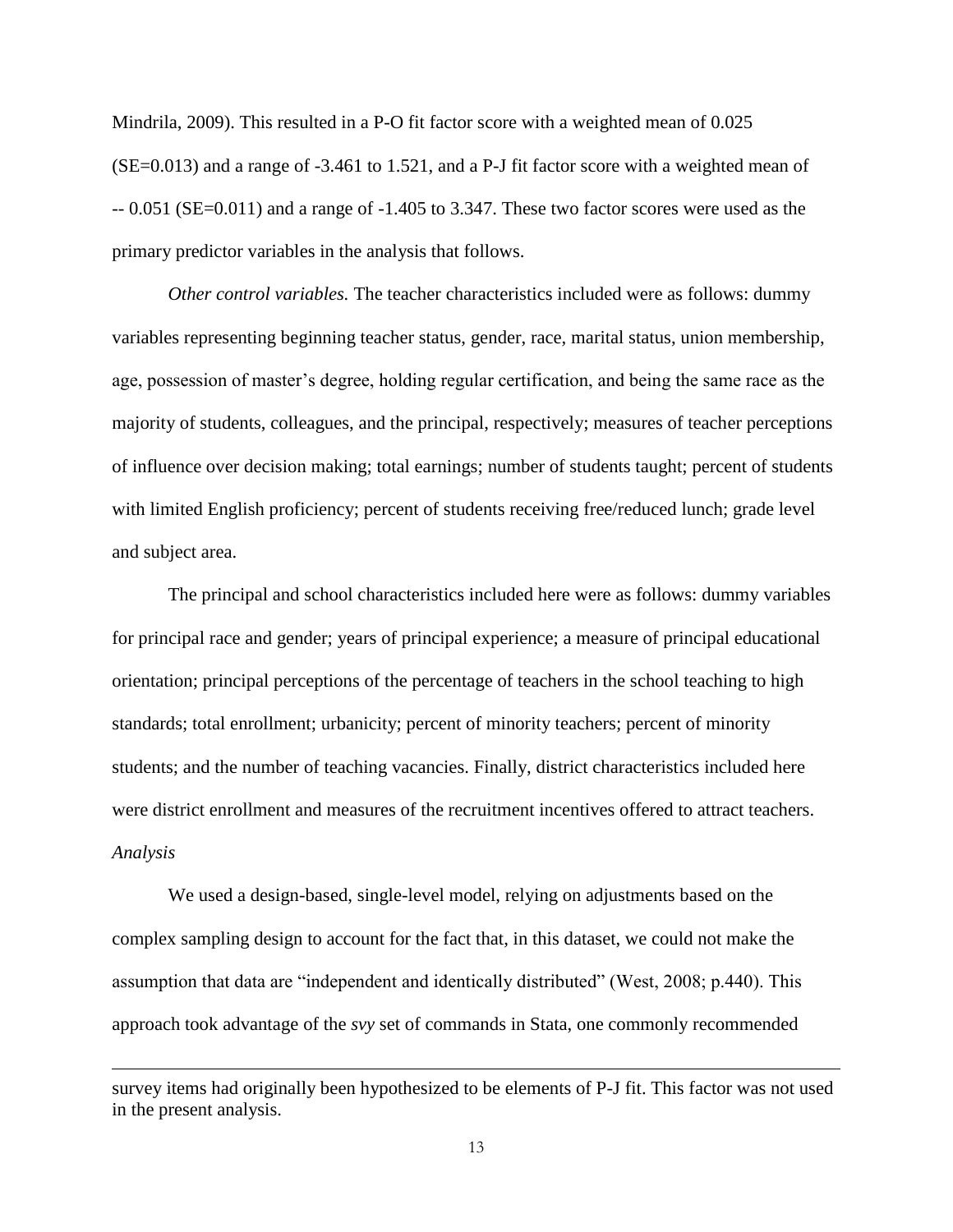approach for working with complex sample survey data (West, 2008; West, 2009), while using the multinomial logistic regression model presented by Menard (2002) to consider the odds of switching schools or leaving the profession, as compared to remaining in the first observed teaching assignment:

$$
g_h = (X_1, X_2, ..., X_k) = e^{(a_h + b_{h1}X_1 + b_{h2}X_2 + b_{h3}T_3 + b_{h3}S_3 + b_{h4}D_4)}
$$
\n
$$
h = 1,2
$$
\n(1.1)

where the reference category was  $h_0=0$  (remains in teaching),  $X_1$  was a term representing teacher P-O fit,  $X_2$  was a term representing teacher P-J fit,  $6T$  was vector of other teacher characteristics, *S* was a vector of school characteristics and *D* was a vector of district-related variables.

The probability that teachers switched schools or left the profession (i.e., Y was equal to any value other than 0) was

$$
(Y = h|X_1, X_2)
$$
\n
$$
= \frac{e^{(a_h + b_{h1}X_1 + b_{h2}X_2 + b_{h3}T_3 + b_{h3}S_3 + b_{h4}D_4)}}{1 + \sum_{h=1}^{M-1} e^{(a_h + b_{h1}X_1 + b_{h2}X_2 + b_{h3}T_3 + b_{h3}S_3 + b_{h4}D_4)}}
$$
\nfor  $h=1,2$  (1.2)

and for the excluded category,  $h_0=0$  (teachers remained in first teaching assignment)

$$
P(Y = h|X_1, X_2)
$$
\n
$$
= \frac{1}{1 + \sum_{h=1}^{M-1} e^{(a_h + b_{h1}X_1 + b_{h2}X_2 + b_{h3}T_3 + b_{h3}S_3 + b_{h4}D_4)}}
$$
\n(1.3)

 $6$  Note that we separately modeled the effects of P-O and P-J fit, and then created this model which simultaneously includes both fit measures. While the magnitude of the results is slightly smaller in the latter approach, the directionality is consistent. However, Tak (2011) points out that employees experience these multiple types of fit simultaneously in the course of their work experience, so it makes sense to look at the effect of one type of fit controlling for the other when possible. Similarly, Kristof-Brown et al. (2002) empirically demonstrate that employees experience significant and independent effects of P-O, P-J, and P-G fit simultaneously.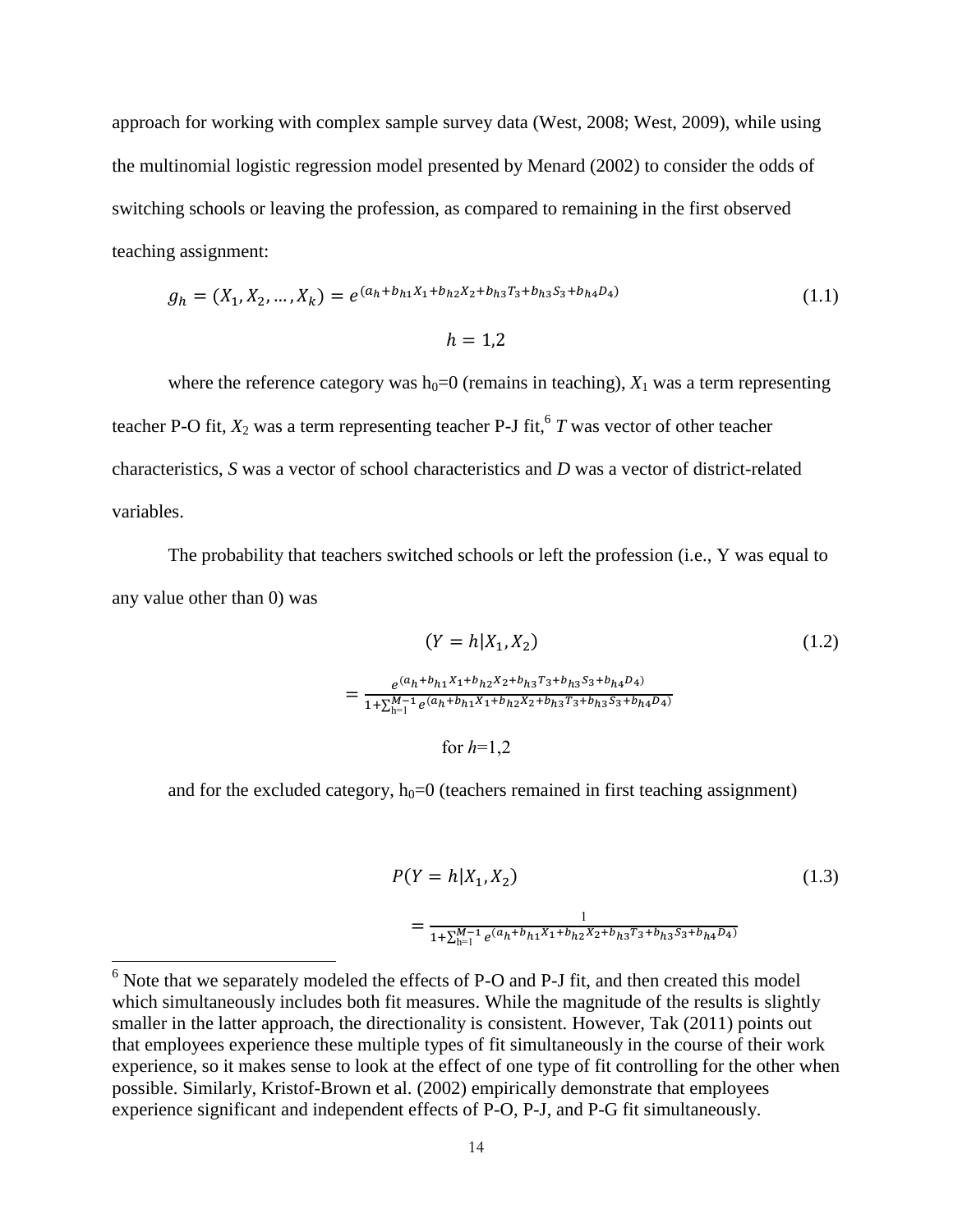#### for  $h=0$

#### **Results-Analysis 1**

*Descriptives<sup>7</sup>*

 $\overline{a}$ 

We began by looking at the composition of the full sample of 32,837 survey respondents.<sup>8</sup> We found that the sample of teachers was primarily composed of white females in full-time positions, with an average of about 14 years of teaching experience and a mean salary of about \$47,000; 15.8% of teachers in the sample were beginning teachers. <sup>9</sup> The majority of teachers were union members, and more than half of the teachers (57.3%) taught at the secondary level.

Teachers held a variety of leadership roles at their schools; most common was serving on a school or district committee, followed closely by serving as a mentor to other teachers. The majority of teachers were also observed by their colleagues while teaching. While about onethird of teachers advised a student club, only between 10 and 20% of teachers were involved in coaching an athletic team or serving as a department chair or curriculum specialist. Finally, about 15% of teachers in the sample had obtained National Board Certification.

These teachers taught at 7,736 unique schools. Almost half of these schools were located in suburban areas, with a mean of 36 teachers per school, and a student-teacher ratio of 15:1. The schools overwhelmingly served white students; 42.7% of students received free or reduced-price lunch. Like the teachers in the sample, the principals were primarily white, though the majority

<sup>7</sup> Descriptives were obtaining using appropriate weights via Stata's *svy* commands, and group differences are explored using the *subpop* command within Stata's *svy* commands.

<sup>&</sup>lt;sup>8</sup> These descriptive statistics are obtained from the 2003-2004 Schools and Staffing Survey, and include all teachers, not just those who became the subsample of the 2004-2005 Teacher Followup Survey.

<sup>&</sup>lt;sup>9 "</sup>Beginning teachers" are defined as those with three or fewer years of experience.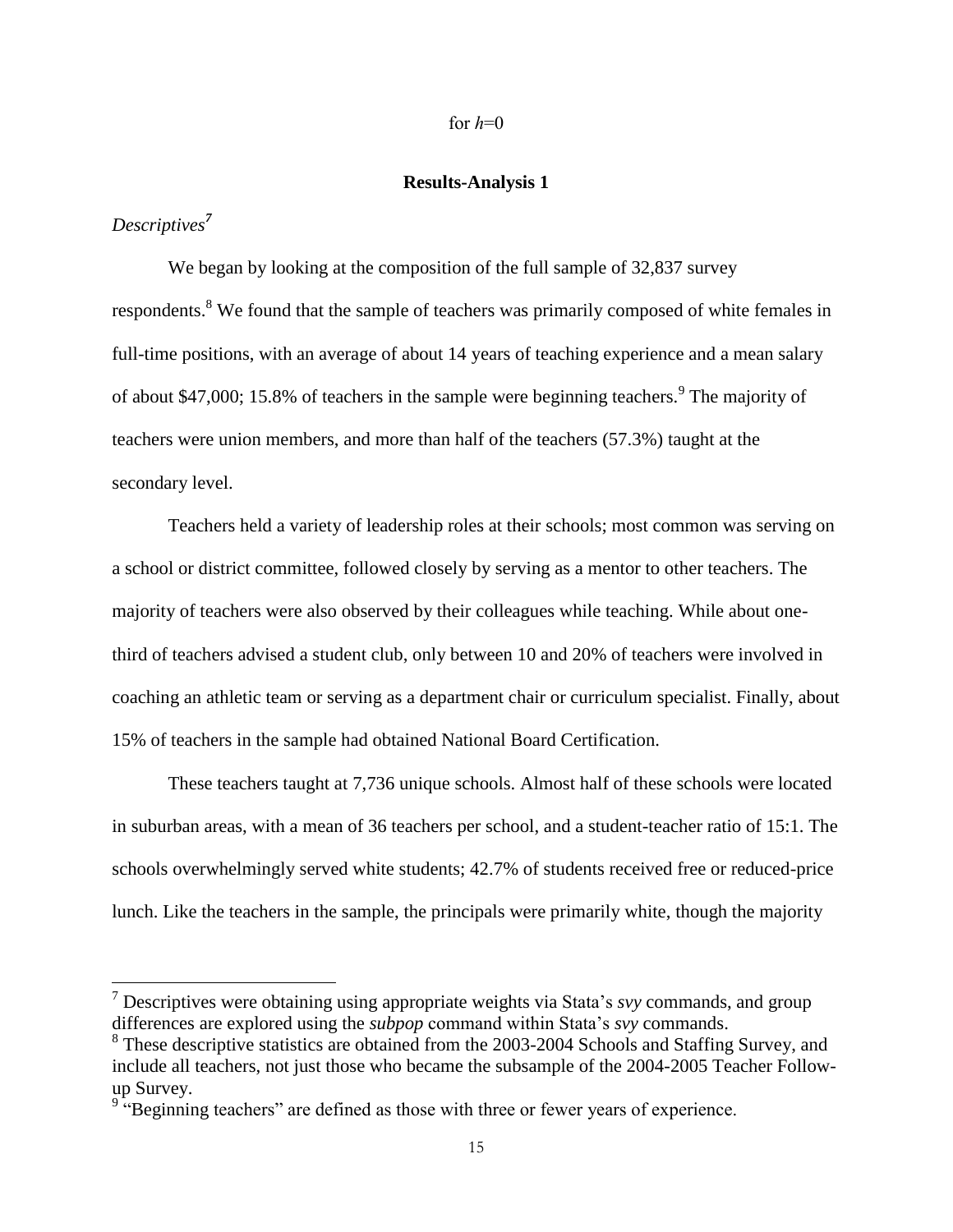of principals were males (52.2%). These principals had a mean age of 49.3, and on average had taught for 13.5 years before becoming administrators.

The schools were located in 3,827 districts, most of which served primarily white student populations. The districts had, on average, about eight schools, and differed widely in the types of incentives and bonuses they offered to recruit new teachers. Virtually all districts provided traditional benefits (such as medical insurance and retirement account) to their teachers. Other "innovative" incentives (Balter & Duncombe, 2008) were far less common; about 13% of districts offered cash incentives for teaching in shortage fields, and about 5% of districts offered one-time signing bonuses or incentives for teaching in less desirable schools. Much less common were subsidies for housing, transportation, or meals.

Turning to teacher mobility, of the 7,429 teachers included in the sample for the Teacher Follow-Up survey, 38.6% remained in the same school, 25.7% switched to another school, and 35.7% left teaching altogether.

#### *Regression Results*

We began by looking at the impact of P-J and P-O fit separately, with a variety of teacher, school, and district covariates.

*How is fit with teaching related to the likelihood of switching schools or leaving the profession?*

Person-job fit was a strong predictor of teacher retention. For every one-unit increase in the measure of P-J fit, teachers were 22.2% less likely to switch schools rather than remain in their 2003-2004 academic year placement (*RRR=*0.778, p<0.01), and were 31.7% less likely to leave teaching all together (*RRR=*0.683, p<0.01).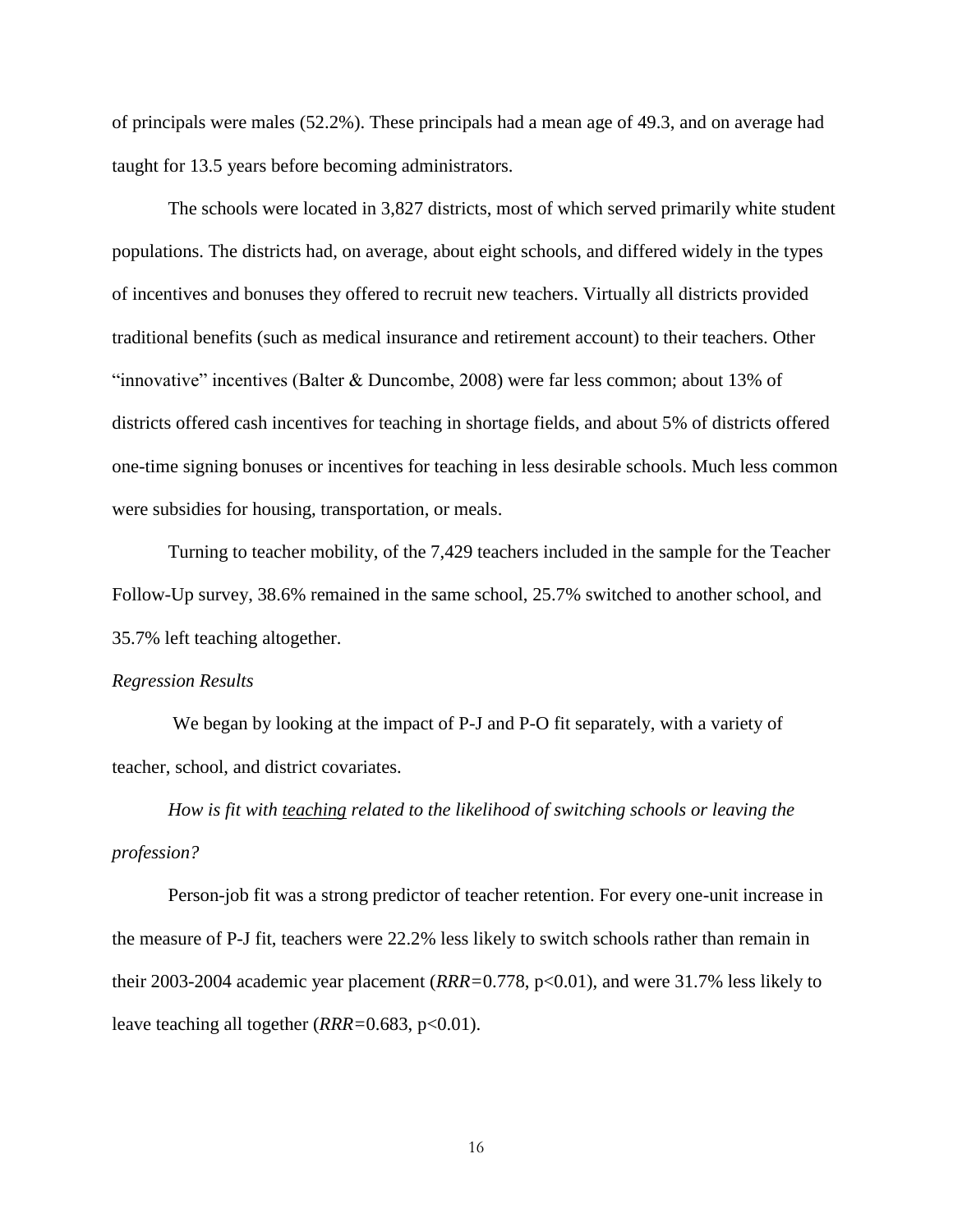*How is fit with the current school related to the likelihood of switching schools or leaving the profession?*

As hypothesized, the higher the P-O fit, the lower the odds of switching schools or leaving teaching. The results suggested that for every one-unit increase in the P-O fit measure, the odds of switching schools was 27.0% lower than the odds of remaining in the same school  $(RRR=0.730, p<0.01)$ , while the odds of leaving teaching were 31.8% lower than the odds of remaining in the same school  $(RRR=0.682, p<0.01)$ .

After considering separate models of P-J fit and P-O fit, we also created a combined model, in an attempt to see if P-O fit was still a valuable predictor of retention status while controlling for P-J fit and other teacher, school and district characteristics, and vice versa. The results of this model, reported in Table 1, were relatively consistent with the results from models looking at each type of fit singly.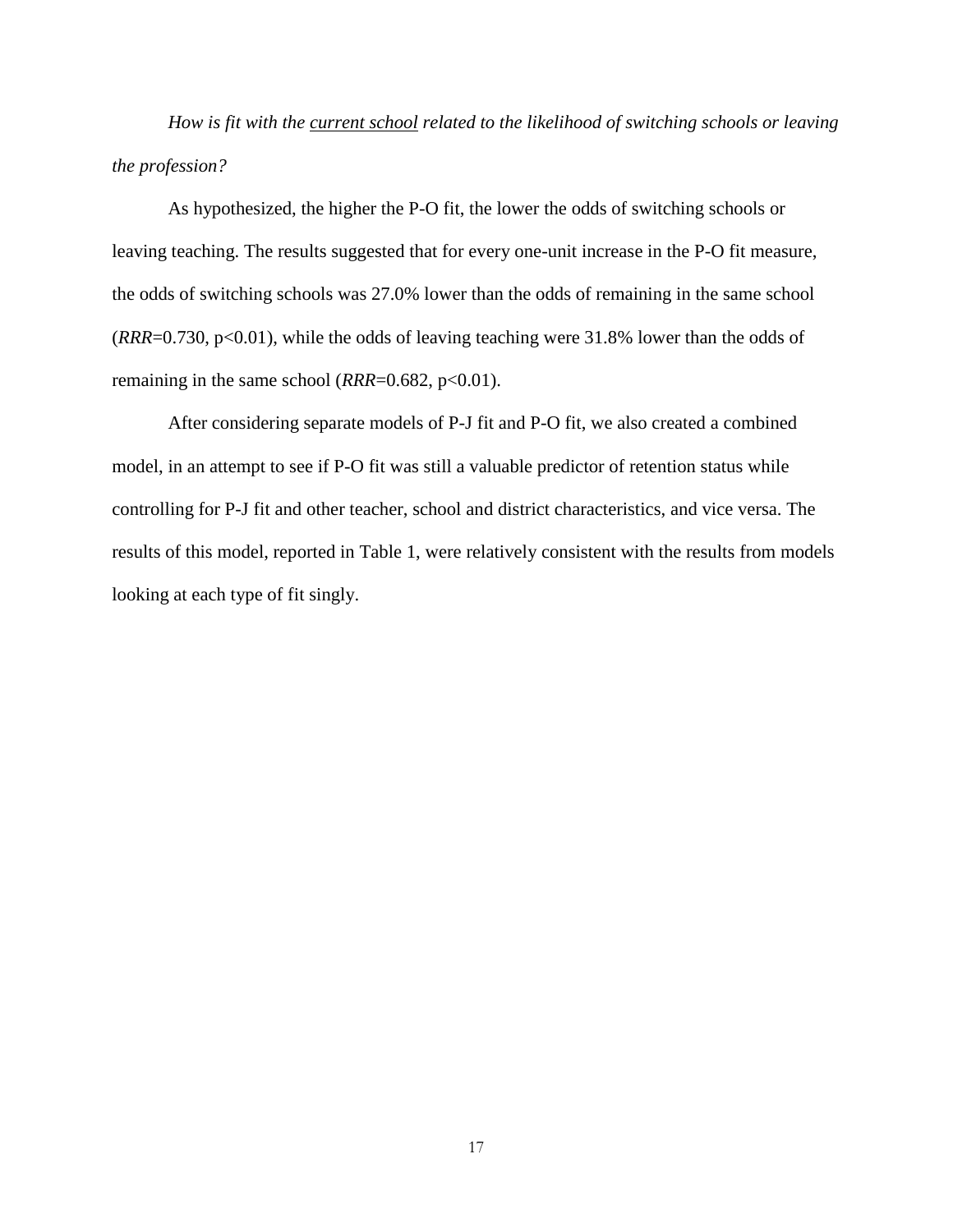|                                           | Switch<br>Schools           |                     | Leave<br>Teaching<br><b>RRR</b><br>(t-statistic) |  |
|-------------------------------------------|-----------------------------|---------------------|--------------------------------------------------|--|
|                                           | <b>RRR</b><br>(t-statistic) |                     |                                                  |  |
| <b>Teacher-level</b>                      |                             |                     |                                                  |  |
| <b>Teacher fit</b>                        |                             |                     |                                                  |  |
| Person-organization fit                   | 0.783                       | $\ast$<br>0.799     | $\ast$                                           |  |
|                                           | (0.078)                     | (0.081)             |                                                  |  |
| Person-job fit                            | 0.886                       | 0.760               | $**$                                             |  |
|                                           | (0.086)                     | (0.079)             |                                                  |  |
| <b>Teacher background characteristics</b> |                             |                     |                                                  |  |
| Beginning teacher flag                    | 0.882                       | 0.641               | $\ast$                                           |  |
|                                           | (0.186)                     | (0.136)             |                                                  |  |
| Female                                    | 0.720                       | 0.848<br>$\ddagger$ |                                                  |  |
|                                           | (0.139)                     | (0.170)             |                                                  |  |
| Racial minority                           | 1.361                       | 1.456               |                                                  |  |
|                                           | (0.342)                     | (0.513)             |                                                  |  |
| Married                                   | 1.158                       | 1.391               | $\mathbf{1}$                                     |  |
|                                           | (0.204)                     | (0.241)             |                                                  |  |
| Union member                              | 0.742                       | 0.825               |                                                  |  |
|                                           | (0.140)                     | (0.170)             |                                                  |  |
| Age 50 or greater                         | 0.674                       | 3.564<br>$\ddagger$ | ***                                              |  |
|                                           | (0.141)                     | (0.648)             |                                                  |  |
| Master's degree                           | 1.255                       | 1.010               |                                                  |  |
|                                           | (0.225)                     | (0.175)             |                                                  |  |
| Regular certification                     | 0.778                       | 0.606               | $\ast$                                           |  |
|                                           | (0.177)                     | (0.150)             |                                                  |  |

#### Table 1

*Results of multinomial logistic regression considering the impact of P-O and P-J fit on teacher retention decisions*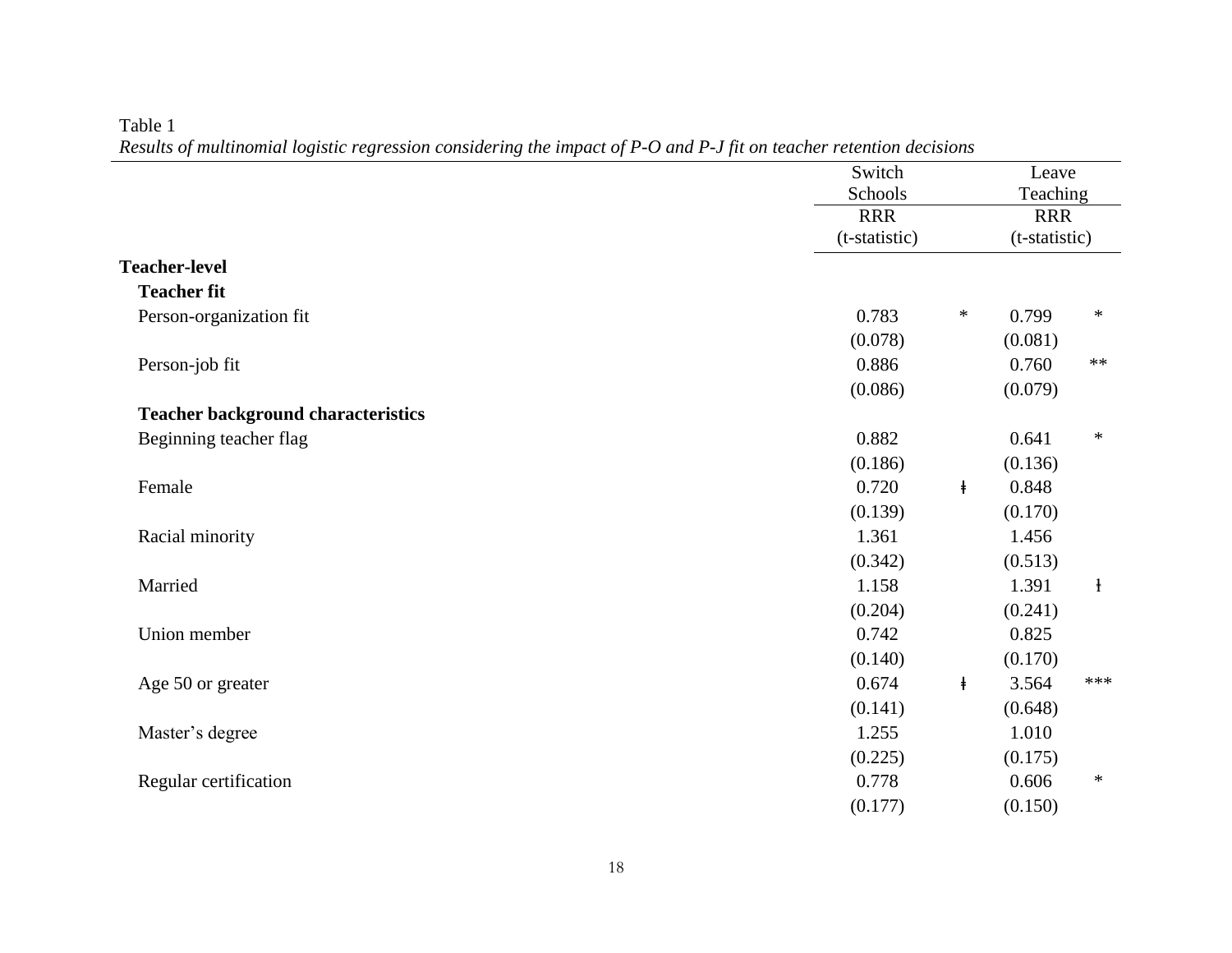| Same race as other teachers                                                             | 1.098   |        | 0.812   |            |
|-----------------------------------------------------------------------------------------|---------|--------|---------|------------|
|                                                                                         | (0.377) |        | (0.387) |            |
| Same race as students                                                                   | 1.372   |        | 1.149   |            |
|                                                                                         | (0.470) |        | (0.575) |            |
| Same race as principal                                                                  | 1.114   |        | 1.400   |            |
|                                                                                         | (0.277) |        | (0.392) |            |
| <b>Teacher perceptions of influence</b>                                                 |         |        |         |            |
| Teacher perception of influence over school management                                  | 1.627   | *      | 1.092   |            |
|                                                                                         | (0.349) |        | (0.233) |            |
| Teacher perception of influence over instructional decisions                            | 0.636   | $\ast$ | 0.970   |            |
|                                                                                         | (0.112) |        | (0.197) |            |
| Teacher perception of influence over evaluating colleagues                              | 1.154   |        | 1.083   |            |
|                                                                                         | (0.146) |        | (0.142) |            |
| Congruence of teacher and principal perceptions of influence over school management     | 1.119   |        | 1.038   |            |
|                                                                                         | (0.096) |        | (0.104) |            |
| Congruence of teacher and principal perceptions of influence over curriculum            | 1.105   |        | 0.994   |            |
|                                                                                         | (0.094) |        | (0.088) |            |
| Congruence of teacher and principal perceptions of influence over professional          |         |        |         |            |
| development                                                                             | 0.895   |        | 1.079   |            |
|                                                                                         | (0.071) |        | (0.101) |            |
| Congruence of teacher and principal perceptions of influence over evaluating colleagues | 0.957   |        | 0.864   | $\ddagger$ |
|                                                                                         | (0.077) |        | (0.073) |            |
| Congruence of teacher and principal perceptions of influence over hiring colleagues     | 0.947   |        | 1.272   | $**$       |
|                                                                                         | (0.074) |        | (0.108) |            |
| Congruence of teacher and principal perceptions of influence over student discipline    | 0.873   |        | 0.950   |            |
|                                                                                         | (0.075) |        | (0.082) |            |
| Congruence of teacher and principal perceptions of influence over school budget         | 0.985   |        | 0.861   | $\ddagger$ |
|                                                                                         | (0.082) |        | (0.076) |            |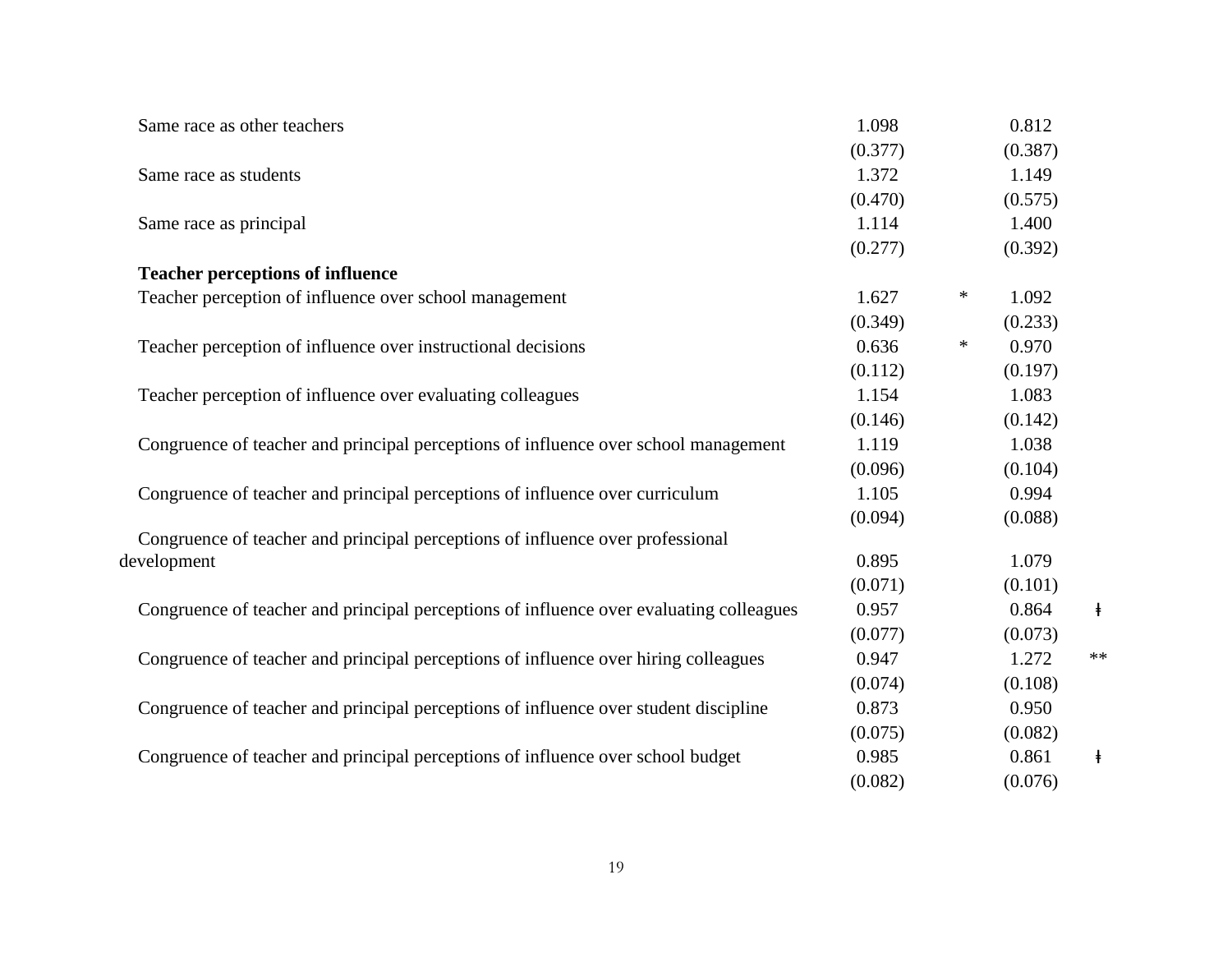| <b>Teaching position</b>             |         |            |         |        |
|--------------------------------------|---------|------------|---------|--------|
| Teaches in charter school            | 0.410   | $\ddagger$ | 0.287   | $\ast$ |
|                                      | (0.217) |            | (0.146) |        |
| Total earnings (log)                 | 0.296   | $***$      | 0.862   |        |
|                                      | (0.114) |            | (0.283) |        |
| Number of students                   | 1.020   | $\ast$     | 1.005   |        |
|                                      | (0.009) |            | (0.010) |        |
| Percent LEP students                 | 1.001   |            | 0.993   |        |
|                                      | (0.004) |            | (0.005) |        |
| Percent IEP students                 | 0.997   |            | 0.996   |        |
|                                      | (0.005) |            | (0.005) |        |
| Teaches middle school                | 0.951   |            | 0.882   |        |
|                                      | (0.207) |            | (0.215) |        |
| Teaches high school                  | 0.948   |            | 2.339   | ***    |
|                                      | (0.231) |            | (0.595) |        |
| Teaches special education            | 3.269   | $\ast$     | 1.142   |        |
|                                      | (1.528) |            | (0.568) |        |
| Teaches math                         | 1.185   |            | 1.244   |        |
|                                      | (0.360) |            | (0.349) |        |
| Teaches science                      | 0.491   | $\ast$     | 0.740   |        |
|                                      | (0.138) |            | (0.175) |        |
| <b>School-level</b>                  |         |            |         |        |
| Principal background characteristics |         |            |         |        |
| Years as principal in current school | 0.980   |            | 0.978   |        |
|                                      | (0.016) |            | (0.016) |        |
| Female                               | 1.165   |            | 0.950   |        |
|                                      | (0.186) |            | (0.154) |        |
| Minority                             | 1.878   | $\ast$     | 1.242   |        |
|                                      | (0.517) |            | (0.375) |        |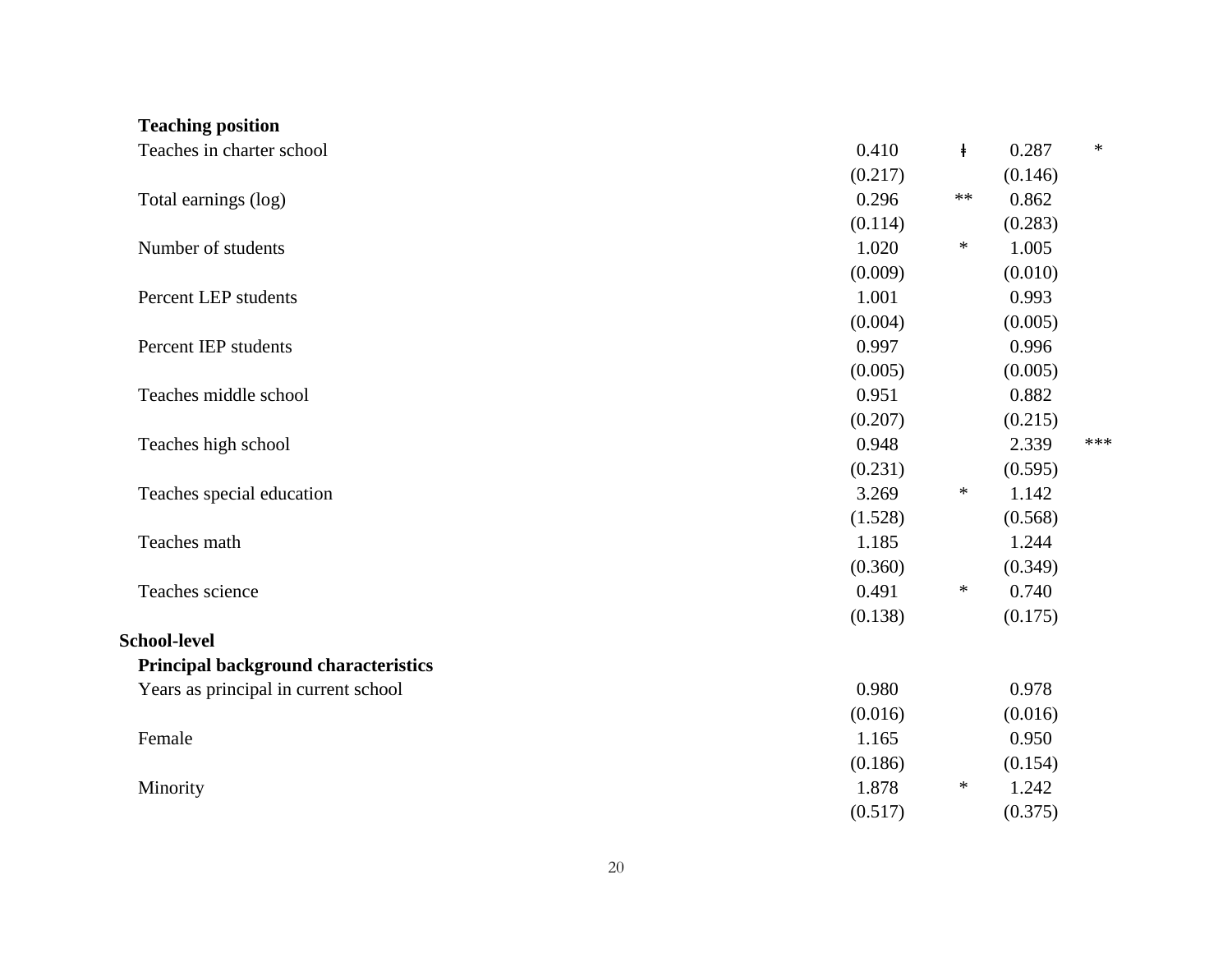| <b>Educational orientation: Academic</b>                                       | 0.859   | $\ast$     | 0.940   |              |
|--------------------------------------------------------------------------------|---------|------------|---------|--------------|
|                                                                                | (0.067) |            | (0.080) |              |
| <b>Educational orientation: Work habits</b>                                    | 1.037   |            | 0.985   |              |
|                                                                                | (0.088) |            | (0.089) |              |
| Educational orientation: Personal growth/social growth                         | 0.931   |            | 1.047   |              |
|                                                                                | (0.080) |            | (0.072) |              |
| <b>Educational orientation: Moral values</b>                                   | 1.122   | $\ddagger$ | 1.103   |              |
|                                                                                | (0.068) |            | (0.082) |              |
| Principal perceptions about the percent of teachers teaching to high standards | 0.981   | ***        | 0.989   | ∗            |
|                                                                                | (0.004) |            | (0.005) |              |
| <b>School characteristics</b>                                                  |         |            |         |              |
| Total enrollment (scaled by 100)                                               | 1.022   |            | 0.992   |              |
|                                                                                | (0.016) |            | (0.016) |              |
| Urban                                                                          | 1.261   |            | 1.033   |              |
|                                                                                | (0.239) |            | (0.227) |              |
| Rural                                                                          | 1.519   | $\ddagger$ | 1.126   |              |
|                                                                                | (0.324) |            | (0.230) |              |
| Percent of minority teachers                                                   | 0.988   | $\ast$     | 0.992   |              |
|                                                                                | (0.006) |            | (0.006) |              |
| Percent of minority students                                                   | 1.004   |            | 1.003   |              |
|                                                                                | (0.004) |            | (0.004) |              |
| Number of vacancies                                                            | 0.930   |            | 1.177   |              |
|                                                                                | (0.191) |            | (0.254) |              |
| District-level                                                                 |         |            |         |              |
| Teacher recruitment strategies: Targeted bonuses                               | 0.728   | ***        | 0.853   | $\mathbf{1}$ |
|                                                                                | (0.065) |            | (0.082) |              |
| Teacher recruitment strategies: Traditional benefits                           | 1.238   | $\ddagger$ | 0.895   |              |
|                                                                                | (0.157) |            | (0.071) |              |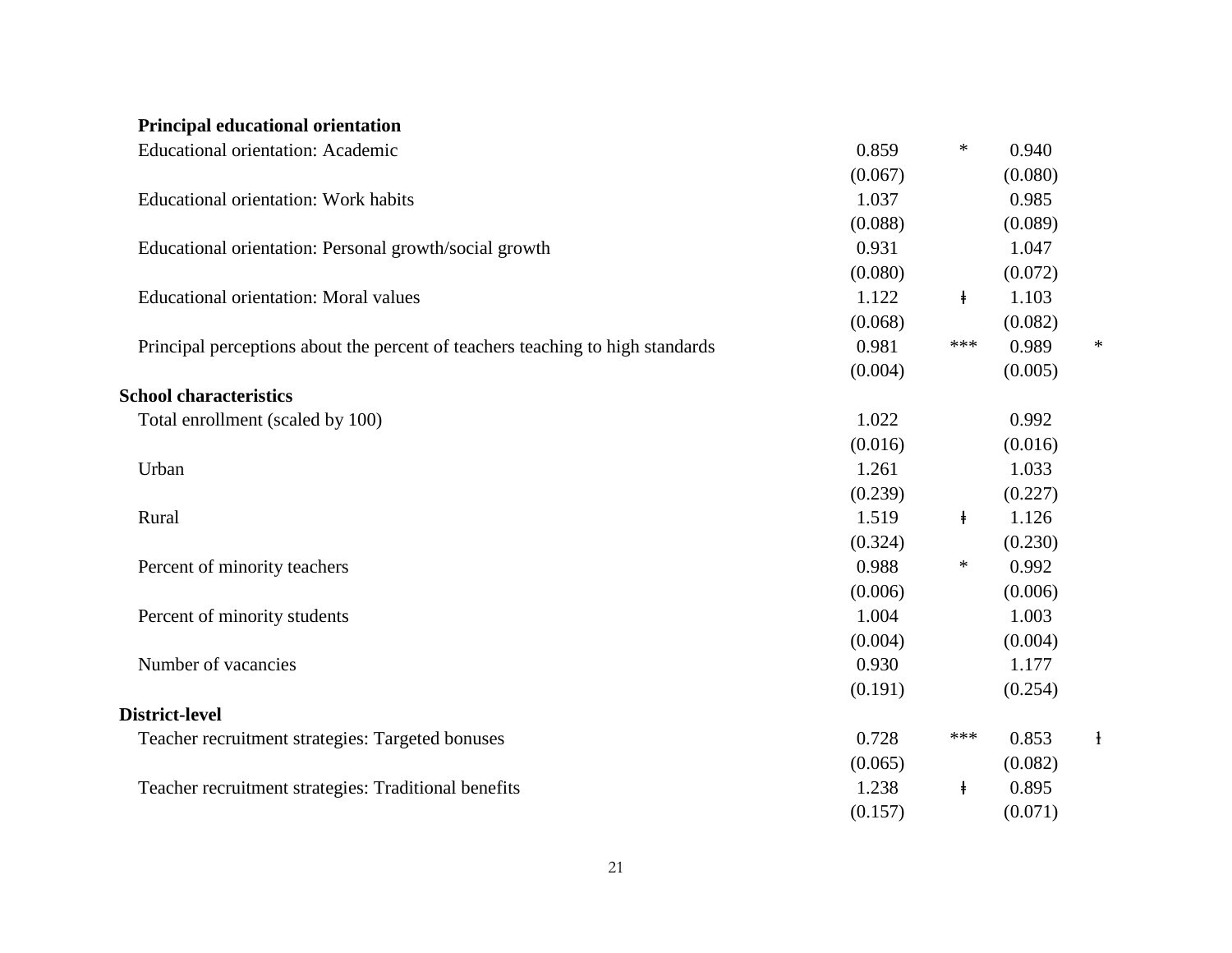| 0.969         | 1.044         |
|---------------|---------------|
| (0.102)       | (0.111)       |
| 1.000         | 1.000         |
| 0.000         | 0.000         |
| 2308748.033   | ***<br>44.332 |
| (9781635.732) | (166.060)     |
| 2936          | 2936          |
|               |               |

Source: Schools and Staffing Survey 2003-2004 Public School Teacher Survey and 2004-2005 Teacher Follow-up Survey  $\frac{1}{2}$  p<0.10, \* p<0.05, \*\* p<0.01, \*\*\* p<0.001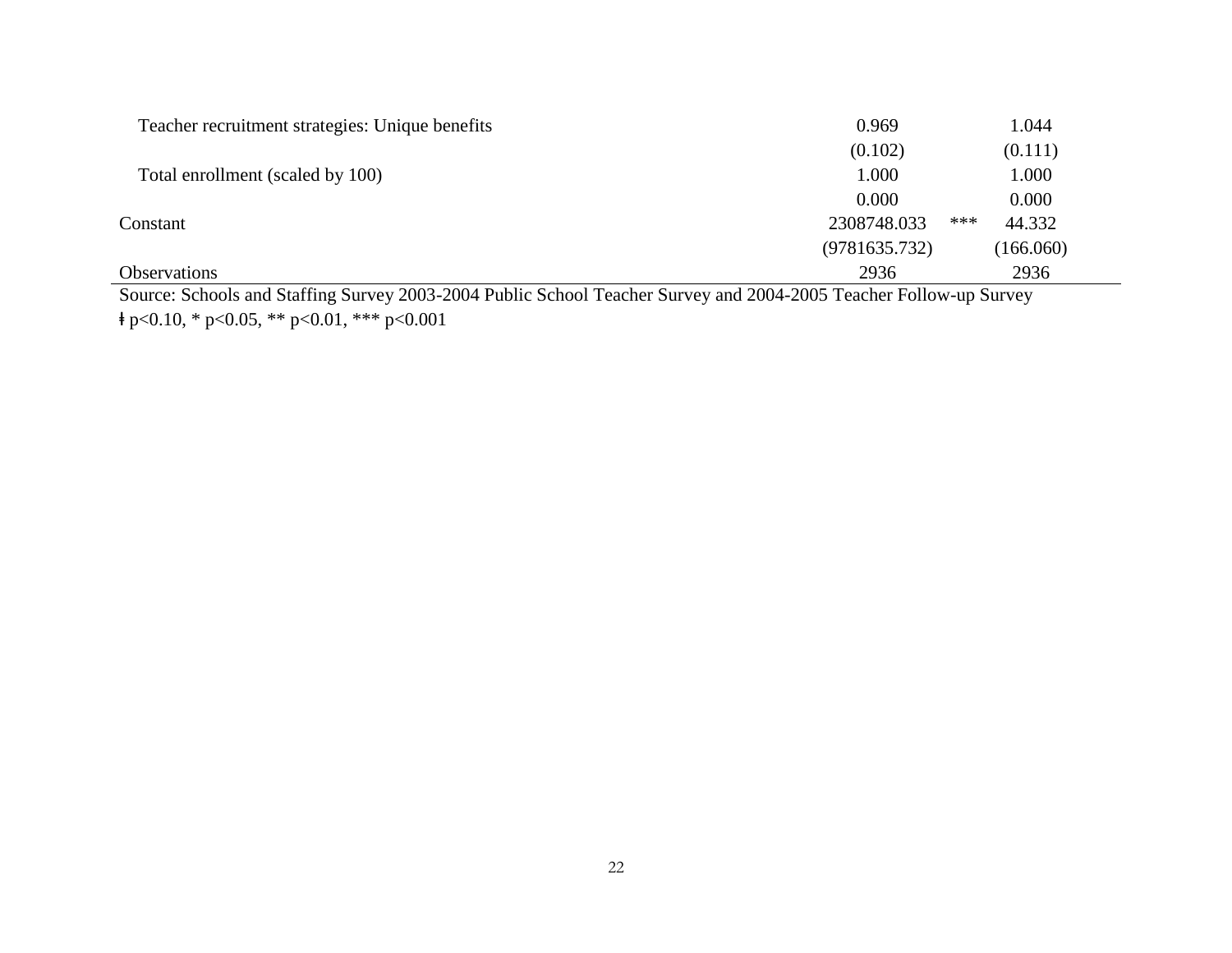Specifically, we found that P-O fit played a role in both switching schools and leaving teaching altogether, while P-J fit was now only associated with the odds of leaving teaching. Controlling for job fit plus other teacher, school, and district characteristics, every one-unit increase in the P-O fit factor was associated with a 21.7% decrease in the odds that a teacher would switch schools versus remain in the 2003-2004 placement (*RRR*=0.783, p<0.05), and a 20.1% decrease in the likelihood that the teacher left the profession (*RRR=*0.799, p<0.05).

As hypothesized, P-J fit was significantly related to the odds of remaining in the profession, but after controlling for organizational fit, it was not a significant predictor of switching schools. In the combined model, for every one-unit increase in P-J fit, the odds that the teacher left the profession instead of remaining at the 2003-2004 placement school decreased 24.0% (*RRR=*0.760, p<0.01).

After controlling for teachers' fit with their school and their job, several other teacher, school, and district characteristics emerged as significant predictors of retention. These findings are presented in Table 1.

Teacher age and experience were associated with the likelihood of leaving teaching. However, after controlling for fit, this analysis produced the somewhat unexpected finding that beginning teachers had *lower* odds of leaving the profession than those with more than three years of experience. More consistent with previous research, teachers over 50 years old were more likely to leave than younger teachers.

Teacher perceptions of influence over various school-level decisions and policies were also related to teacher mobility after controlling for fit. The more influence teachers felt they had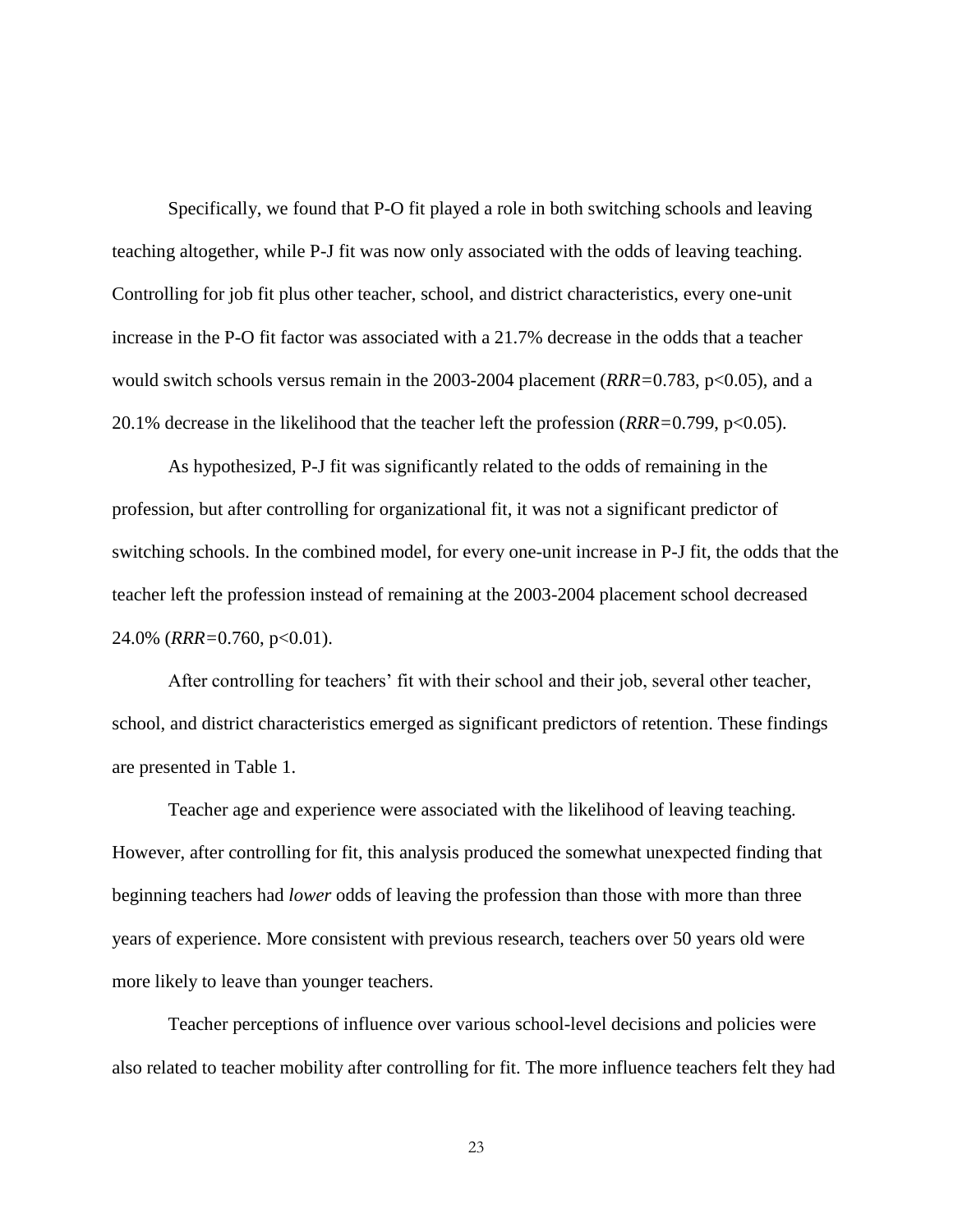over school management, the higher their odds of switching schools, but the more influence they had over instructional decisions, the lower their odds of switching schools. Further, the higher the congruence between teacher and principal perceptions of teacher influence over hiring, the higher the odds that teachers left the profession.

Some characteristics of the teaching position were related to the odds of moving or leaving. After controlling for fit, contrary to previous research, charter school teachers actually appeared somewhat *less* likely to switch schools or leave teaching. Higher earnings were associated with lower odds of switching schools, but were not significantly related to leaving teaching. High school teachers were about twice as likely as elementary teachers to leave teaching completely, which was not unexpected given the likelihood that they had more job alternatives than elementary teachers. Special education teachers were more than three times as likely as others to switch schools, but science teachers were actually significantly less likely than other types of teachers to move to a new school.

We also found some evidence that, after controlling for fit, the school leader played a role in teacher retention decisions. For every one percent increase in the percentage of teachers that principals perceived as "teaching to high standards," teachers were about two percent less likely to switch schools and about one percent less likely to leave teaching altogether. Teachers who worked for principals with an "academic orientation" to education were significantly less likely to switch schools than teachers whose principals had a different primary goal for education. Further, teachers working for principals with an emphasis on "moral values," were marginally more likely to switch schools than teachers working for principals with a different orientation. Finally, teachers were about 80% more likely to switch schools if they worked for a racial minority principal than if they worked for a white principal.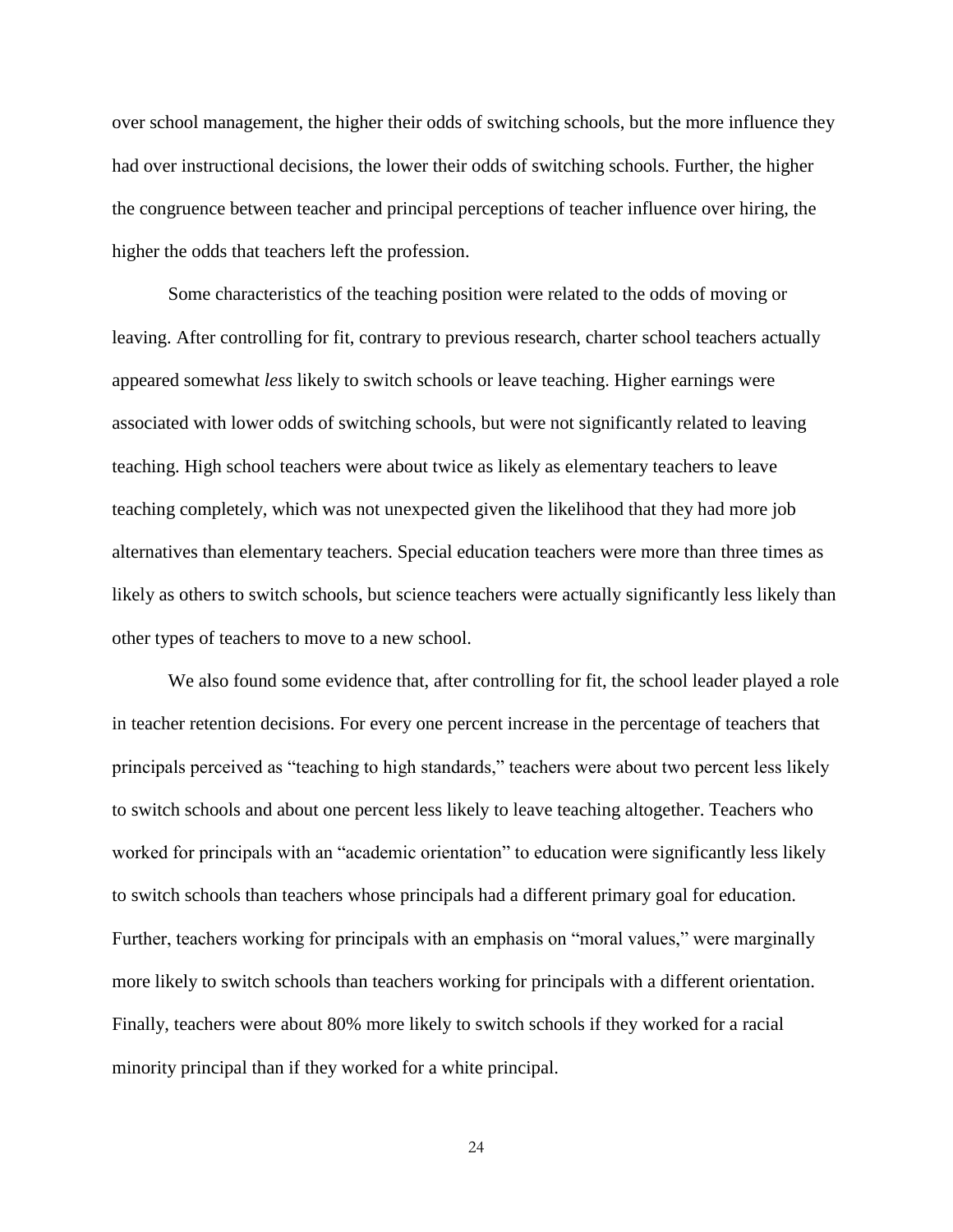There was also some evidence that district recruitment practices impacted teacher retention decisions even after controlling for fit. In districts that primarily offered "traditional" benefits (i.e., medical insurance and retirement), teachers were somewhat more likely to switch schools. However, in districts with special bonuses designed to retain teachers (i.e., signing bonuses or incentives for hard-to-staff schools or subjects), teachers did appear less likely to switch schools or leave the profession.

#### **Analysis 2- Early Career Teacher (ECT) Sample**

This analysis tested how P-O and P-G fit measures impacted the mobility of early career teachers:

*Research Question 1. How is fit with the school related to the likelihood of switching schools or leaving the profession?*

*Research Question 2. How is fit with the group of close colleagues identified by the ECT related to the likelihood of switching schools or leaving the profession?*

#### *Data and Sample*

The Michigan Indiana Early Career Teacher Study was a multi-year study of early career teachers' professional relationships and induction experiences. This study included five Michigan districts and five Indiana districts in 2008-2009. A sample of early career teachers was surveyed during the 2008-2009 academic year, with a mobility survey following in spring of 2010. Additionally, the mentors and close colleagues of the early career teachers in the study were also surveyed in 2008-2009.

*Early career teacher sample.* Teachers who taught the core-content areas (math, science, social studies, English/language arts, and general elementary) in grades 1-8 and were in their first three years of the teaching profession were invited to participate in the study in 2008-2009.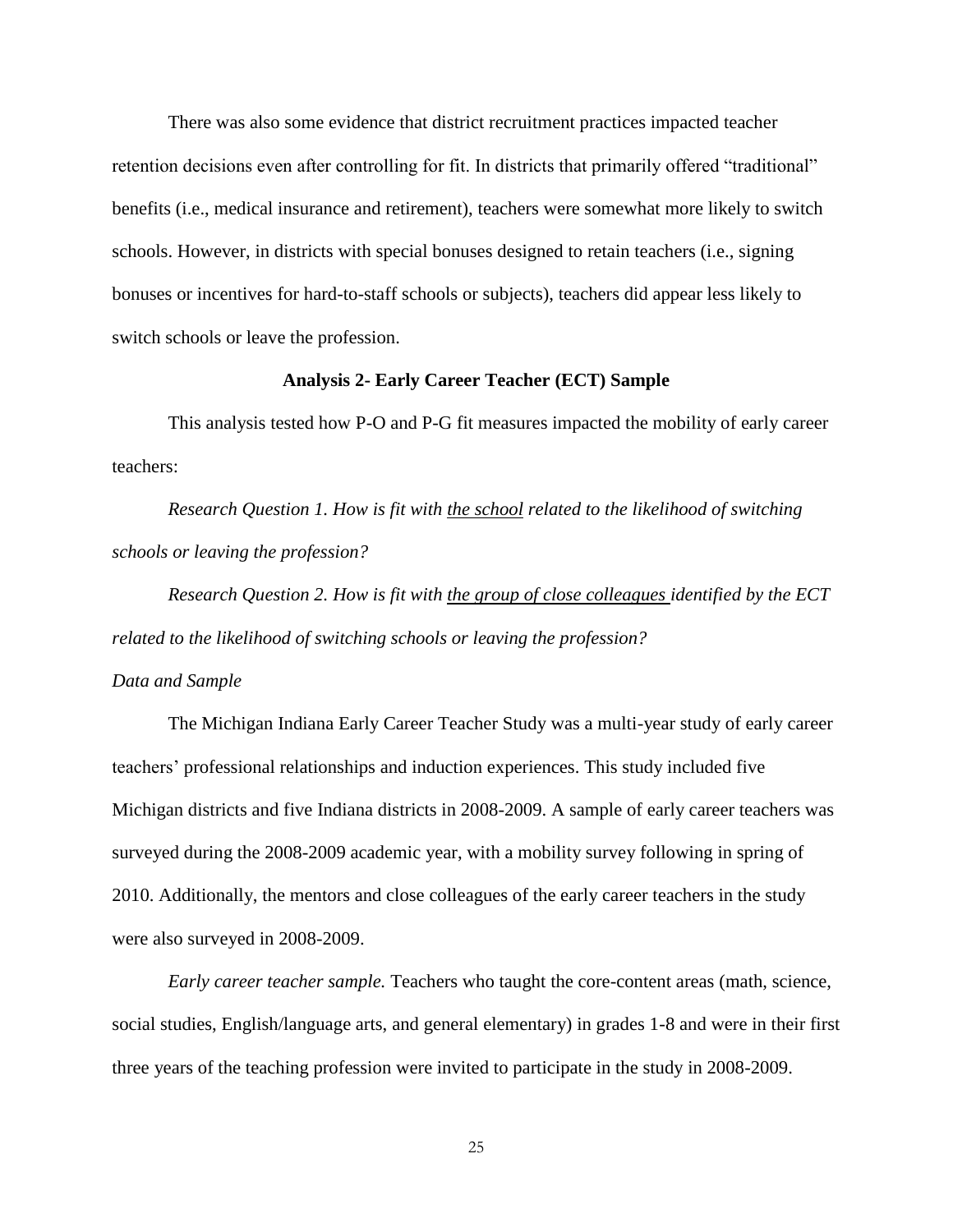Participation included the completion of a fall and spring survey. The surveys were administered in both electronic and paper form. The current analysis used data from the spring survey only.

The surveys asked teachers about their instructional practices; the frequency and substance of their interactions with their mentors and colleagues; their perceptions of relations within their schools; their work conditions; and their future career plans. The spring surveys also included items regarding teacher background, such as degrees, certification, and college attended.

*Follow-up mobility survey.* Early career teachers who completed the fall and/or spring surveys were also asked to complete a follow-up mobility survey in April 2010. Based on district personnel rosters, we determined if our early career teachers were stayers, movers, or leavers. Stayers were sent one version of the mobility survey, while movers/leavers received a version that included all the questions asked of stayers, as well as specific questions about the reason for leaving the 2008-2009 placement school. This follow-up mobility survey provided the data used in the calculation of the P-O fit measure, and contributed two individual survey items that make up one of the P-G fit measures. Teachers answered these questions retrospectively, providing information in Spring 2010 about fit with the position they held the 2008-2009 academic year. They also rated specific features of their 2008-2009 school placement, as well as the same features relative to whatever job they had in the 2009-2010 academic year (whether they worked as a K-12 teacher, worked in another position in education, or worked outside of the field of education).

*Colleague sample.* Early career teachers "nominated" up to eight close colleagues on their fall survey, and those close colleagues were also asked to complete a survey in the spring.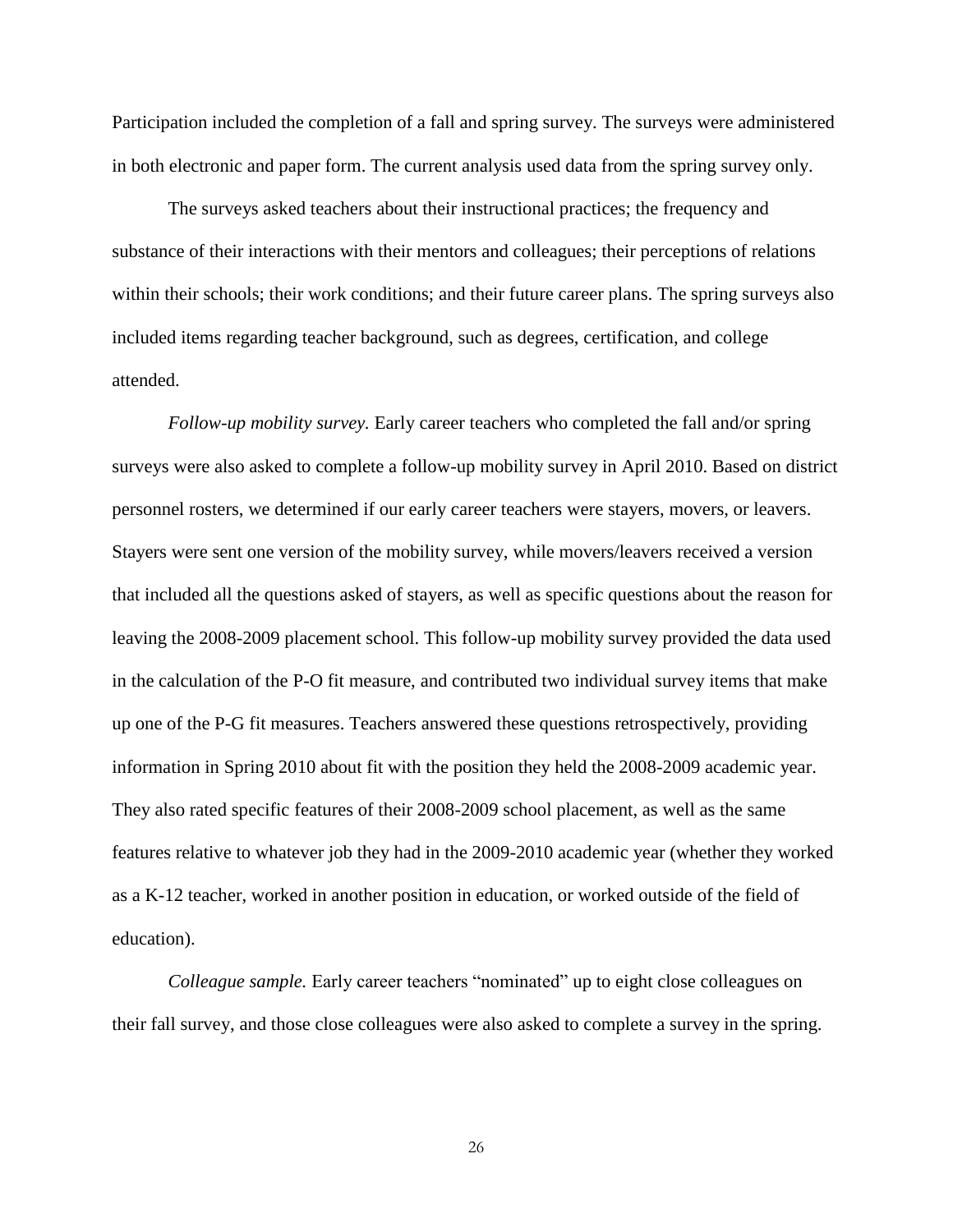The content of the colleague survey was very similar, asking teachers questions regarding instructional practices, relationships within the school, and working conditions.

*School characteristics*. Characteristics of the schools in which early career teachers were placed were obtained from the National Center for Education Statistics' Common Core of Data (CCD). Data on the demographic makeup of the student body (percent eligible for free or reduced price lunch; percent of minority students), urbanicity, number of full-time equivalent staff, and student-teacher ratio were obtained for the 2008-2009 school year, and merged with the early career teacher data file.

#### *Measures*

Below, we summarize the key measures that are used as predictors of teacher retention.

*Mobility Measure.* Much like in Analysis 1, the dependent variable in this analysis was a three-category variable representing the observed employment status at the time of the follow-up survey: switching schools ("movers"), leaving teaching ("leavers") or remaining in the same school ("stayers").

#### *Fit measures*

*Objective fit.* Early career teachers and their group of close colleagues completed a series of survey items regarding the type of instructional strategies they used in teaching English/ Language Arts, which provided the opportunity to create an objective fit measure by assessing the congruence of the responses of these multiple survey respondents. The set of items, derived from Bidwell, Frank, and Quinoz (1997), provided the basis for categorizing teachers into three broad instructional orientations for English/Language Arts: "basic skills," "lower order comprehension skills," or "higher order comprehension skills." These survey items asked about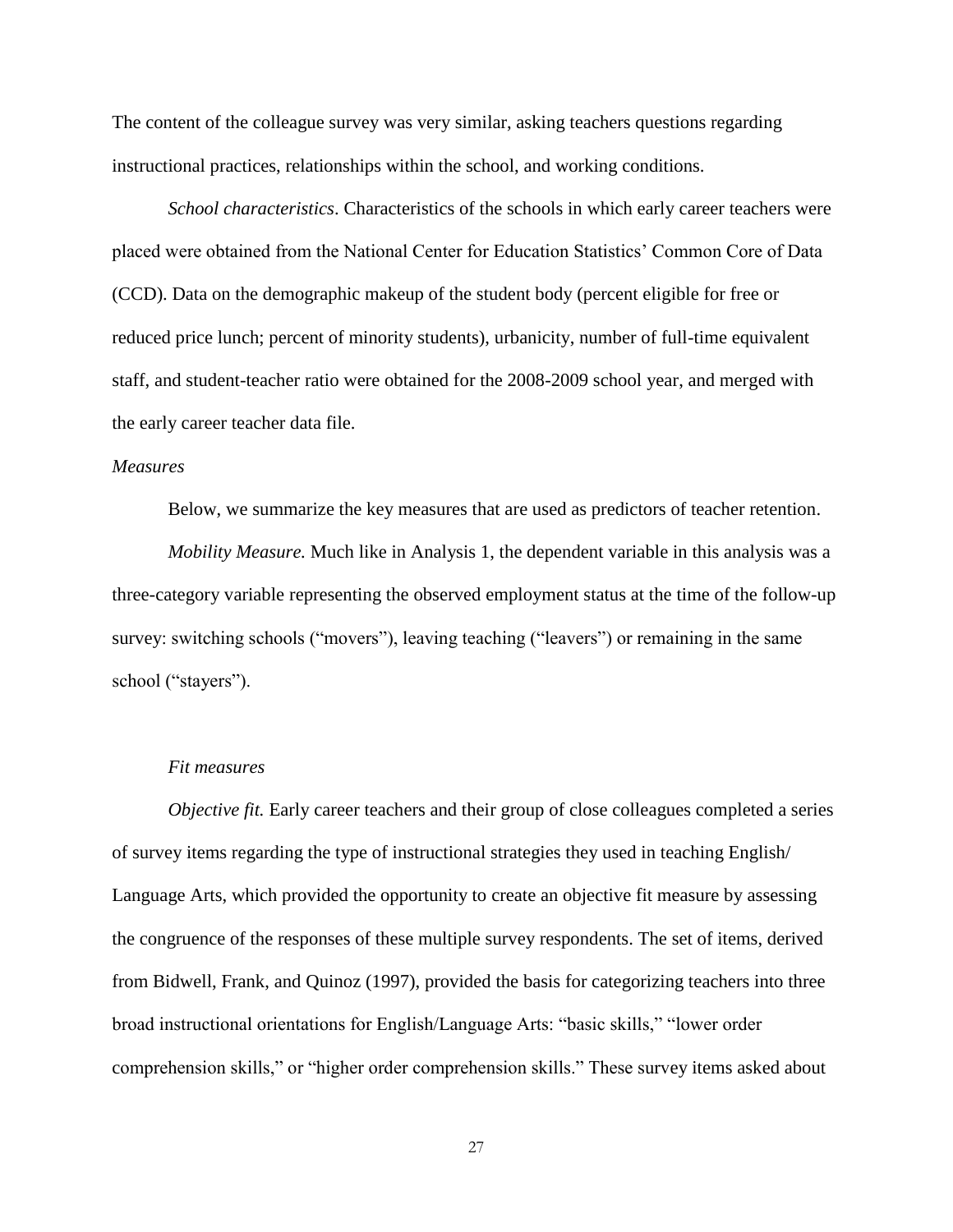the frequency of use of a variety of specific instructional practices, using a 6-point scale (0="Never;" 1 = "Less than once a month;" 2 = "1-3 times a month;" 3 = "1-2 times per week;" 4 = "3-4 times per week;"  $5 =$  "Every day"). Following Pogodzinski (2009), we computed the correlation alpha between the items in each category, $10$  and then calculated composite variables representing the mean value for each ECT and his or her colleagues across the three instructional orientations. For each teacher (both ECTs and colleagues), we then determined which instructional orientation was more prevalent than the others by designating the highest mean value to represent that teacher's predominant instructional orientation. Every ECT was assigned an instructional orientation in this way.

In addition, we looked across the instructional orientations of the group of close colleagues, and similarly selected the highest mean value across all group members to represent the predominant instructional orientation used by group members.<sup>11</sup> Finally, we created a simple dummy variable coded "1" when the ECT's instructional orientation matched the predominant orientation of the group of close colleagues, and "0" when it did not match; this variable represents the objective P-G fit measure used in this analysis of teacher retention.

*Subjective fit.* Two subjective fit measures were created. Briefly, the first measure of subjective fit incorporated items related to P-O fit from the Teacher Mobility Survey. We used exploratory factor analysis with maximum likelihood (ML) extraction methods and oblique (promax) rotation to create a P-O fit factor. Second, we used a similar approach to create a P-G fit factor, using a series of items related to group fit from both the spring Teacher Survey and the

 $10$  While the survey items differed somewhat for Elementary and Middle School teachers, after creating the scales separately, the process for assigning teachers to one of the three instructional orientations was the same.

 $11$  In cases where the group means in multiple categories were identical, we randomly selected one instructional orientation to represent the group.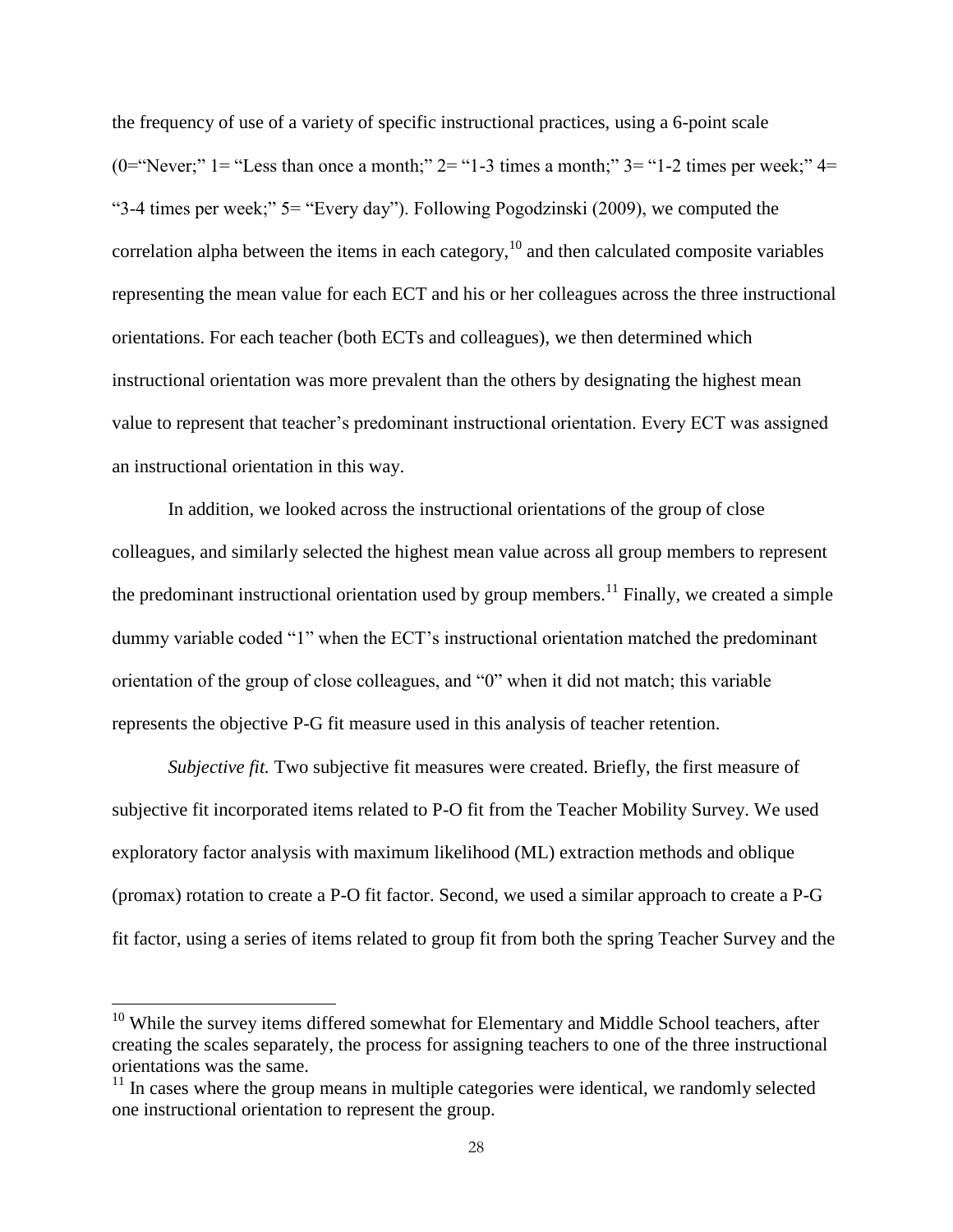Teacher Mobility Survey.<sup>12</sup> To make it easier to interpret the results, we standardized these factors to have a mean of 0 and a standard deviation of 1.

*Other control variables.* The teacher characteristics included were as follows: dummy variables representing teacher gender, race, union membership, and possession of master's degree; number of students taught; number of years teaching at the current school; a measure of commitment to the current school; and grade level. Finally, the school characteristics included here were as follows: urbanicity; percent of minority students; percent of students eligible for free/reduced price lunch; number of full-time equivalent staff; and student-teacher ratio. *Analysis*

We again used a multinomial logistic regression model to consider the odds of switching schools or leaving the profession, as compared to remaining in the first observed teaching assignment, and adjusted standard errors to account for the clustering of individual teachers within the same school. The primary predictors included in the model were the various subjective and objective fit measures described above.

#### **Results- Analysis 2**

#### *Descriptives*

 $\overline{a}$ 

A total of 269 early career teachers completed the spring MIECT survey, for a response rate of 95.1%. In addition, 203 early career teachers completed the Teacher Mobility Survey in spring of 2010, for a response rate of  $74.5\%$ .<sup>13</sup> The early career teachers nominated 721 mentors

 $12$  See Appendix A for the complete list of survey items used in creating the subjective fit measures.

 $^{13}$  Recall that completers from both the fall and spring 2008-2009 survey cycles were sent the Teacher Mobility Survey, meaning that the response rate for the latter survey was based on a different number of potential respondents than the response rate for the spring 2009 teacher survey.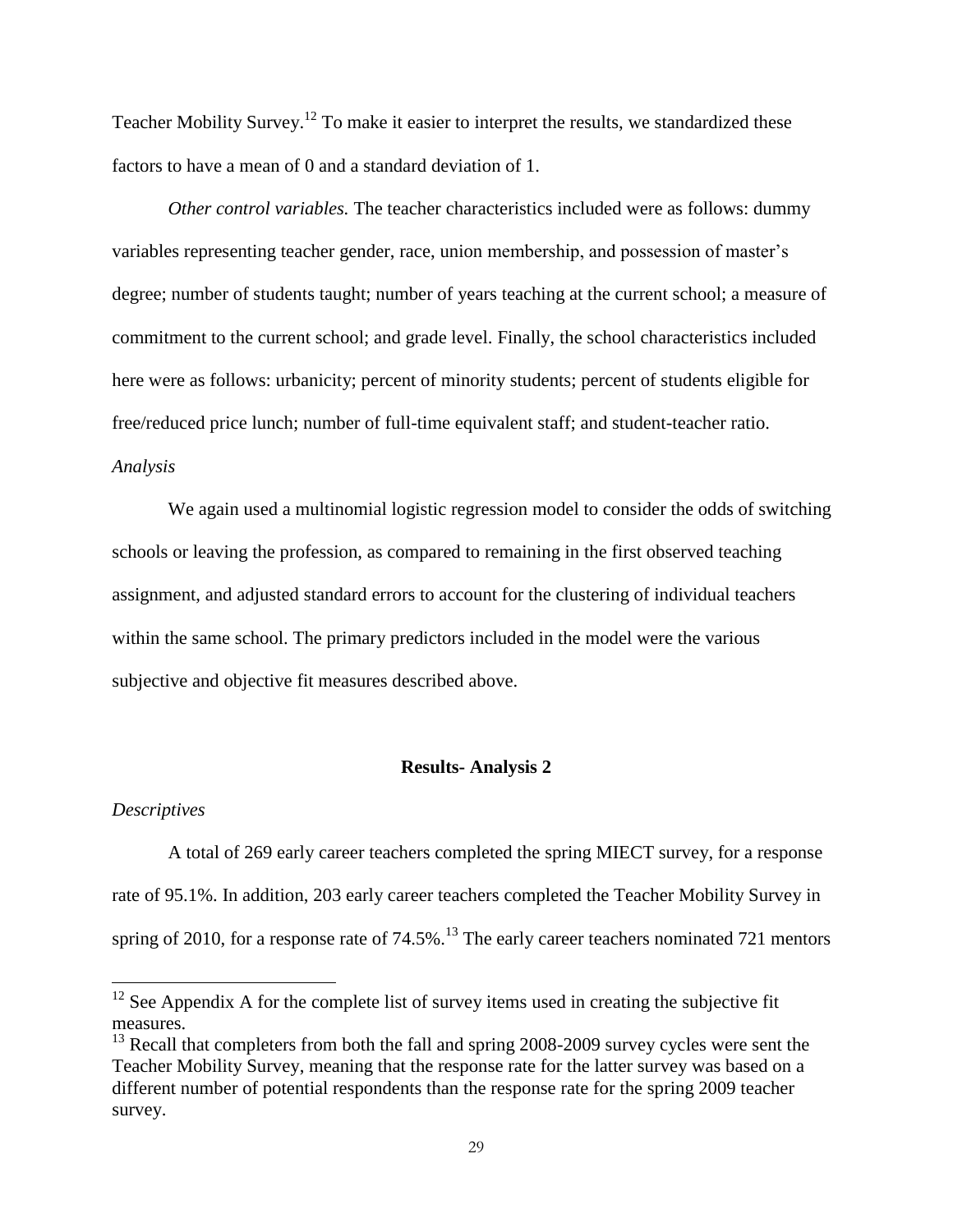and close colleagues on the spring survey, of which 435 completed the mentor/colleague survey, for a response rate of  $60.3\%$ .<sup>14</sup>

Both the early career teachers and their close colleagues were predominantly white (91% and 92%, respectively), female (78% and 84%, respectively), and union members (82% and 87%, respectively). The majority of close colleagues had a master's degree (69%), and had been teaching in their 2008-2009 school for just over 10 years. The early career teachers had obviously spent less time in their current schools (on average, just over 2 years), and only about 16% had a masters degree.

The majority of early career teachers in this study taught in urban schools (64%). On average, just less than half of the students in these schools were minorities (47%), and about 60 percent qualified for free or reduced priced lunch. On average, each school in the study employed about 37 teachers, and had a student teacher ratio of about 17 to 1.

In terms of English/Language Arts instructional orientation, which was used to calculate the objective P-G fit measure, early career teachers differed significantly from their group of close colleagues  $(X^2(4, n=92)=15.27, p<0.01)$ . The majority of early career teachers (about 53%) reported a primarily "lower order comprehension" approach, with about 30% using a "basic skills" approach and about 18% using a "higher order comprehension" approach. The close colleagues were about evenly split between a "lower order comprehension" approach (about 48%) and a "basic skills" approach (46%); only five percent reported using a "higher order comprehension" approach. Misalignment between early career teachers and their close colleagues was most evident for those who did not use the "basic skills" approach. While 72% of ECTs with a "basic skills" orientation worked with a group of close colleagues sharing this

 $14$  While these calculations are based on the number of mentors and close colleagues responding to the survey, note that only responses from 389 close colleagues are included in this analysis.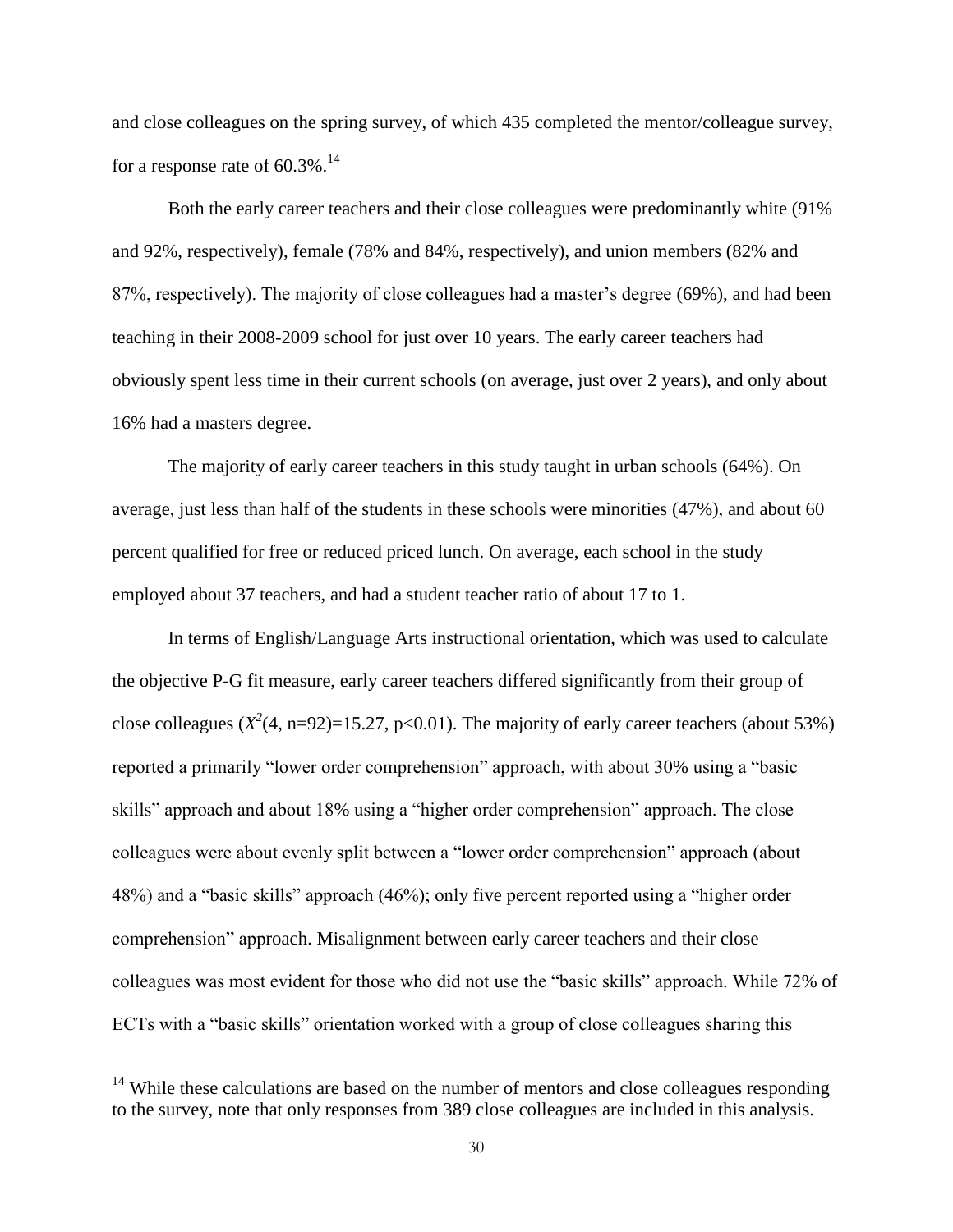approach, more than 80% of the small group of ECTs with a "higher order comprehension" orientation experienced misfit with their group of close colleagues.

Most of the teachers in our early career sample remained in their school between the 2008-2009 and 2009-2010 academic years. Almost 78% of the early career teachers were classified as "stayers," with about 11.5% designated "movers," and about 10.7% "leavers."<sup>15</sup> *Regression Results*

We began by looking at the impact of each fit measure separately, with a variety of teacher and school covariates.

*How is fit with the school related to the likelihood of switching schools or leaving the profession?*

Person-organization fit was not a significant predictor of teacher retention. While not significant, the relationship between P-O fit and retention was actually in the opposite direction of the hypothesized relationship; as P-O fit increased, it actually appeared that, after controlling for teacher and school characteristics, early career teachers were about 22% *more* likely to switch schools rather than remain in their 2008-2009 academic year placement (*RRR=*1.227, p>0.10), and were almost 80% *more* likely to leave teaching all together (*RRR=*1.796, p>0.10).

 $\ddot{\phantom{a}}$ 

<sup>&</sup>lt;sup>15</sup> Because of the small number of teachers in the "mover" and "leaver" categories, there is some concern that the regression results which follow would not be replicated if a larger sample with more variation was available. As an alternative to the multinomial logistic regression, where mobility is expressed as a three category outcome, we ran all models as logistic regressions, with a dichotomous outcome variable coded "1" if an early career teacher either switched schools *or* left the teaching profession. The results for the fit measures were generally similar, but the AIC values for these logistic regressions were larger than the Akaike Information Criteria (AIC) values for the multinomial logistic regressions, and the results reported below suggest that much of the relationship between fit and mobility in this sample was related to the teachers who left entirely versus those who switched schools. As such, we choose to retain the three-level dependent variable as opposed to this alternative dichotomous outcome, although concerns about replicability can only really be tested with a larger, future sample that provides more variation in terms of teacher mobility.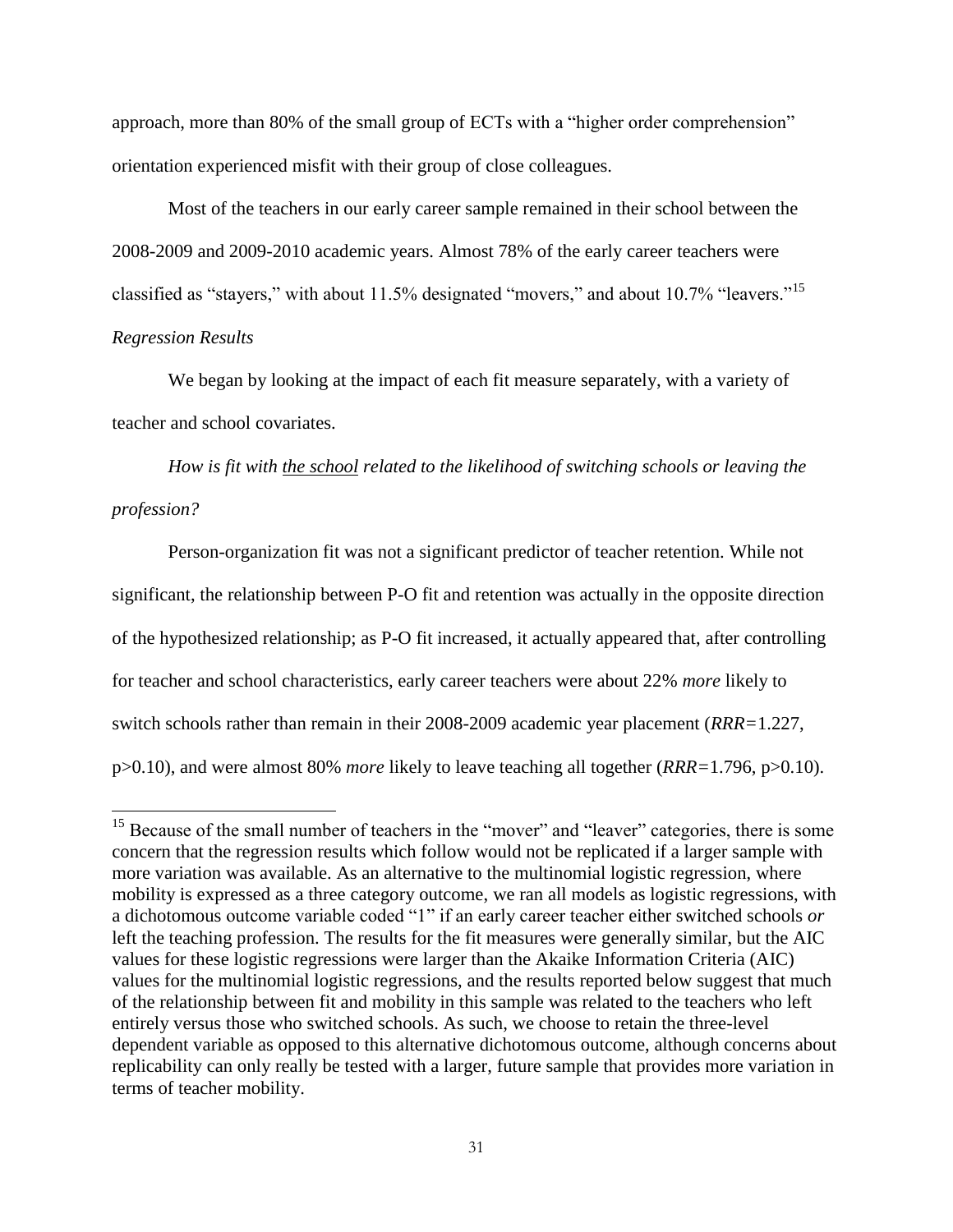*How is fit with the group of close colleagues related to the likelihood of switching schools or leaving the profession?*

The subjective measure of person-group fit was a significant predictor of teacher retention, although only for the likelihood of leaving teaching entirely. For every one standard deviation increase in the P-G fit measure, early career teachers were 57% less likely to leave teaching all together (*RRR*=0.443, p<0.05).

The objective measure of person-group fit was also significantly related to retention. Early career teachers whose predominant instructional orientation matched with their group of close colleagues were 64% less likely to leave teaching than those whose instructional orientation was misaligned with the orientation of their close colleagues (*RRR*=0.339, p<0.05). There was a similar relationship with the likelihood of switching schools, although this result was not statistically significant (*RRR*=0.608, p>0.10).

After considering these separate models of P-O fit and P-G fit, we also created a combined model (model (1) in Table 2), in an attempt to see if P-O fit would be a more valuable predictor of retention status after controlling for P-G fit and other teacher and school and characteristics, and also how its inclusion impacted the predictive power of the P-G fit factors. Further, we wanted to see what would happen when both subjective and objective P-G fit measures were included in a model simultaneously (model (2) in Table 2).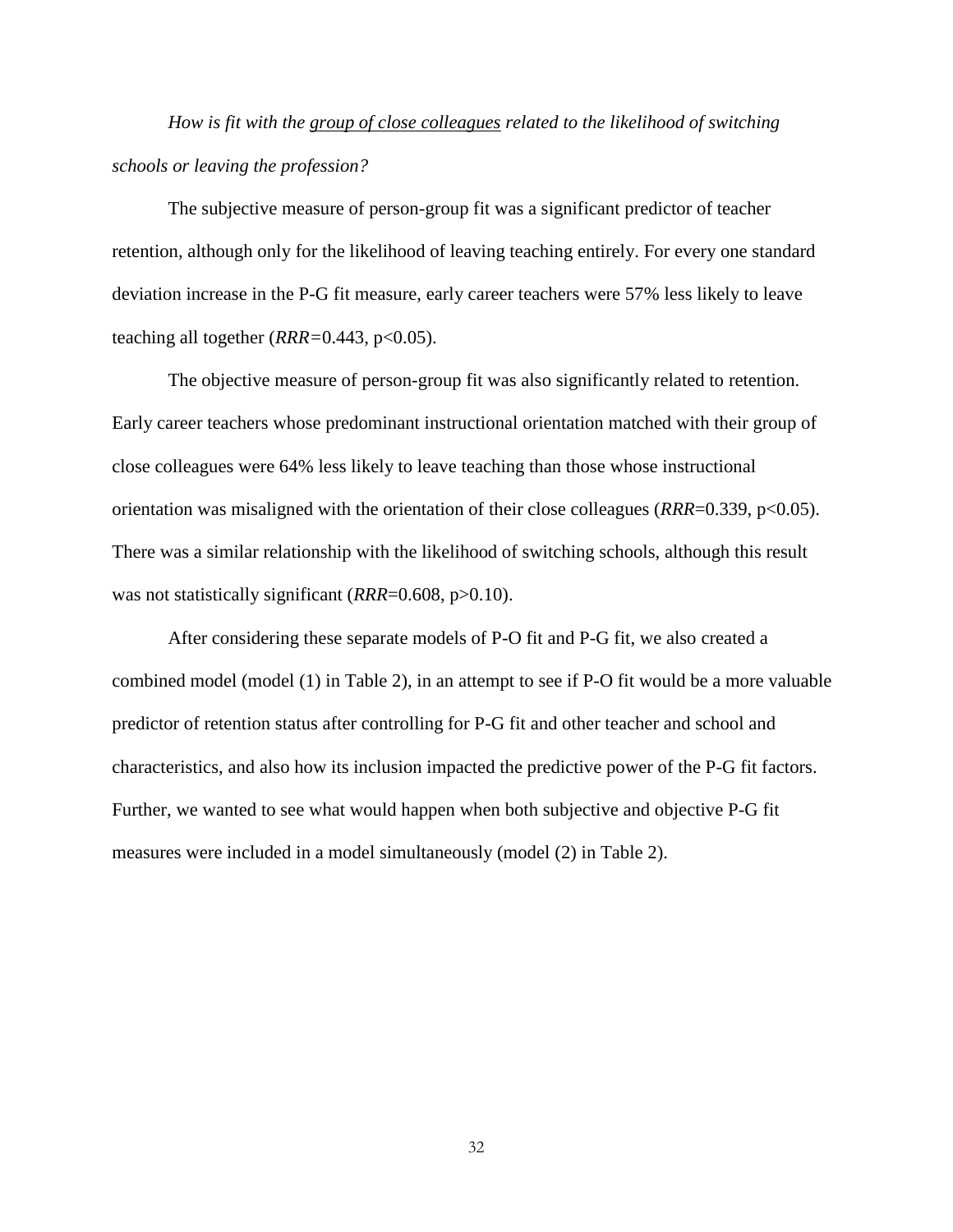|                                    |             | (1)                                 |            | (2)                   |
|------------------------------------|-------------|-------------------------------------|------------|-----------------------|
|                                    |             | Subjective and<br>Objective P-G fit |            | Subjective and        |
|                                    |             |                                     |            | Objective P-G fit     |
|                                    |             | plus P-O Fit                        |            |                       |
|                                    | Mover       | Leaver                              | Mover      | Leaver                |
| Teacher fit                        |             |                                     |            |                       |
| Person-organization fit            | 1.281       | 1.772                               |            |                       |
|                                    | (0.534)     | (0.992)                             |            |                       |
| Subjective person-group fit        | 1.157       | $0.417**$                           | 1.220      | $0.425**$             |
|                                    | (0.501)     | (0.172)                             | (0.537)    | (0.183)               |
| Objective person-group fit         | 0.789       | $0.177**$                           | 0.795      | $0.172*$              |
|                                    | (0.610)     | (0.155)                             | (0.618)    | (0.160)               |
| Teacher characteristics            |             |                                     |            |                       |
| Minority                           | 1.742       | $0.000***$                          | 1.818      | $0.000$ ***           |
|                                    | (2.708)     | (0.000)                             | (2.731)    | (0.000)               |
| Female                             | 2.418       | 1.407                               | 2.471      | 1.292                 |
|                                    | (2.142)     | (1.872)                             | (2.072)    | (1.510)               |
| Union member                       | $0.000***$  | 0.692                               | $0.000***$ | 0.695                 |
|                                    | (0.000)     | (0.822)                             | (0.000)    | (0.839)               |
| Masters degree                     | 2.820       | 1.472                               | 2.846      | 1.442                 |
|                                    | (2.082)     | (1.591)                             | (2.102)    | (1.482)               |
| Commitment to school               | $0.271***$  | $0.138***$                          | $0.292***$ | $0.163***$            |
|                                    | (0.125)     | (0.0901)                            | (0.118)    | (0.105)               |
| Teaches elementary <sup>a</sup>    | 1.078       | $0.000***$                          | 1.091      | $0.000***$            |
|                                    | (1.322)     | (0.000)                             | (1.355)    | (0.000)               |
| Total number of students           | 0.997       | $0.949**$                           | 0.999      | $0.951**$             |
|                                    | (0.011)     | (0.023)                             | (0.001)    | (0.023)               |
| Number of years teaching at school | $0.512***$  | 0.501                               | $0.500***$ | 0.471                 |
|                                    | (0.112)     | (0.452)                             | (0.112)    | (0.431)               |
| School characteristics             |             |                                     |            |                       |
| Urban <sup>b</sup>                 | 0.429       | 0.0863                              | 0.404      | 0.0700                |
|                                    |             |                                     |            |                       |
| Rural <sup>b</sup>                 | (0.326)     | (0.144)                             | (0.289)    | (0.131)<br>$0.000***$ |
|                                    | $0.000$ *** | $0.000***$                          | $0.000***$ |                       |
|                                    | (0.000)     | (0.000)                             | (0.000)    | (0.000)               |
| Percent minority students          | 0.198       | 21.580                              | 0.185      | 19.290                |
|                                    | (0.345)     | (79.280)                            | (0.321)    | (71.230)              |
| Percent students receiving FRL     | 4.199       | 0.0163                              | 4.917      | 0.0249                |
|                                    | (12.78)     | (0.0500)                            | (15.150)   | (0.0768)              |

Table 2 *Results of Multinomial Logistic Regressions with Multiple Fit Measures*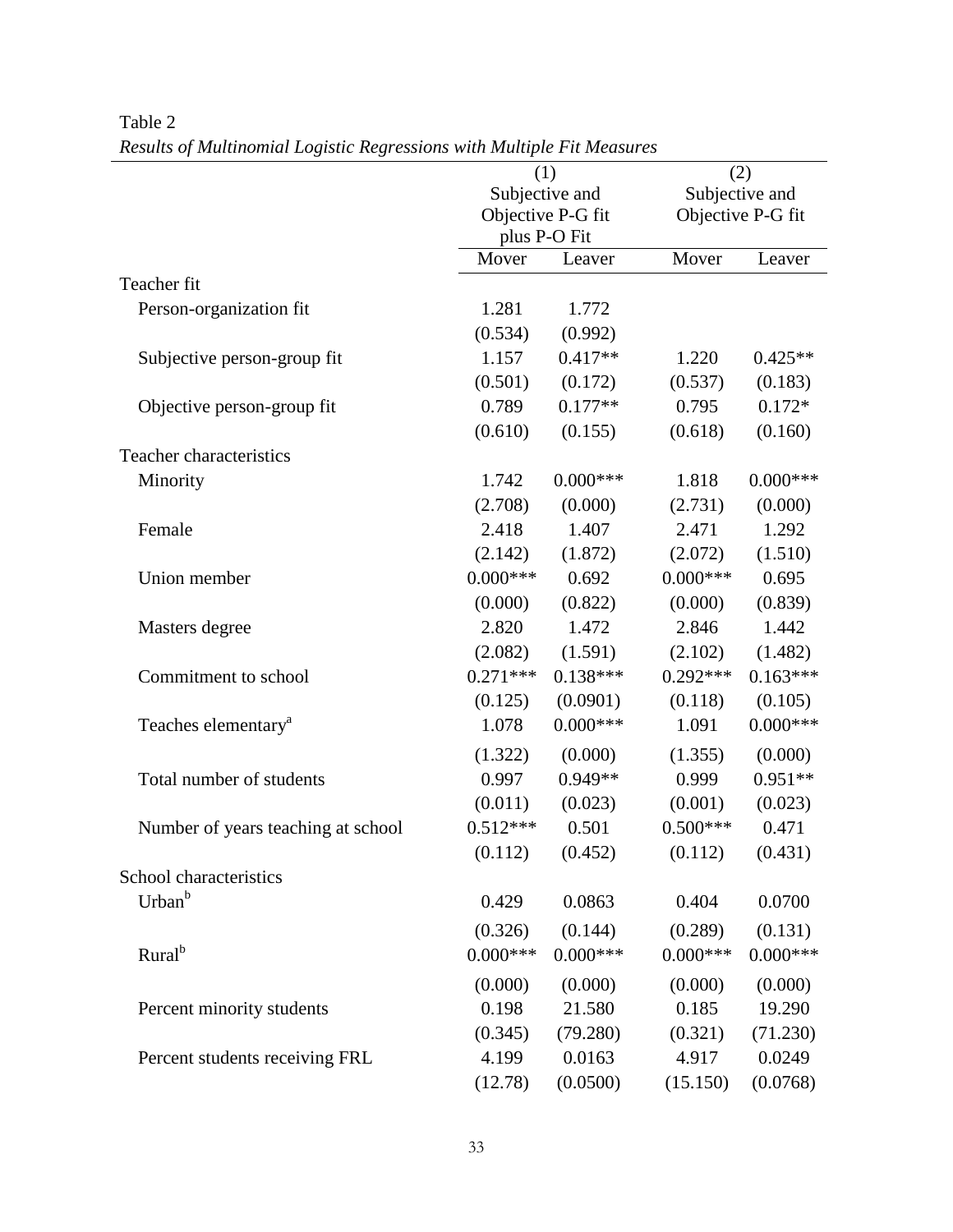| Full-time equivalents |                   | 1.032     | 1.171   | 1.025     | 1.167   |
|-----------------------|-------------------|-----------|---------|-----------|---------|
|                       |                   | (0.0338)  | (0.143) | (0.039)   | (0.142) |
| Student-teacher ratio |                   | 1.083     | 0.999   | 1.065     | 0.996   |
|                       |                   | (0.265)   | (0.231) | (0.253)   | (0.255) |
| Constant              |                   | 0.000     | 0.000   | 0.000     | 0.000   |
|                       |                   | (0.000)   | (0.000) | (0.000)   | (0.000) |
| <b>Observations</b>   |                   | 160       |         | 160       |         |
|                       | -2 log likelihood | $-50.205$ |         | $-50.748$ |         |
|                       | AIC               | 168.410   |         | 165.497   |         |

a. Middle school is the reference group

b. Suburban is the reference group

*Notes.* Robust standard errors in parentheses

\*\*\* p<0.01, \*\* p<0.05, \* p<0.1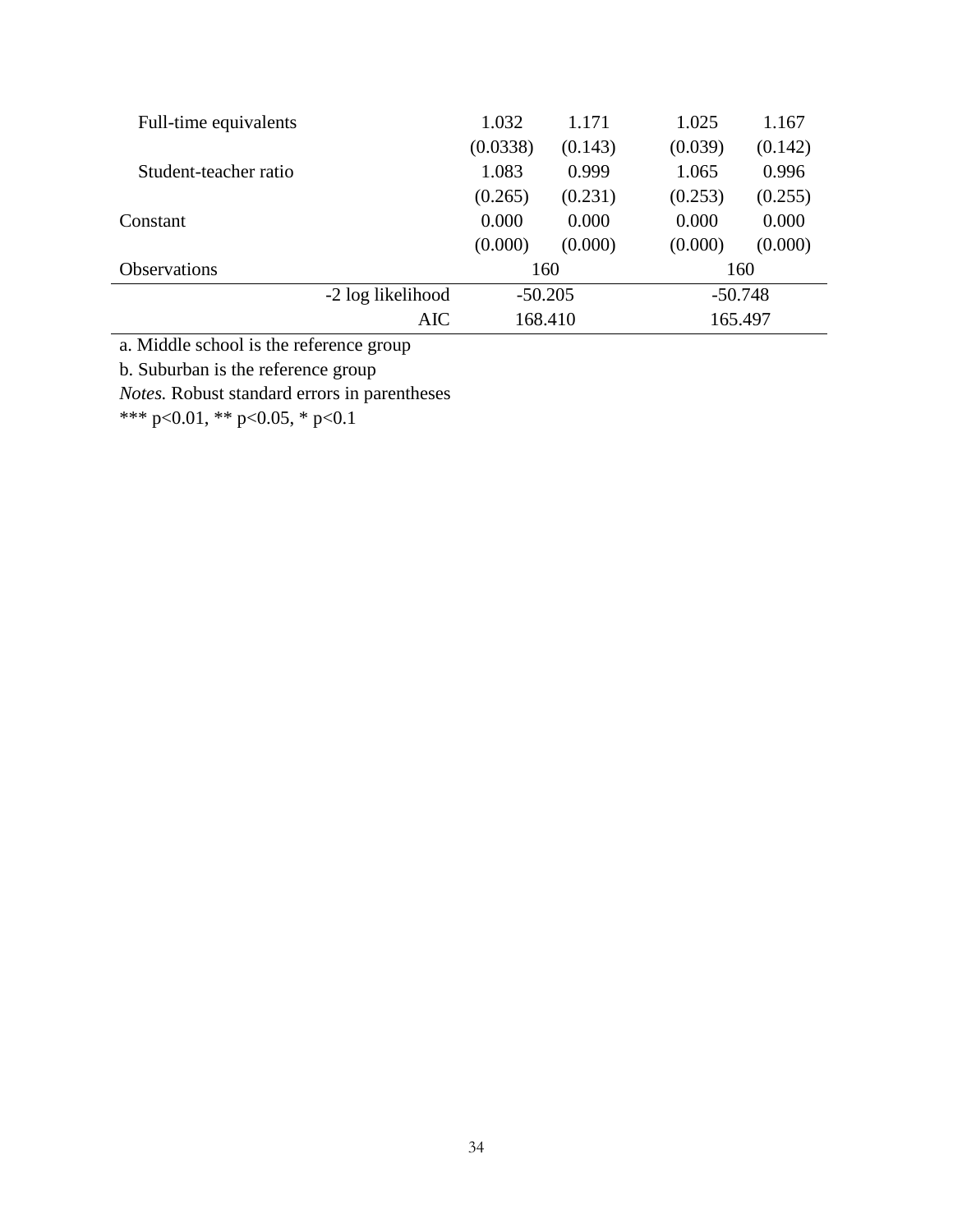After controlling for group fit and the other teacher and school characteristics, P-O fit continued to exhibit a non-significant relationship with mobility, and once again the directionally of the relative risk ratios suggested that teachers with above-average P-O fit were *more* likely to leave. However, after controlling for this measure of P-O fit, the relationship between P-G fit and leaving teaching was still significant, and in the expected direction. For every one standard deviation increase in subjective P-G fit, teachers were 58% less likely to leave teaching, and those teachers whose instructional approach matched their group of close colleagues were about 83% less likely to leave teaching than those whose approach did not.

These relationships looked very similar after taking P-O fit out of the combined model. As seen in model (2) in Table 2, including subjective and objective P-G fit measures while also controlling for teacher and school characteristics still suggested that the better the group fit, the less likely it was that early career teachers would exit the profession.

In addition to P-G fit, commitment to the school also notably contributed to a decline in the odds of either switching schools or leaving teaching, across a variety of model specifications. Further, the longer an early career teacher remained at his or her school, the less likely it was that he or she would switch to a new school. Finally, for each additional student taught, there was a slight decrease in the odds that the early career teacher left the profession.

Several models have been presented, and in looking across these various models it appeared that the measure of P-O fit created for this analysis did not contribute much useful information about the mobility of early career teachers in this sample. Model fit statistics suggested that the best model to explain teacher mobility was model (2) from Table 2, which offered the lowest Akaike Information Criteria value as well as the lowest -2 log likelihood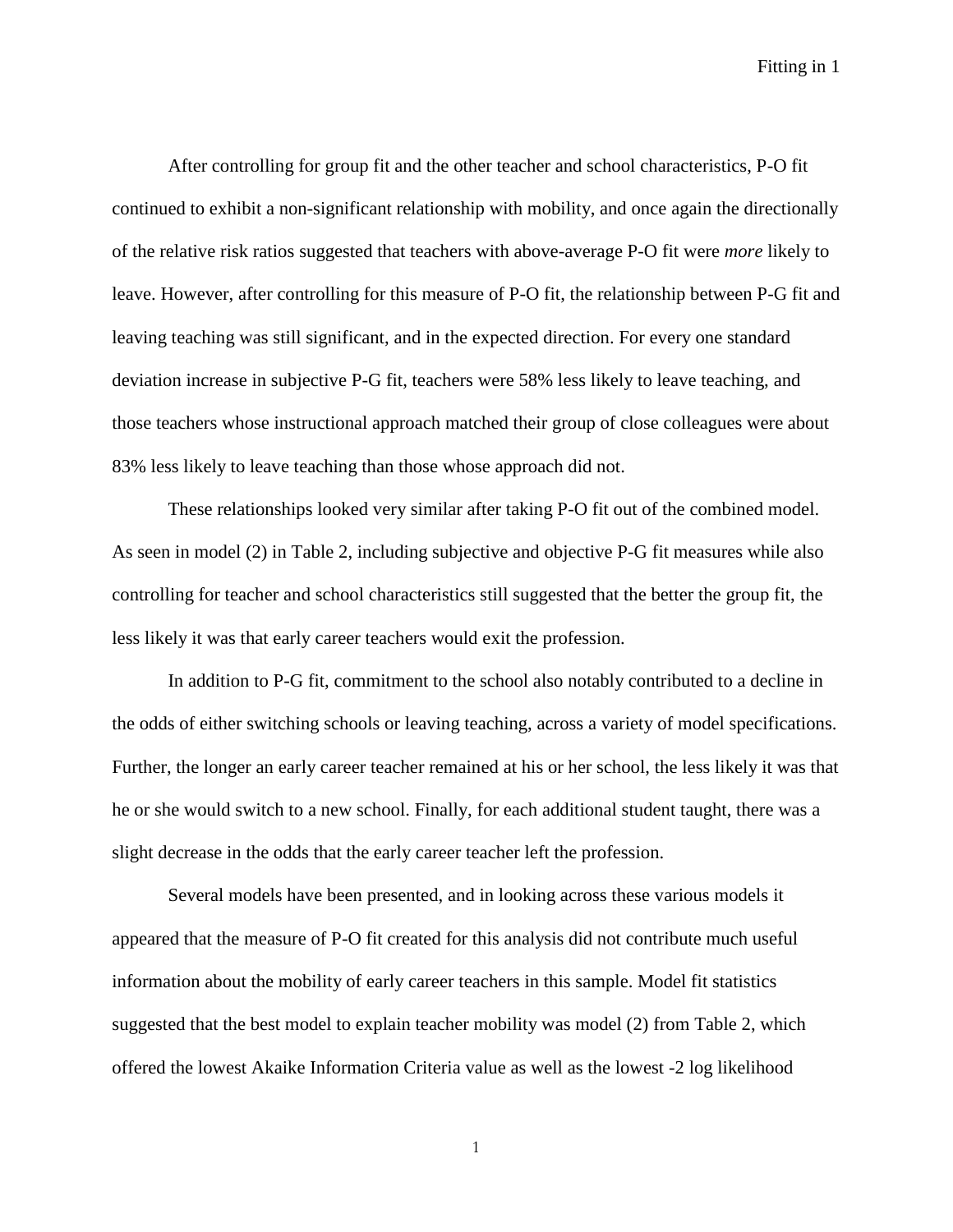value, and thus emerged as the most desirable model (Akaike, 1987). This model also showed the strongest relationship between both objective and subjective P-G fit and teacher mobility.

#### **Conclusion: Implications for Policy and Practice**

While existing studies of teacher retention have primarily attempted to isolate economic and, to a lesser degree, organizational factors which predict teacher turnover, this analysis extended the teacher retention research base by employing a person-environment fit theoretical framework, frequently used in studies of turnover in other professions, but infrequently seen in studies focusing on teachers. Specifically, we explored how person-organization (P-O), personjob (P-J), and person-group (P-G) fit related to teacher retention. The analysis incorporated multiple measures of fit simultaneously, a strategy that has been recommended by some industrial organizational psychology researchers, but is not common in fit research (Kristof-Brown, Jansen, & Colbert, 2002; Tak, 2011).

Taking the findings of the current study in total, it was evident that fit matters in teacher retention and, in many ways, the relationship between teacher fit and retention was consistent with findings from prior research using data from other types of professionals. Previous research has demonstrated that person-organization, person-job, and person-group fit can have simultaneous, independent effects on desirable employment outcomes, and that these effects may differ based on the number of years of work experience (Kristof-Brown, et al., 2002). For teachers with a range of experience levels, P-O fit and P-J fit were consistent and strong predictors of retention. For those with more work experience, P-O fit appeared a stronger predictor than P-J fit (Kristof-Brown et al., 2002). For teachers early in their careers, the findings were mixed; while organizational fit was not a significant predictor of retention, group fit was.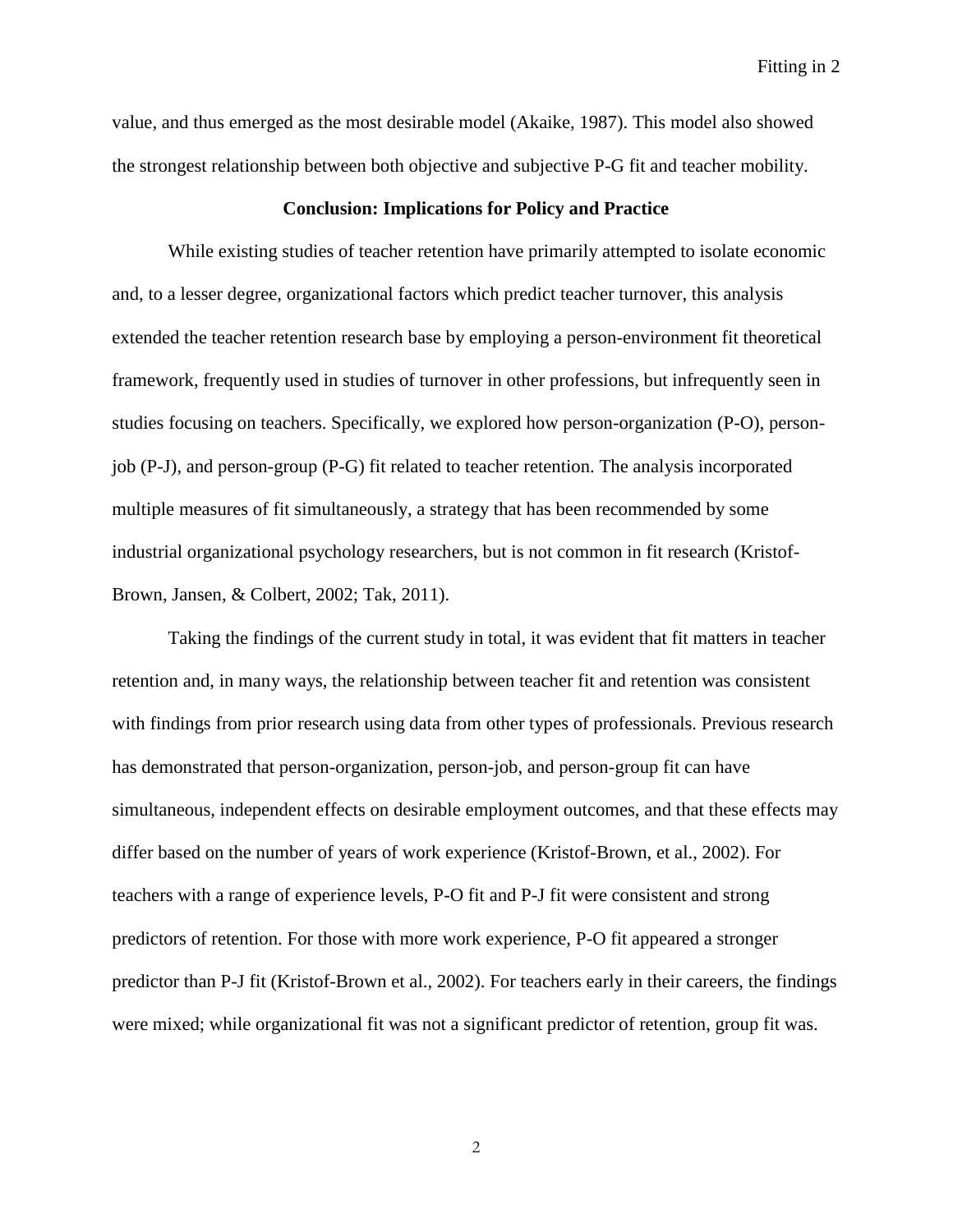The differential effects of organizational fit for early career teachers and those with more experience were consistent with previous research indicating that experience plays a role in the salience of P-O fit for employees (Kristof-Brown et al., 2002). Specific to early career teachers, this finding may be a result of the fact that these beginning teachers were in the "sink-or-swim" phase of their careers (Smith & Ingersoll, 2004), and thus more responsive to close personal relationships, rather than the broader organizational context, when making decisions about their careers. Further, early career teachers have likely had less exposure to multiple organizations, and thus may not be as sensitive as more experienced workers to how well different types of organizational environments match up with their personal goals and expectations (Kristof-Brown et al., 2002).

Perceptions of fit aside, there may be policy-relevant reasons that these early career teachers were more at risk for turnover than those with more experience; early career teacher retention may simply be indirectly influenced by broader labor market contexts, including the specific teacher contracts that exist in participating school districts. If districts have a "last in, first out" approach to teacher layoffs, then our early career teachers may have been disproportionately targeted for reduction in force efforts, making fit a less useful predictor of retention than it would be if the sample included teachers with a range of experience levels. Future research with these MIECT data should control for whether or not teacher labor market moves were voluntary versus involuntary.

What are the implications of these findings regarding the relationship between fit and retention? It is clear from previous research that high levels of turnover are detrimental to organizations, including schools, for a variety of reasons. High levels of turnover may be a signal that there are serious underlying problems with how the organization is run (Ingersoll  $\&$  May,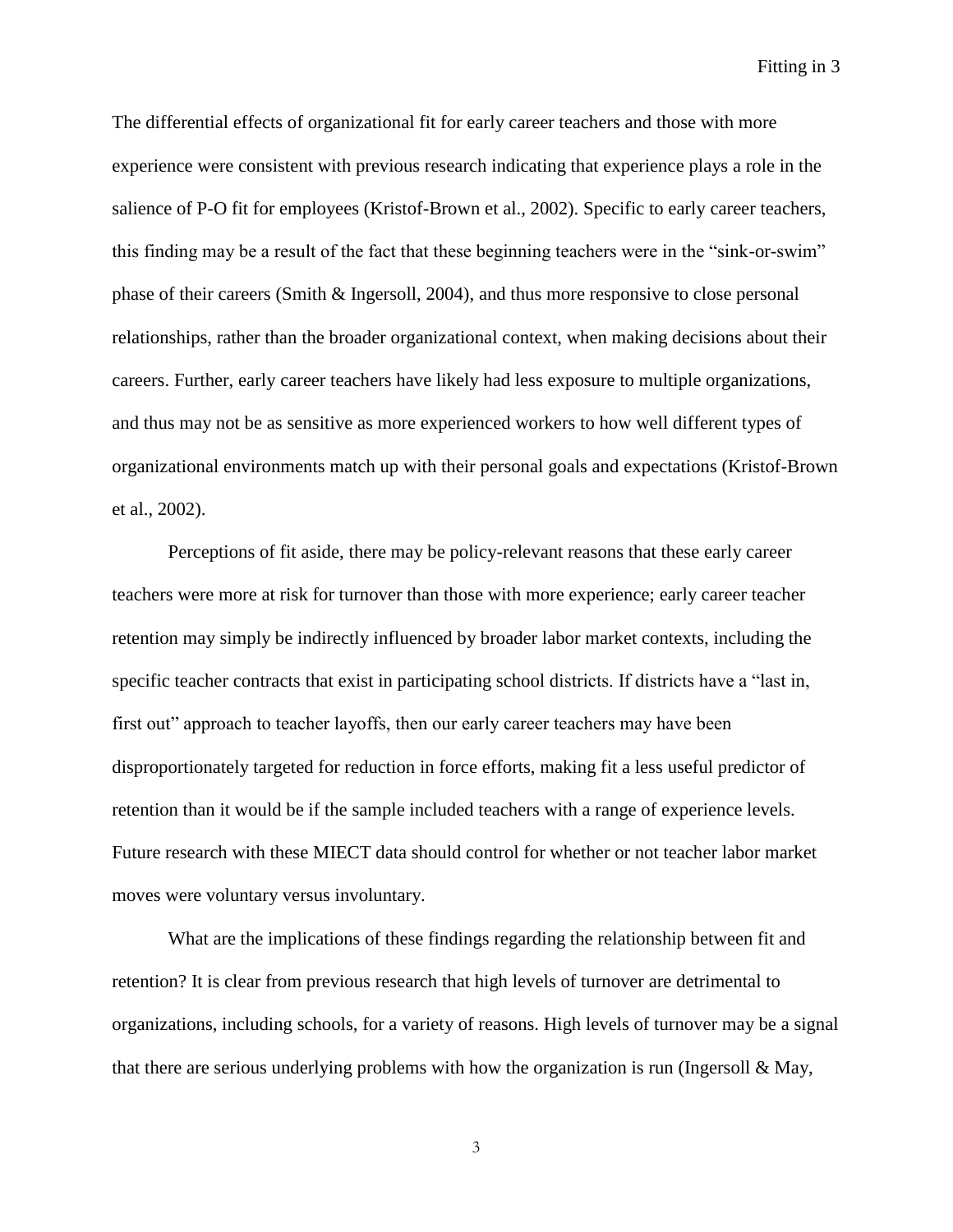2010; Keesler, 2010). For example, teachers frequently report dissatisfaction with their involvement in school decision making and lack of support from school leadership when offering reasons for leaving their school (Allensworth, Ponisciak, & Mazzeo, 2009; Boyd et al., 2010a; Grissom, 2011; Ingersoll, 2001; Ladd, 2009). Additionally, high organizational turnover may reduce teacher community (Bryk & Schneider, 2002; Guin, 2004), lead to a decline in instructional cohesion (National Commission on Teaching and America's Future, 2003) or result in low employee morale (Rainey, 2003), which in turn could decrease the performance of remaining employees (Iverson & Zatzick, 2011) and leave the school in a cycle of continually "churning" employees (Borman & Dowling, 2008). Further, high levels of teacher turnover also seem to be related to high levels of *student* mobility; this organizational instability is in turn associated with decreased school-level academic performance (Keesler, 2010).

To avoid these negative consequences, principals and other administrators might do more to manipulate the environment in which teachers work, by "pay[ing] attention to job as well as coworker assignments and to how organizational culture is conveyed to employees" (Kristof-Brown et al., 2002, p. 992). Being intentional regarding teacher selection, job assignments, grade level teams, and induction experiences may positively impact all three types of fit, thus increasing the likelihood of teacher retention.

Schools and school districts also face significant financial and human capital costs associated with teacher turnover. Teacher turnover is costly to schools and districts (Barnes, Crowe, & Schaefer 2007; Ingersoll & Smith, 2003; Texas Center for Educational Research (TCER), 2000; Tziner & Birati, 1996; Watlington et al., 2010). Districts make significant investments in induction and mentoring for newly hired teachers; one study estimates that high quality induction programs cost approximately \$6,000 per teacher (Barnes et al., 2007). When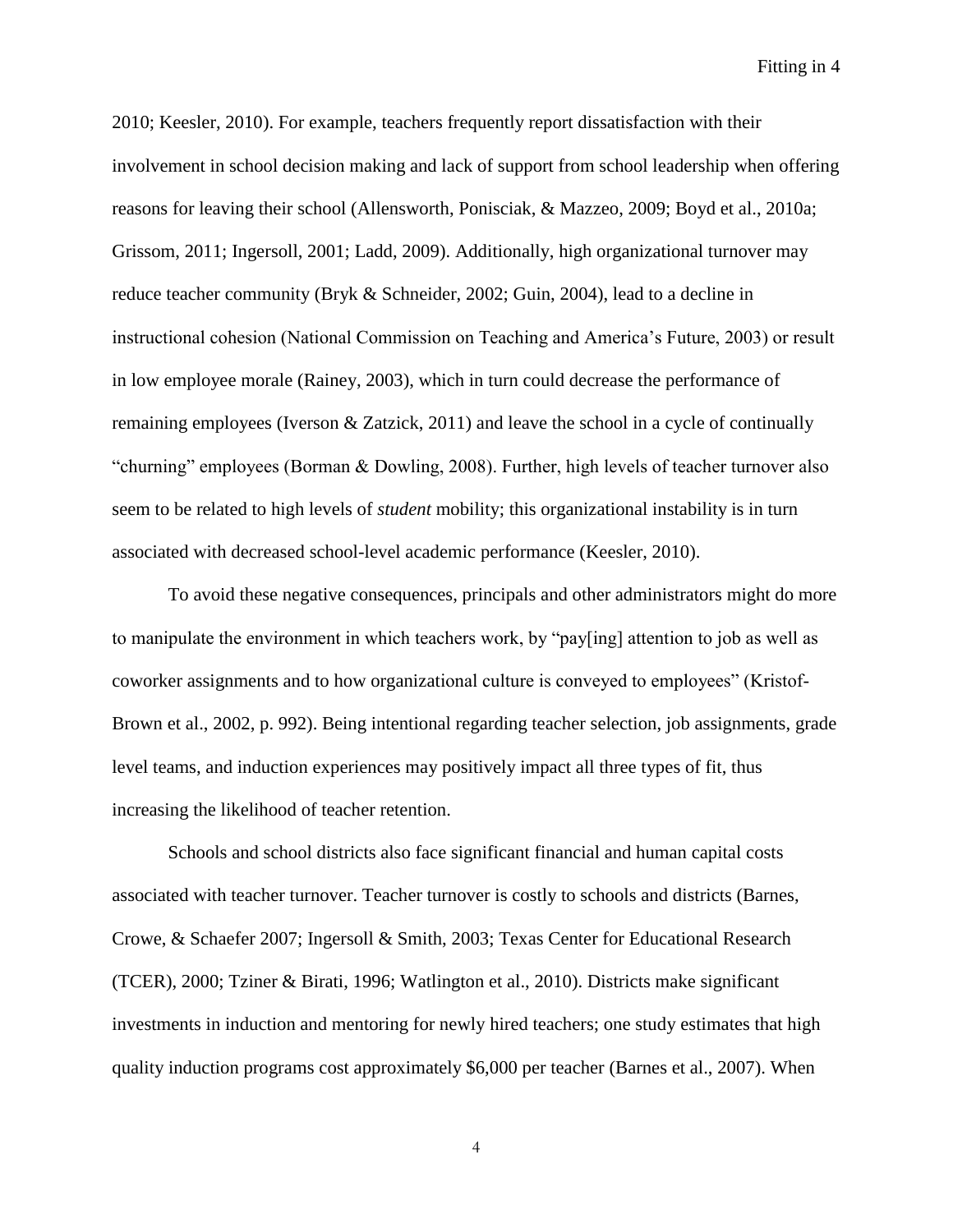teachers leave the district, this investment in the teacher is lost. However, turnover costs are not limited to the just the loss of the direct investment in induction, but also encompass the costs of the full selection process, which take school leaders away from other tasks related to teaching and learning (Allensworth et al., 2009). A frequently cited study estimates that teacher turnover costs for just one large state are in excess of \$200 million each year, with half of those costs associated with the loss of early career teachers (TCER, 2000); other studies estimate a perteacher cost ranging from \$5,000 to \$18,000 (Barnes et al., 2007). In a policy climate in which schools are facing huge budget shortfalls, unnecessary costs associated with high levels of teacher turnover are obviously problematic, and districts have strong incentives to avoid these costs.

Because of the high costs associated with turnover, another implication of the findings between fit and retention suggest that personnel managers, whether at the school or district level, might incorporate judgments regarding organizational, job, and group fit into the recruitment, selection, and induction process, rather than wait until the employee is on the job to attempt to influence fit (Kristof-Brown et al., 2002; McCulloch & Turban, 2007). One practical policy recommendation is to move away from hiring through forced placement, and place greater emphasis on hiring using "mutual consent" policies which take into account how well an applicant will fit with organizational goals, colleagues, and specific characteristics of the job. Mutual consent hiring requires the agreement of both teacher and principal before a teacher is placed in a school, heightening the likelihood of a strong fit. Evidence suggests teachers and administrators strongly favor the mutual consent approach to hiring (Daly et al., 2008; Rutledge et al., 2008) and that schools are able to successfully hire quality teachers under this type of selection system (Boyd et al., 2010b).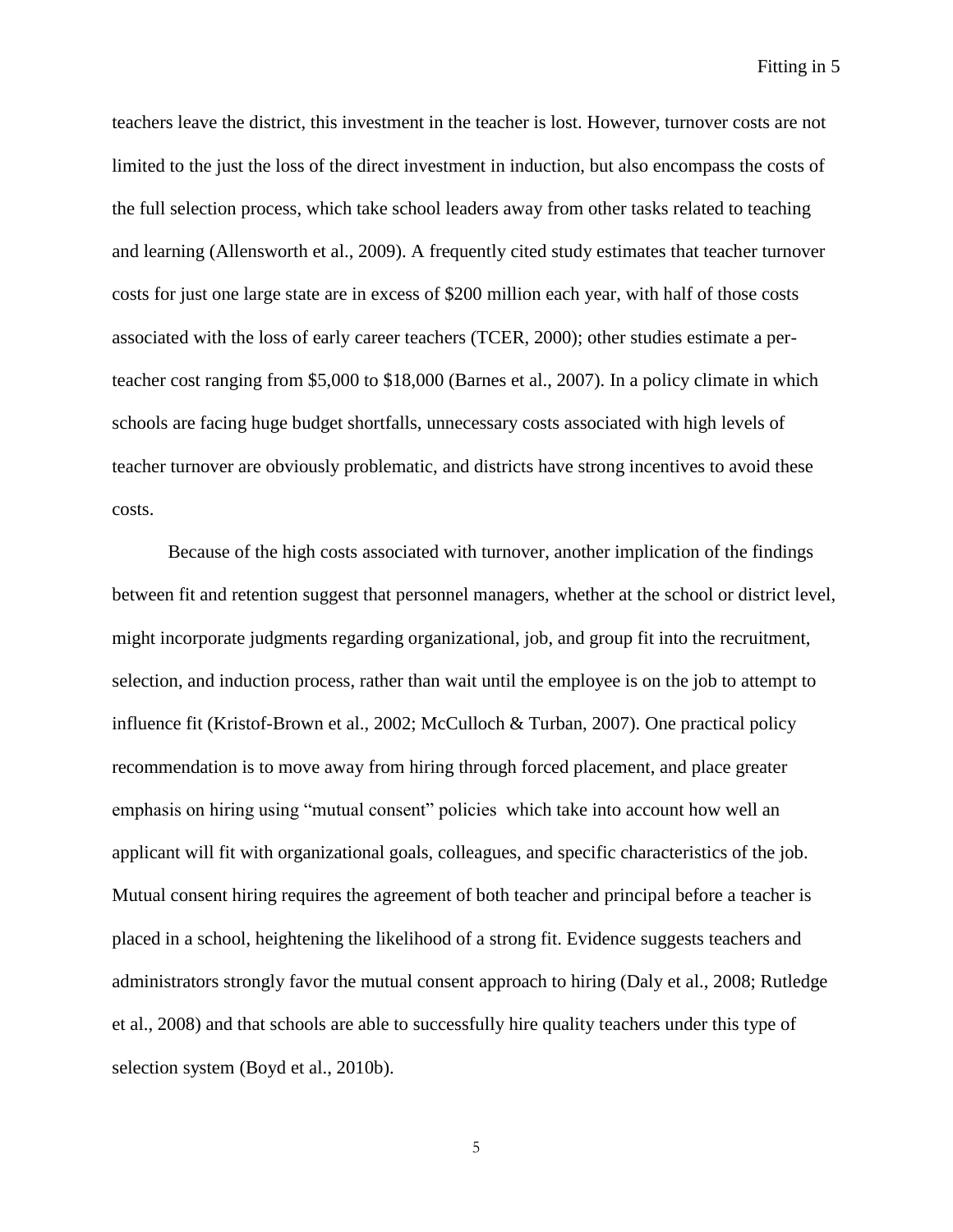Jackson (2010) stresses the importance of "match quality" for hiring effective teachers, observing "[W]e have very little evidence that a teacher in a suburban school who is effective at increasing the test scores of affluent suburban (poor inner city) kids would be effective at improving the test scores of low-income inner-city (affluent suburban) students *at another school*" (p. 3). There are many mechanisms by which assessing fit prior to hiring teachers is related to desirable employment outcomes. A good fit of skills and knowledge can help teachers be more effective in their teaching assignment. Further, when positions match their expectations, teachers are likely to be more satisfied in the job (Liu & Johnson, 2006). In their summary of existing research on administrator preferences in teacher hiring, Rutledge et al. (2008) concluded that principals "seek both professional and personal characteristics that *match those of the teachers already present at the school"* (p. 238, emphasis added). They also found that principals of Title I schools in an urban district in Florida were not bothered by the fact that some prospective teachers attempted to circumvent district hiring policies designed to reduce staffing challenges in Title I schools; the principals did not believe that teachers who set out to thwart such policies would have been a good fit for their schools even if hired. These Title I principals "expressed disinterest in applicants not committed to working with the Title I population of students" (p. 250), showing that candidates' willingness and interest in the specific school environment was very important to the principals. Finally, while the evidence regarding the effectiveness of teacher induction programs in terms of reducing teacher turnover is mixed (Glazerman et al., 2008; Glazerman et al., 2010), there is compelling evidence that the relationship between fit and turnover is likely different for employees with work experience in multiple organizations as compared to employees early in their careers (Kristof-Brown et al.,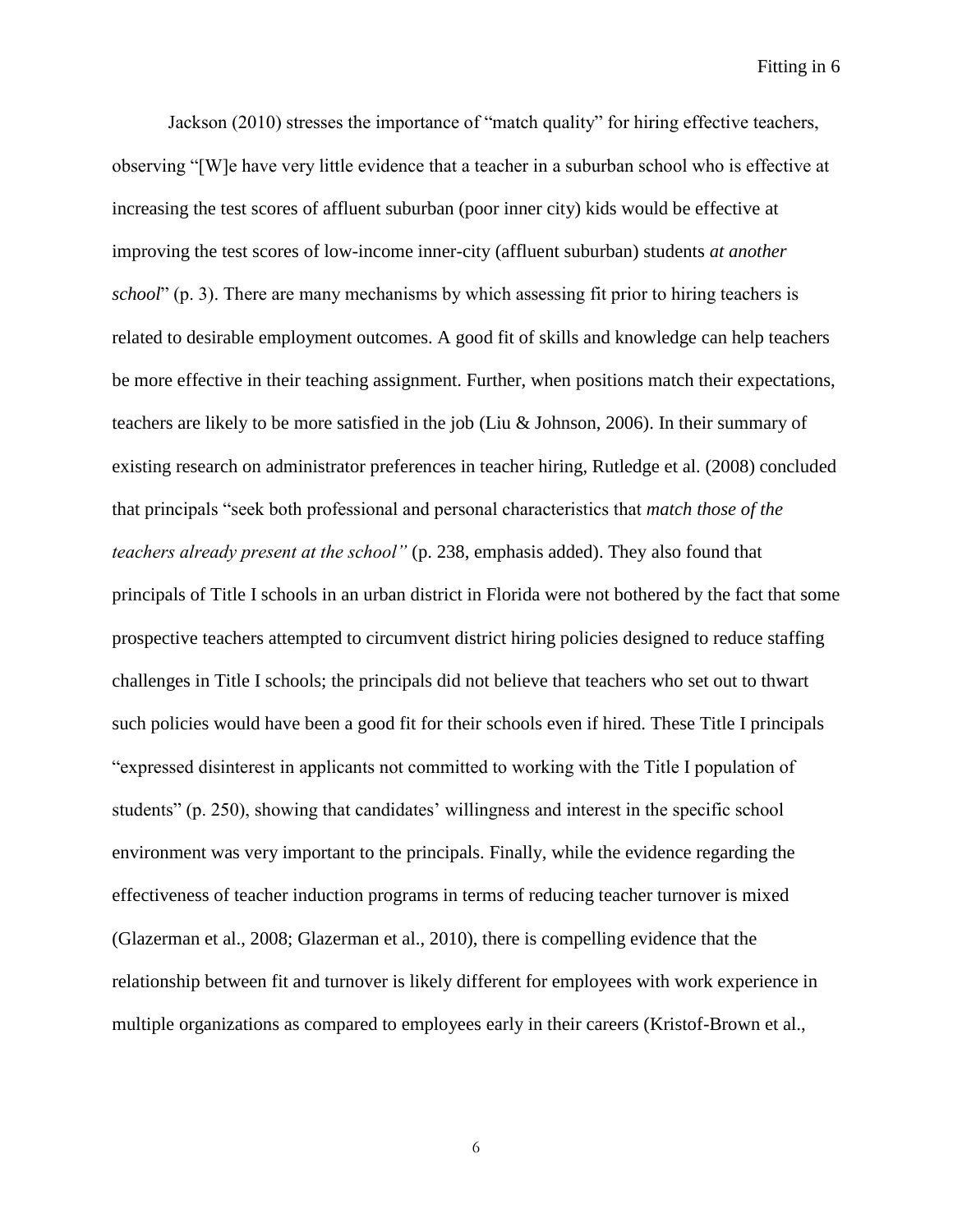2002). This suggests that policy interventions to increase fit, and therefore retention, will likely look different depending how long a teacher has been in the classroom.

While there is clear evidence that high levels of turnover are related to negative organizational outcomes, it is worth noting that not all turnover is negative (Guarino, et al., 2006; Meier & Hicklin, 2008; Mosher & Kingsley, 1936). The consequences of turnover likely follow a U-shaped, rather than linear, curve (Hausknecht & Trevor, 2011; Meier & Hicklin, 2008; Mosher & Kingsley, 1936). For example, some existing research shows that school districts with extremely low levels of turnover actually had lower academic performance than those that had more typical levels of turnover (Meier & Hicklin, 2008). Research on fit intersects with these findings regarding "positive" turnover. While both the individual and the organization might benefit from some degree of P-O fit, "too much" may have negative implications (Chatman, 1989; Ryan & Kristof-Brown, 2003). Extremely high P-O fit can lead to conformity and homogeneity (Chatman, 1989). Fit that is "too good" can suppress creativity and, in times of crisis, limit the expression of diverse perspectives. High levels of P-O fit may impede decision making and innovative approaches to problem solving if multiple or conflicting viewpoints are not factored into the process (Ryan & Kristof-Brown, 2003). Additionally, while decreased turnover is generally mentioned as a positive outcome of high levels of P-O fit, if fit is so high that dissenting viewpoints are not tolerated, individuals with conflicting values may chose to leave the organization. Kristof-Brown et al. (2005) note that organizations often reinforce a set of values for their employees, which may cause individuals who do not share the same values to leave. They recommend that "special attention should be paid to maintaining a healthy level of diversity in order to avoid the drawbacks associated with excessive homogeneity" (p.326).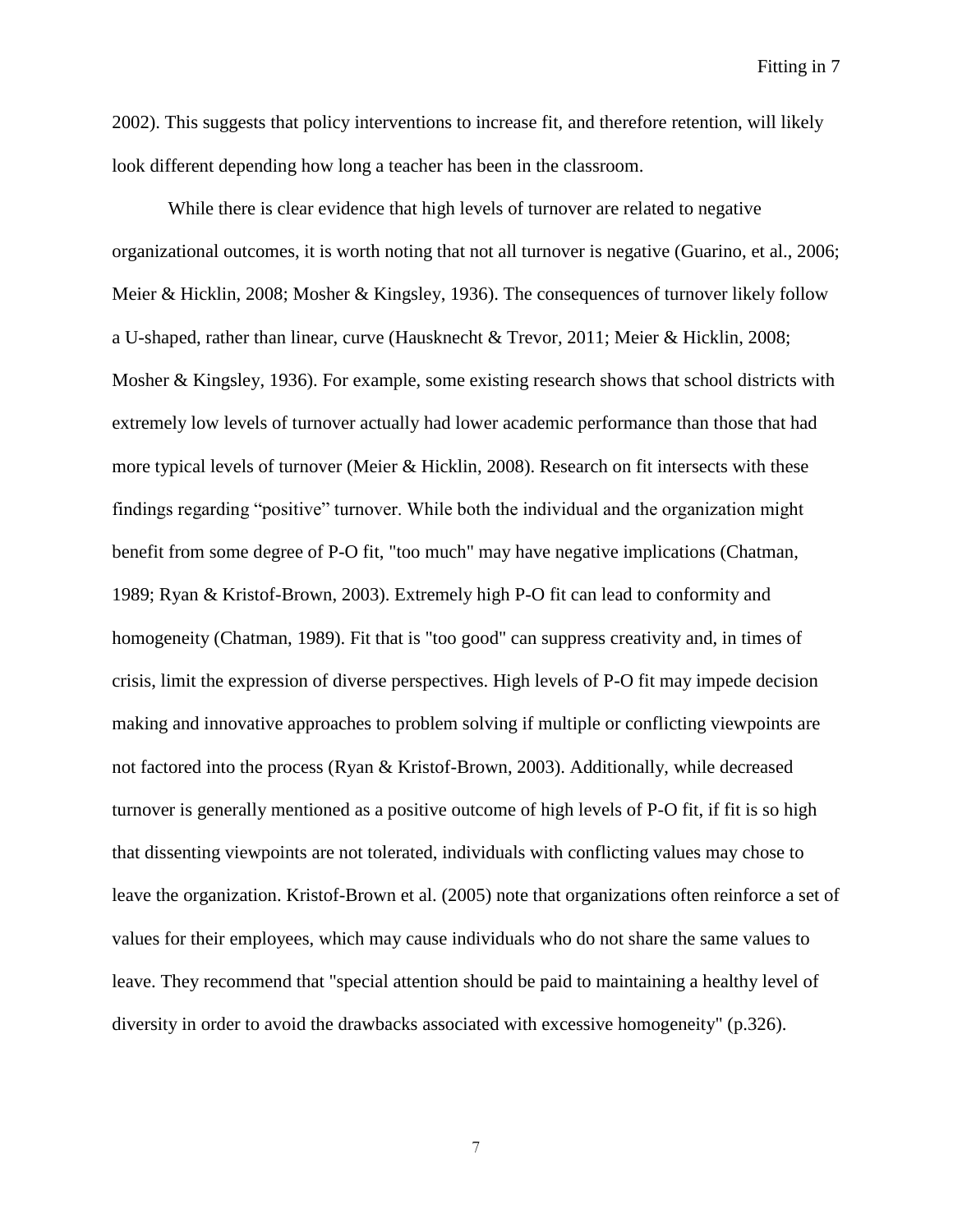Based on findings illustrating the U-shaped effects of turnover, one concrete recommendation for schools and districts is to approach turnover as "a process that needs to be managed" (Meier & Hicklin, 2008; p. 585). Schools and districts could actively pursue a talent management strategy that focuses on the retention of high performers (Hausknecht, Rodda, & Howard, 2009). One way that schools and districts might do this is to pivot their efforts to focus not on teacher retention generally, but specifically on *differential* retention; that is, target efforts to retain their most effective teachers, with less emphasis on retaining lower performers. Attrition of the lowest performers may actually lead to positive outcomes for students and the teachers who remain in the school. Prior research suggests that attrition of low performers may have positive impacts on the organization by replacing low performers with higher performers, and "signaling" to remaining employees that low performance is not acceptable (Dalton  $\&$ Todor, 1979; Dalton, Todor, & Krackhardt, 1982; McElroy, Morrow & Rude, 2001; Meier & Hicklin, 2008). As previously noted, healthy levels of turnover provide an opportunity to bring new, innovative ideas to the organization (Kellough & Osuna, 1995; McElroy, Morrow & Rude, 2001; Meier & Hicklin, 2008).

The present study offers evidence that higher levels of group fit were related to increased retention (in both the school and the profession) of early career teachers. This result may be particularly important in the retention of the most promising new teachers. Highly effective teachers are more likely to experience positive outcomes when their group of close colleagues is also high performing. Student achievement is positively affected by "spillover effects" of higher performing teachers; that is, when teachers have high performing colleagues, their own students are more likely to experience larger test score gains (Jackson & Bruegman, 2009). Emerging research suggests that the most effective teachers, as measured by value-added scores, are less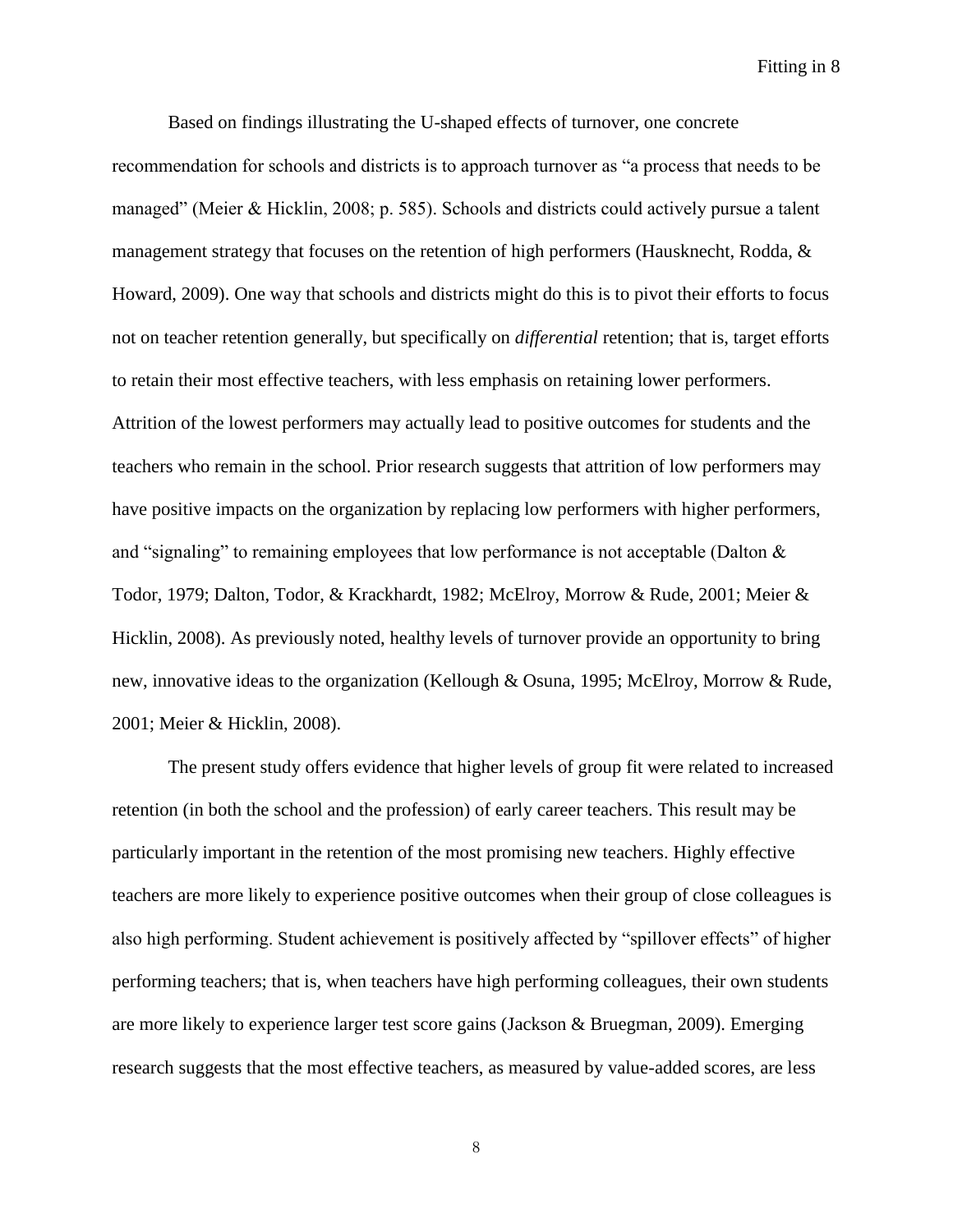likely to switch schools or leave teaching than their lower-performing peers (Boyd et. al., 2008; Goldhaber, Gross, & Player, 2010; Hanushek et al., 2005; Krieg, 2006). For example, Ingle (2009) finds a negative relationship between reading value-added scores and teacher attrition. Similarly, one study demonstrated that the lowest value-added elementary math teachers were those who were most likely to switch schools, which the authors interpreted as evidence of the "dance of the lemons" (Goldhaber et al., 2010, p. 32). However, when effective teachers do leave their schools, they tend to move to schools in which the majority of their colleagues are in the top quartile of teacher quality (Feng & Sass, 2008). Further, teachers who encounter a large gap between their own effectiveness and those of their close colleagues are more likely to leave their schools (Feng & Sass, 2008).

#### *Limitations*

While these results offer useful evidence of the relationship between fit and retention, there are limitations that warrant discussion. First, it is worth noting that these data make it impossible to distinguish between permanent leavers and those who "stop out" to pursue other opportunities (i.e., graduate school, caring for a relative, having a baby) for a period of time before returning to the classroom. In this analysis, they can only be considered "leavers." Ingersoll and May (2010) note that temporary attrition leads to school-level staffing challenges that are similar to complete exit, but stop short of quantifying exactly what percentage of teachers who leave a school eventually re-enter the classroom. Recent estimates of the percent of teachers who "stop out" are scarce, but Provasnik and Dorfman (2005) estimated that about 4 percent of the teachers who entered a new school in the 1999-2000 academic year were returning to the classroom after taking time off, which was relatively consistent with estimates from the prior 10 years. Estimates using older data (from the 1980s) suggested that approximately 30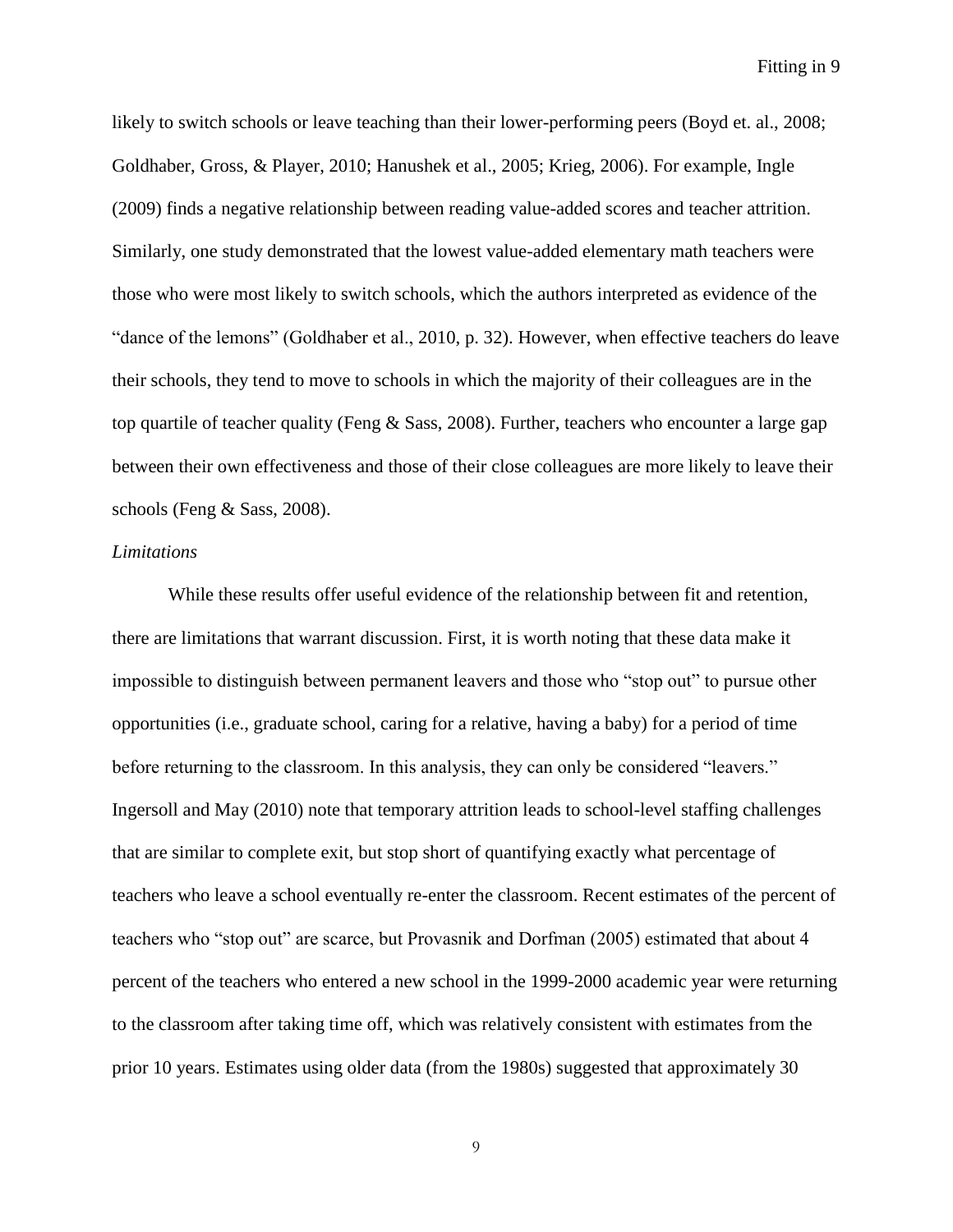percent of teachers who left at some point did return to the teaching workforce (Murnane & Willett, 1988; Nataraj Kirby & Hudson, 1991). Given that "stopping out" is typically related to life circumstances such as child rearing, it is unlikely that this form of temporary attrition would be significantly related to the types of fit used in this analysis.

Another data challenge is that the MIECT study relies on district-level personnel records, rather than a state-level database, to determine retention. The "leavers" in that study could in fact still be teaching, albeit in a different district, but we could not observe inter-district mobility given our data. Consequently, future research could attempt to incorporate additional years of data, preferably from state-level data systems, to determine if these fit measures impact teacher retention differently when inter-district moves or "stopping out" are also modeled as mobility outcomes.

It is worth noting that we tested relationships between fit and retention using two decidedly different datasets. First we used a nationally representative datasetthat included teachers with a range of experience levels. Next, we analyzed a dataset covering two states and including only early career teachers. The contradictory findings related to P-O fit obtained from these two distinct datasets have already been discussed in light of the possible lack of salience of fit for inexperienced employees. Further, it is possible that the MIECT findings were out of step with SASS findings because of the difficult economic conditions in Michigan and Indiana. In a labor market that presents few job alternatives, retention decisions may not be as susceptible to teacher perceptions of fit as they might be were conditions more promising. Indeed, existing research indicates that turnover intentions are strongly influenced by perceived job alternatives (March & Simon, 1958; Wheeler et al., 2005; Wheeler et al., 2007); perhaps teachers in our MIECT study were willing to tolerate some degree of misalignment given limited job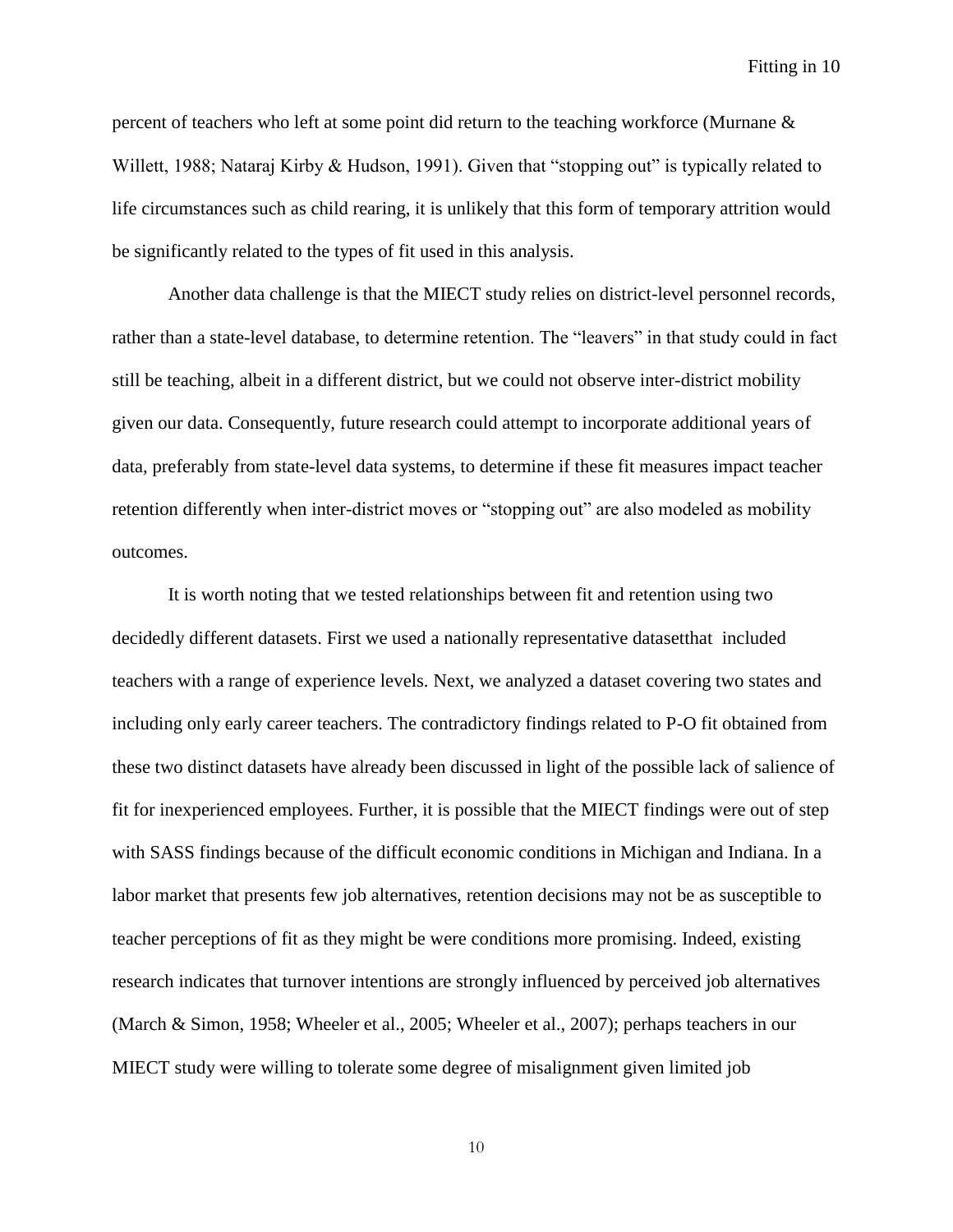alternatives, particularly for early career teachers. This possibility could result in an omitted variable problem for the analysis -- perceived alternatives were not measured with our surveys - thus leading to a downward bias of estimates of the relationship between fit and turnover.

Another limitation of this study was that it did not include any measures of student achievement or teacher effectiveness. While improving, data system limitations to date have made it difficult to link student achievement to individual teachers (Schneider, Grogan, & Maier, *in press*), and only a handful of studies have been able to do so when exploring teacher retention (Boyd et. al., 2008; Goldhaber et al., 2010; Hanushek et al., 2005; Krieg, 2006). Unfortunately, the data used in the present study did not allow this. It seems likely that future teacher retention studies will focus on *differential* retention; that is, are teachers who are deemed to be "more effective" than their peers more likely to be retained, while those who are "least effective" more likely to leave? Given the fast pace at which states and districts are developing definitions of teacher effectiveness and linking these measures to other personnel datasets, it is highly likely that this question of differential retention will receive increased attention in the near future. It will be important to look at how fit interacts with teacher effectiveness; thus, the next step in this research is to integrate teacher effectiveness measures into analysis of fit and retention.

Moving forward, fit and retention warrant continued attention in educational policy and research, particularly when one aim is to increase retention of *highly effective* teachers while minimizing costly efforts to retain lower performers who are unlikely to improve. Even the most talented teachers will be unable to reach their full potential if their teaching positions are not a good fit. Using recruitment and selection policies to match teachers with the environment in which they are most likely to be successful is a promising strategy for improving both retention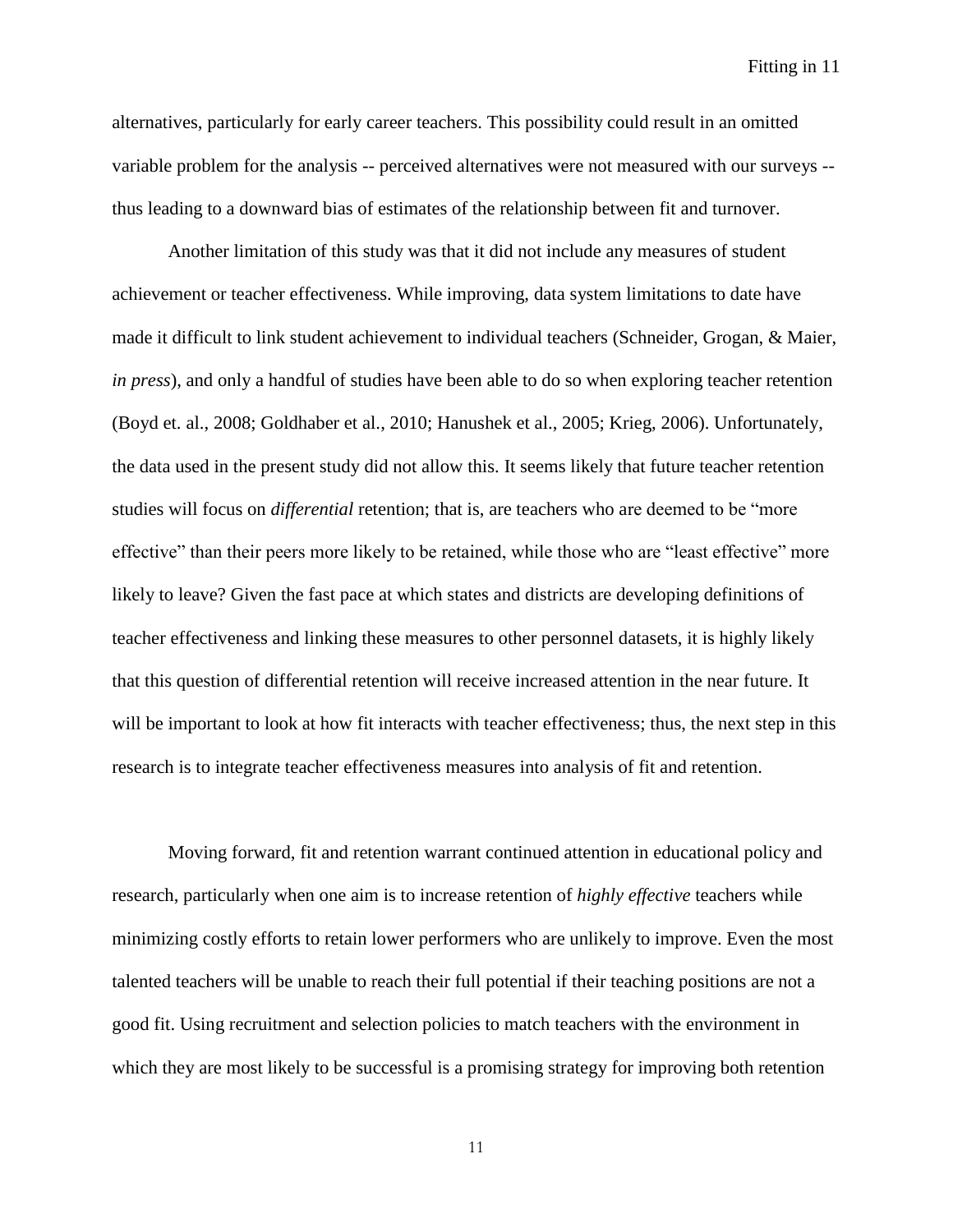and student achievement. Matching early career teachers with a group of high performing colleagues may be a promising strategy for building an effective teaching force that will have long-term positive effects on student achievement. As policy continues to emphasize using teacher effectiveness as a component of teacher and school evaluation, fit with the job, school, and colleagues should also remain a focus of policymakers, practitioners, and researchers.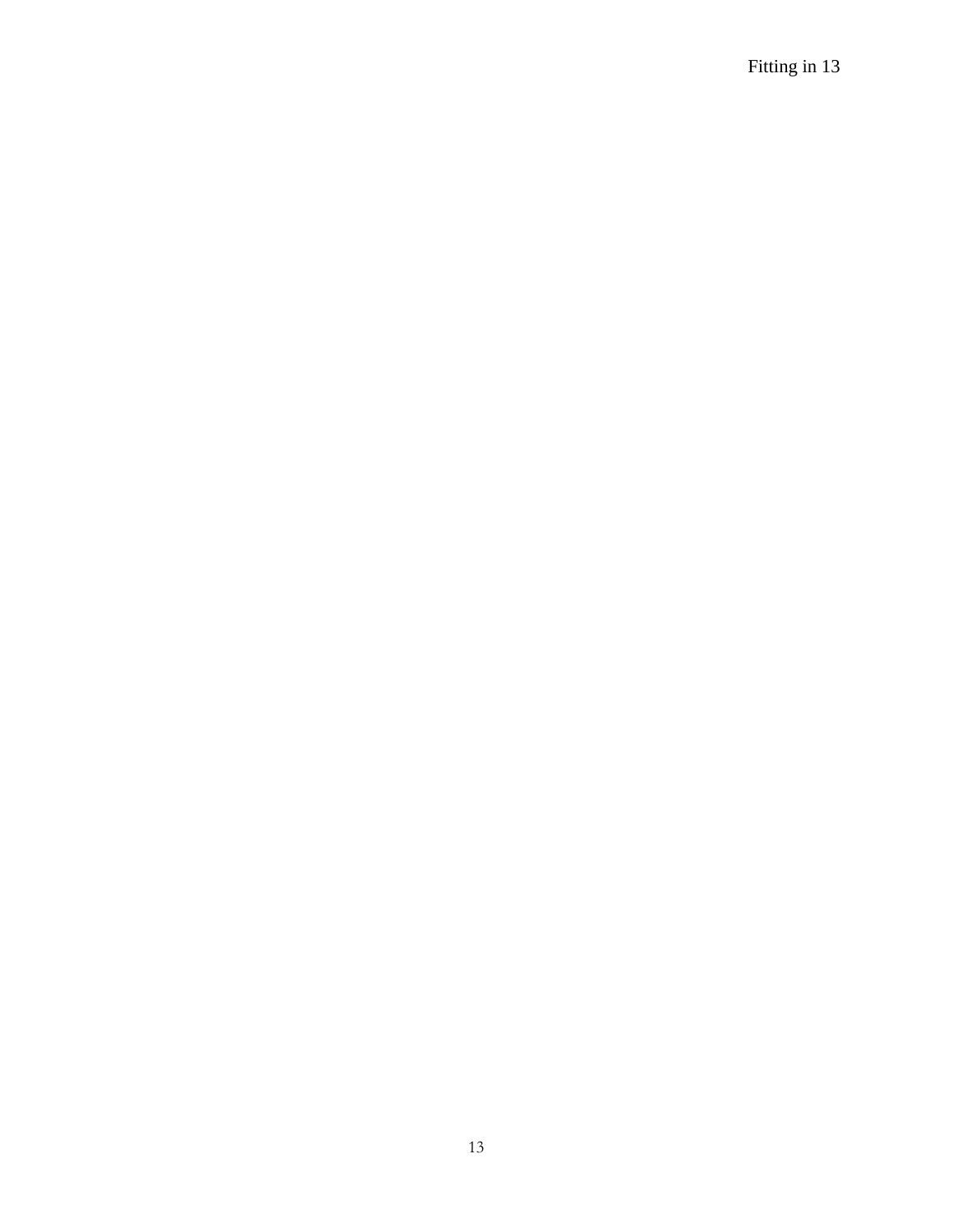## **Appendix A**

## Table 3

## *Type of Fit Measured with Each Data Source*

|                | Schools and Staffing Survey (SASS) |              |                                                                                                                                                                                                                                                                                                                                                                                                                                                                                                                                                                                                                                                                              |  |  |  |  |
|----------------|------------------------------------|--------------|------------------------------------------------------------------------------------------------------------------------------------------------------------------------------------------------------------------------------------------------------------------------------------------------------------------------------------------------------------------------------------------------------------------------------------------------------------------------------------------------------------------------------------------------------------------------------------------------------------------------------------------------------------------------------|--|--|--|--|
| Type<br>of fit | Measurement<br>approach            | Measure      | Components                                                                                                                                                                                                                                                                                                                                                                                                                                                                                                                                                                                                                                                                   |  |  |  |  |
| $P-O$          | Subjective                         | Factor score | Most of my colleagues share my beliefs and values about what the central mission of<br>$\bullet$<br>the school should be<br>I am generally satisfied with being a teacher at this school<br>The stress and disappointments involved in teaching at this school aren't really worth<br>it (reverse coded)<br>The teachers at this school like being here; I would describe us as a satisfied group<br>I like the way things are run at this school<br>I think about transferring to another school (reverse coded)<br>The school administration's behavior toward the staff is supportive and encouraging<br>In this school, staff members are recognized for a job well done |  |  |  |  |
| $P-J$          | Subjective                         | Factor score | If I could get a higher paying job I'd leave teaching as soon as possible (reverse<br>$\bullet$<br>coded)<br>I don't seem to have as much enthusiasm as I did when I began teaching (reverse<br>coded)<br>I sometimes feel it is a waste of time to try to do my best as a teacher (reverse coded)<br>The stress and disappointments involved in teaching at this school aren't really worth<br>it (reverse coded)<br>Routine duties and paperwork interfere with my job of teaching (reverse coded)                                                                                                                                                                         |  |  |  |  |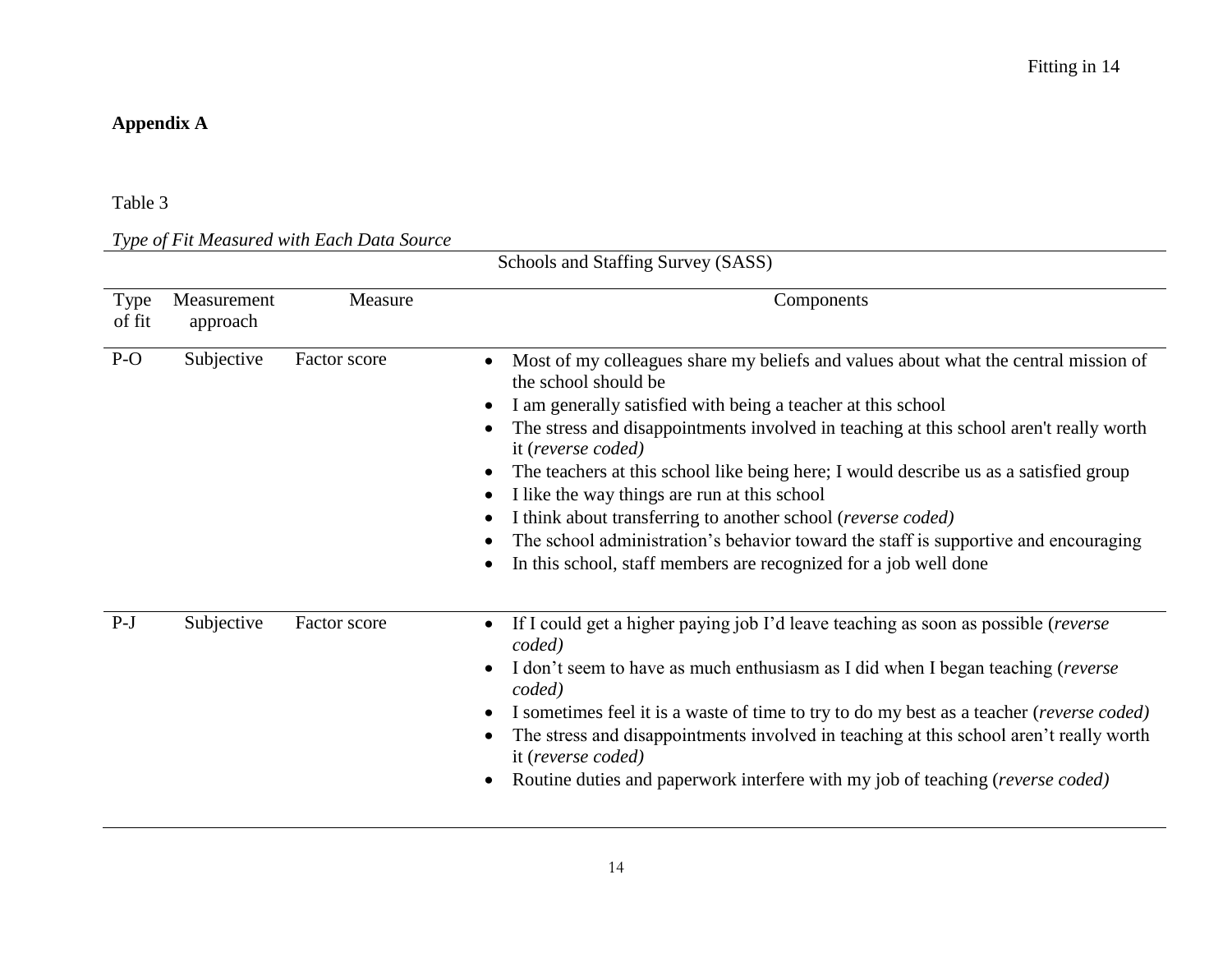| Michigan Indiana Early Career Teacher Survey (MIECT) |                         |                                                                                    |                                                                                                                                                                                                                                                                                                                                                                                                                               |  |  |  |
|------------------------------------------------------|-------------------------|------------------------------------------------------------------------------------|-------------------------------------------------------------------------------------------------------------------------------------------------------------------------------------------------------------------------------------------------------------------------------------------------------------------------------------------------------------------------------------------------------------------------------|--|--|--|
| Type of<br>fit                                       | Measurement<br>approach | Measure                                                                            | Components                                                                                                                                                                                                                                                                                                                                                                                                                    |  |  |  |
| $P-O$                                                | Subjective              | Factor score                                                                       | My personal values match my organization's values and culture<br>When someone criticizes this organization, it feels like a personal insult<br>This organization's successes are my successes<br>I am a good match for this organization<br>I can reach my professional goals working for this organization<br>I like the responsibility and authority I have in this organization<br>$\bullet$                               |  |  |  |
| $P-G$                                                | Subjective              | Factor score                                                                       | My approach to teaching fits in with that of my teaching colleagues<br>$\bullet$<br>My professional interests are the same as those my teaching colleagues<br>I identify with my teaching colleagues<br>My professional goals are the same as those of my teaching colleagues<br>I matter to my teaching colleagues<br>My teaching colleagues matter to me<br>My coworkers are similar to me<br>I like the people I work with |  |  |  |
|                                                      | Objective               | Congruence of<br><b>ELA</b> instructional<br>orientation for ECT<br>and colleagues | English/Language Arts instructional orientation: Basic skills; Lower order<br>comprehension; Higher order comprehension                                                                                                                                                                                                                                                                                                       |  |  |  |
|                                                      |                         | (D-statistic)                                                                      |                                                                                                                                                                                                                                                                                                                                                                                                                               |  |  |  |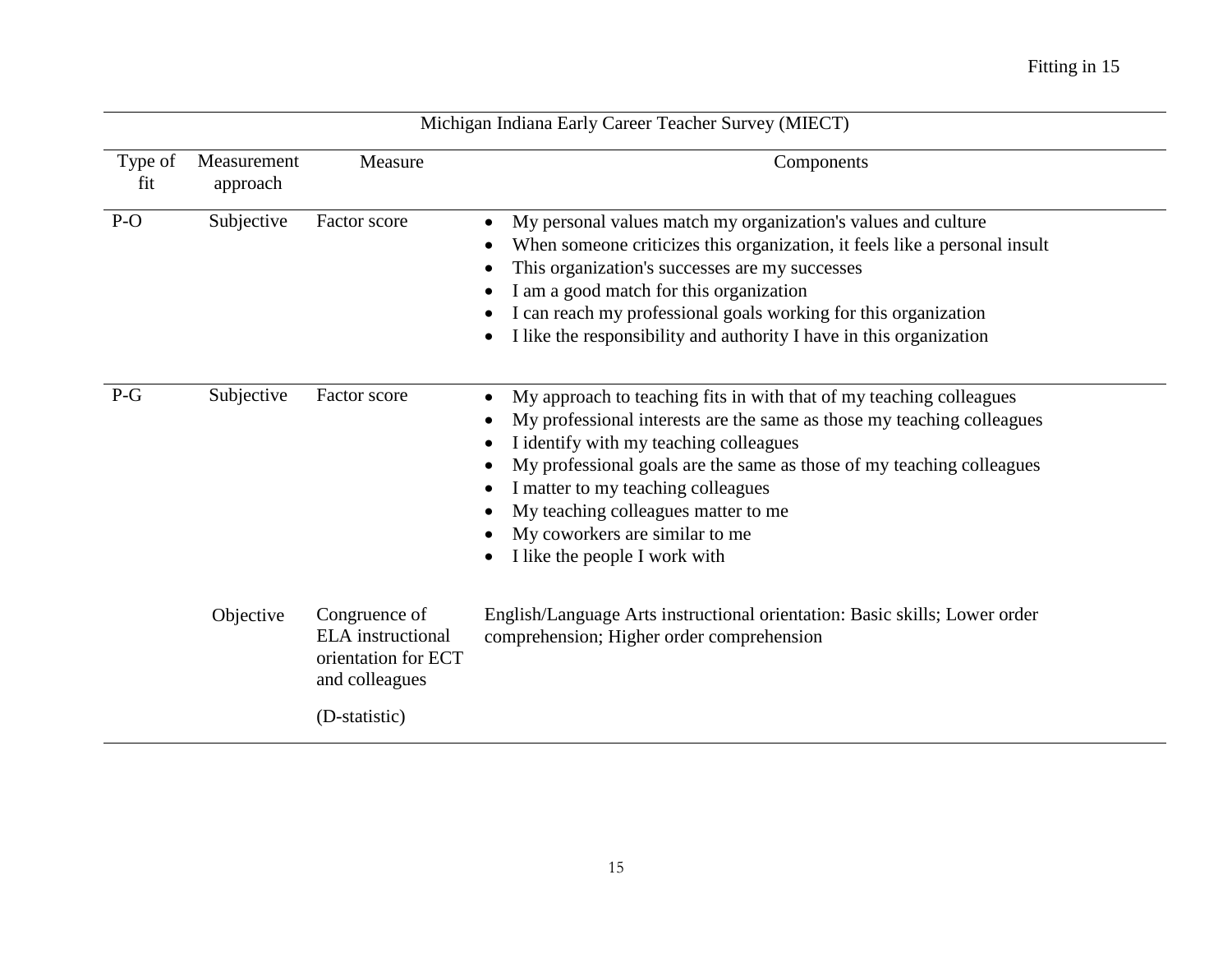#### **References**

- Adkins, C., Ravlin, E., Meglino, B. (1996). Value congruence between co-workers and its relationship to work outcomes. *Group and Organization Management, 21*(4), 439-460.
- Allensworth, E., Ponisciak, S., & Mazzeo, C. (2009). *The Schools Teachers Leave: Teacher Mobility in Chicago Public Schools.* Chicago: Consortium on Chicago School Research at the University of Chicago Urban Education Institute.
- Alutto, J., & Belasco, J. (1972). A typology for participation in organizational decision-making. *Administrative Science Quarterly, 17*(1), 117-125.
- Akaike, H. (1987). Factor analysis and AIC. *Psychometrika*, *52*(3), 317-332.
- Baker-Doyle, K. (2010). Beyond the labor-market paradigm: A social network perspective on teacher recruitment and retention. *Education Policy Analysis Archives, 18*(26), 1-17.
- Balter, D. & Duncombe, B. (2008). Recruiting highly qualified teachers: Do district recruitment practices matter? *Public Finance Review, 36*, 33-62.
- Barnes, G., Crowe, E., & Schaefer, B. (2007). *The cost of teacher turnover in five school districts: A pilot study*. Washington, DC: National Commission on Teaching and America's Future. Retrieved February 21, 2011 from [http://www.nctaf.org/resources/demonstration\\_projects/turnover/documents/CTTFullRep](http://www.nctaf.org/resources/demonstration_projects/turnover/documents/CTTFullReportfinal.pdf) [ortfinal.pdf](http://www.nctaf.org/resources/demonstration_projects/turnover/documents/CTTFullReportfinal.pdf)
- Becker, G. (1964). *Human capital.* New York: Columbia University Press.
- Bidwell, C., Frank, K., & Quinoz, P. (1997). Teacher types, workplace controls, and the organization of schools. *Sociology of Education, 70*(4), 285-307.
- Borman, G., & Dowling, N.M. (2008). Teacher attrition and retention: A meta-analytic and narrative review of the research. *Review of Educational Research, 78*(3), 367-409.
- Boyd, D., Lankford, H., Loeb, S., & Wyckoff, J. (2005). The draw of home: How teachers' preferences for proximity disadvantage urban schools. *Journal of Policy Analysis and Management, 24*(1), 113-132.
- Boyd, D., Grossman, P., Ing, M., Lankford, H., Loeb, S., & Wyckoff, J. (2010a). The influence of school administrators on teacher retention decisions. *American Education Research Journal, XX*(X), 1-31.
- Boyd, D., Lankford, H., Loeb, S., Ronfeldt, M. & Wycoff, J. (2010b). The role of teacher quality in retention and hiring: Using applications-to-transfer to uncover preferences of teachers and schools. *NBER Working Paper #15966.* Cambridge, MA: National Bureau of Economic Research.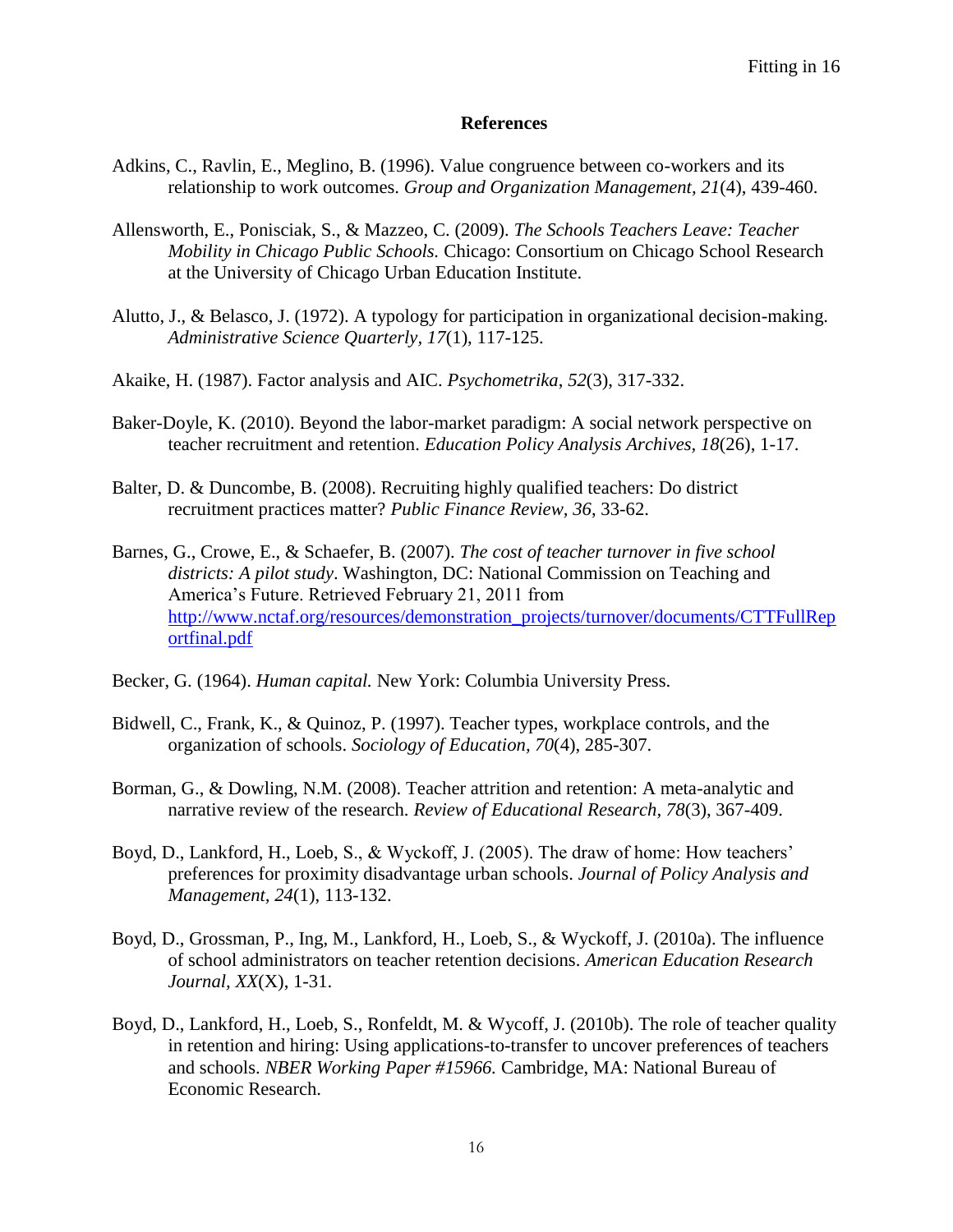- Bryk, A. & Schneider, B. (2002). *Trust in Schools: A Core Resource for Improvement.* New York: Russell Sage Foundation.
- Cable, D., & Judge, T. (1996). Person-organization fit, job choice decisions, and organizational entry. *Organizational Behavior and Human Decision Processes, 67*(3), 294-311.
- Caldwell, D. & O'Reilly, C. (1990). Measuring person-job fit with a profile-comparison process. *Journal of Applied Psychology, 75*(6), 648-657.
- Cannata, M. (2010). Understanding the teacher job search process: Espoused preferences and preferences in use. *Teachers College Record, 112*(12), 2889-2934.
- Chatman, J. (1989). Improving interactional organizational research: A model of personorganization fit. *Academy of Management Review, 14*(3), 333-349.
- Clotfelter, C., Glennie, E., Ladd, H., & Vigdor, J. (2008). Would higher salaries keep teachers in high-poverty schools? Evidence from a policy intervention in North Carolina. *Journal of Public Economics, 92*(5-6), 1352-1370.
- Costello, A. & Osborne, J. (2005). Best practices in exploratory factor analysis: Four recommendations for getting the most from your data. *Practical Assessment, Research, and Evaluation, 10*(7), 1-9.
- Dalton, D., & Todor, W. (1979). Turnover turned over: An expanded and positive perspective. *Academy of Management Review, 4*, 225-235.
- Dalton, D., & Todor, W., & Krackhardt, D. (1982). Turnover overstated: The functional taxonomy. *Academy of Management Review, 7*, 117-123.
- Daly, T., Keeling, D., Grainger, R., & Grundies, A. (2008). *Mutual Benefits: New York City's Shift to Mutual Consent in Teacher Hiring*. New York: The New Teacher Project.
- DiStefano, C., Zhu, M., & Mindrila, D. (2009). Understanding and using factor scores: Considerations for the applied researcher. *Practical Assessment, Research, and Evaluation, 14*(20), 1-11.
- Edwards, J. (1991). Person-job fit: A conceptual integration, literature review, and methodological critique. In C.L. Cooper & I.T. Robertson (Eds.). *International Review of Industrial Organizational Psychology* (Volume 6, pp. 283-357). Chichester, England: Wiley.
- Fabrigar, L., Wegener, D., MacCallum, R., Strahan, E. (1999). Evaluating the use of exploratory factor analysis in psychological research. *Psychological Methods, 4*(3), 272-299.

Feng, L., Figlio, D., & Sass, T. (2010). School accountability and teacher mobility. *NBER*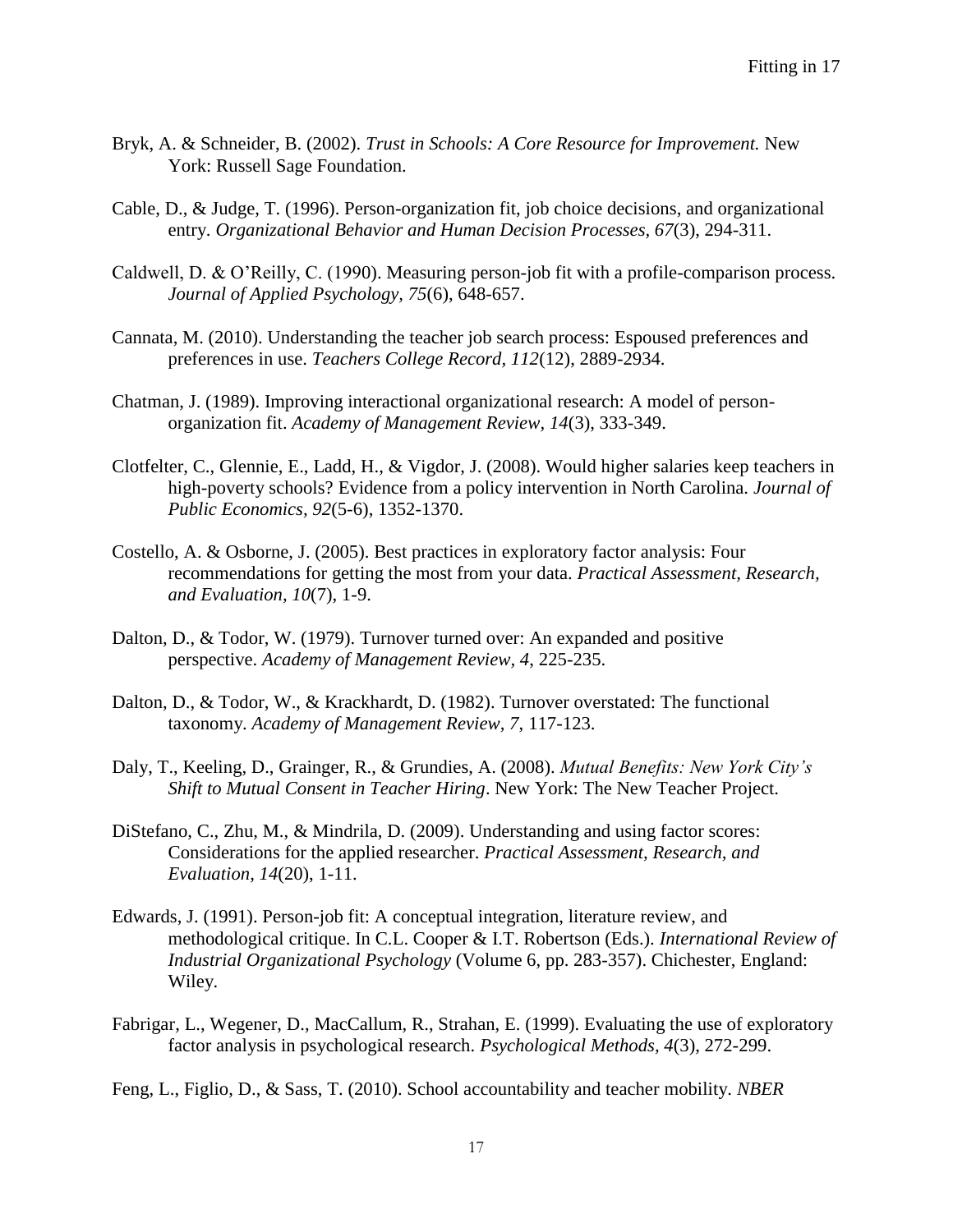*Working Paper 16070*. Washington, DC: National Bureau for Economic Research.

- Feng, L. & Sass, T. (2008). *Teacher Quality and Teacher Mobility*. Unpublished manuscript. Tallahassee, FL: Florida State University. Retrieved February 27, 2011 from [http://econ.as.nyu.edu/docs/IO/14691/Sass\\_1\\_20100419.pdf.](http://econ.as.nyu.edu/docs/IO/14691/Sass_1_20100419.pdf)
- Ferris, G., Youngblood, S., & Yates, V. (1985). Personality, training performance, and withdrawal: A test of the person-group fit hypothesis for organizational newcomers. *Journal of Vocational Behavior, 27*, 377-388.
- Frank, K., & Zhao, Y. (2005). Subgroups as a meso-level entity in the social organization of schools. In L.W. Hedges & B. Schneider (Eds.), *The Social Organization of Schooling* (pp.279-318). New York: Russell Sage Foundation.
- George, N., George, M., Gersten, R., & Grosenick, J. (1995). To stay or leave? An exploratory study of teachers of students with emotional and behavioral disorders. *Remedial and Special Education. 16*(4), 227–236.
- Glazerman, S., Dolfin, S., Bleeker, M., Johnson, A., Isenberg, E., Lugo-Gil, J., & Grider, M. (2008). *Impacts of Comprehensive Teacher Induction: Results from the First Year of a Randomized Controlled Study.* Washington, DC: Institute of Education Sciences.
- Glazerman, S., Isenberg, E., Dolfin, S., Bleeker, M., Johnson, A., Grider, M., & Jacobus., M. (2010). *Impacts of Comprehensive Teacher Induction: Final Results from a Randomized Controlled Study*. Washington, DC: Institute of Education Sciences.
- Good, L. & Nelson, D. (1971). Effects of person-group and intragroup attitude similarity on perceived group attractiveness and cohesiveness. *Psychonomic Science, 25*(4), 215-217.
- Goldhaber, D., Gross, B., & Player, D. (2010). Teacher career paths, teacher quality, and persistence in the classroom: Are public schools keeping their best? *CEDR Working Paper # 2010-2*. Retrieved February 18, 2011 from [http://www.cedr.us/papers/working/CEDR%20WP%202010-](http://www.cedr.us/papers/working/CEDR%20WP%202010-2_Teacher%20Career%20Paths%20%288-20-10%29.pdf) [2\\_Teacher%20Career%20Paths%20%288-20-10%29.pdf.](http://www.cedr.us/papers/working/CEDR%20WP%202010-2_Teacher%20Career%20Paths%20%288-20-10%29.pdf)
- Grissom, J. (2011). Can good principals keep teachers in disadvantaged schools? Linking principal effectiveness to teacher satisfaction and turnover in hard-to-staff environments. *Teachers College Record, 113*(11).
- Grossman, P.L., & Thompson, C. (2004). District policy and beginning teachers: A lens on teacher learning. *Educational Evaluation and Policy Analysis, 26*(4), 281-301.
- Guarino, C., Santibanez, L., Daley, G. (2006). Teacher recruitment and retention: A review of the recent empirical literature. *Review of Educational Research, 76*(2), 173-208.
- Guin, K. (2004). Chronic teacher turnover in urban elementary schools. *Education Policy*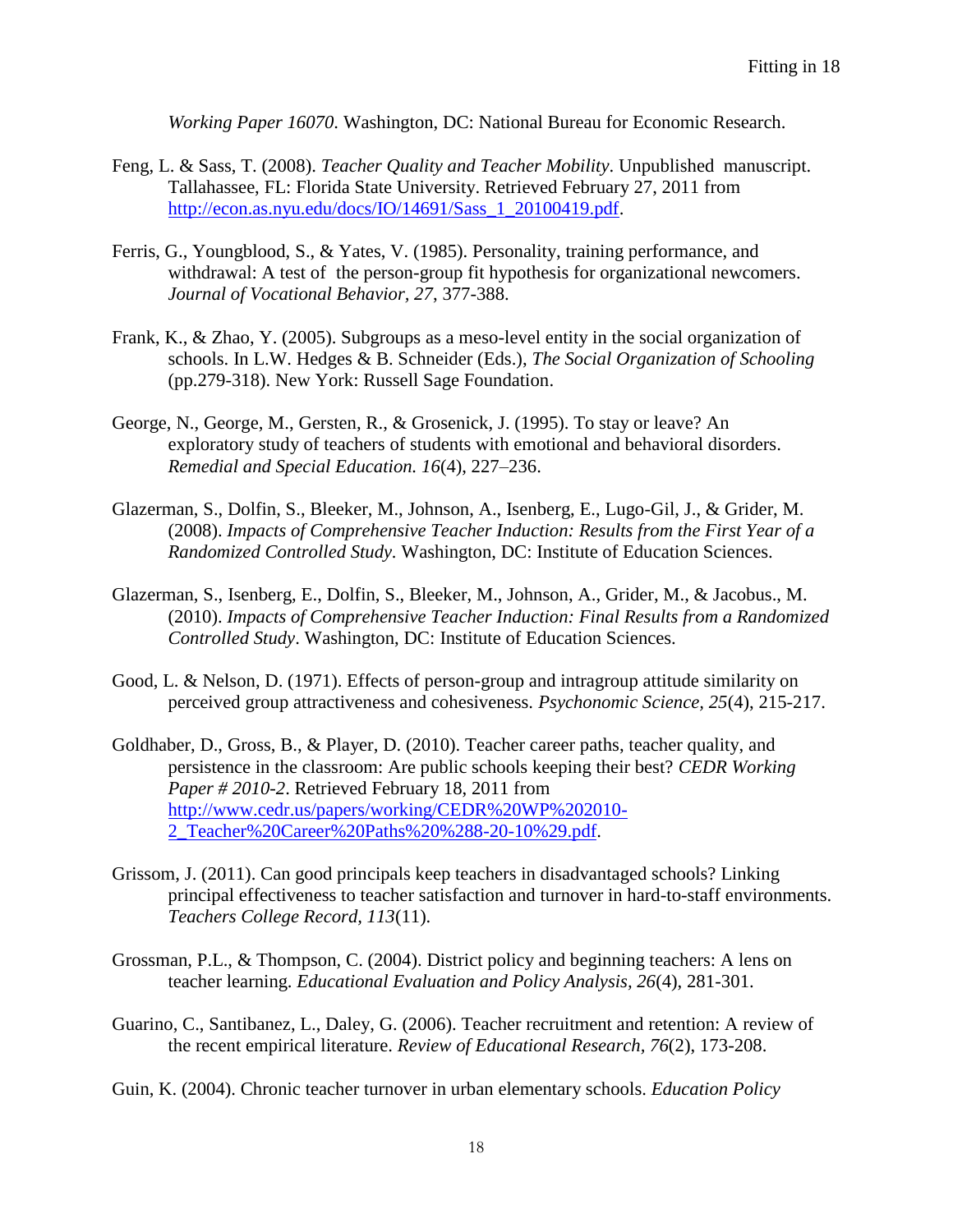*Analysis Archives, 12*(42), 1-30.

- Hanushek, E., Kain, J., & Rivkin, S. (2002). Why public schools lose teachers. *Journal of Human Resources, 39*(2), 326-354.
- Hanushek, E., Kain, J., O'Brien, D. & Rivkin, S. (2005). The market for teacher quality. *NBER Working Paper #11154*. Cambridge, MA: National Bureau of Economic Research.
- Hausknecht, J., Rodda, J., & Howard, M. (2009). Targeted employee retention: Performancebased and job-related reasons for staying. *Human Resources Management, 48*(2), 269- 288.
- Hausknecht, J. & Trevor, C. (2011). Collective turnover at the group, unit, and organizational levels: Evidence, issues, and implications. *Journal of Management, 37*(1), 352-388.
- Hoffman, B. & Woehr, D. (2006). A quantitative review of the relationship between personorganization fit and behavioral outcomes. *Journal of Vocational Behavior, 68*(3), 389- 399.
- Imazeki, J. (2005). Teacher salaries and teacher attrition: How much is enough? *Economics of Education Review*, *24*, 431–449.
- Ingersoll, R. (2001). Teacher turnover and teacher shortages: An organizational analysis. *American Educational Research Journal, 38*(3), 499-534.
- Ingersoll, R., & Smith, T. (2003). The wrong solution to the teacher shortage. *Educational Leadership, 60*(8), 30-33.
- Ingersoll, R. & May, H. (2010). *The Magnitude, Destinations, and Determinants of Mathematics and Science Teacher Turnover. CPRE Research Report # RR-66.* Philadelphia: Consortium for Policy Research in Education, University of Pennsylvania. Retrieved February 22, 2011 from http://repository.upenn.edu/cgi/viewcontent.cgi?article=1222&context=gse\_pubs.
- Ingle, W.K. (2009). Teacher quality and attrition in a US school district. *Journal of Educational Administration, 47*(5), 557-585.
- Iverson, R., & Zatzick, C. (2011). The effects of downsizing on labor productivity: The value of showing consideration for employees' morale and welfare in high-performance work systems. *Human Resource Management, 50*(1), 29-44.
- Jackson, C.K. (2010). Match quality, worker productivity, and worker mobility: Direct evidence from teachers. *NBER Working Papers #15990*. Cambridge, MA: National Bureau of Economic Research.

Jackson, C.K. & Bruegman, E. (2009). Teaching students and teaching each other: The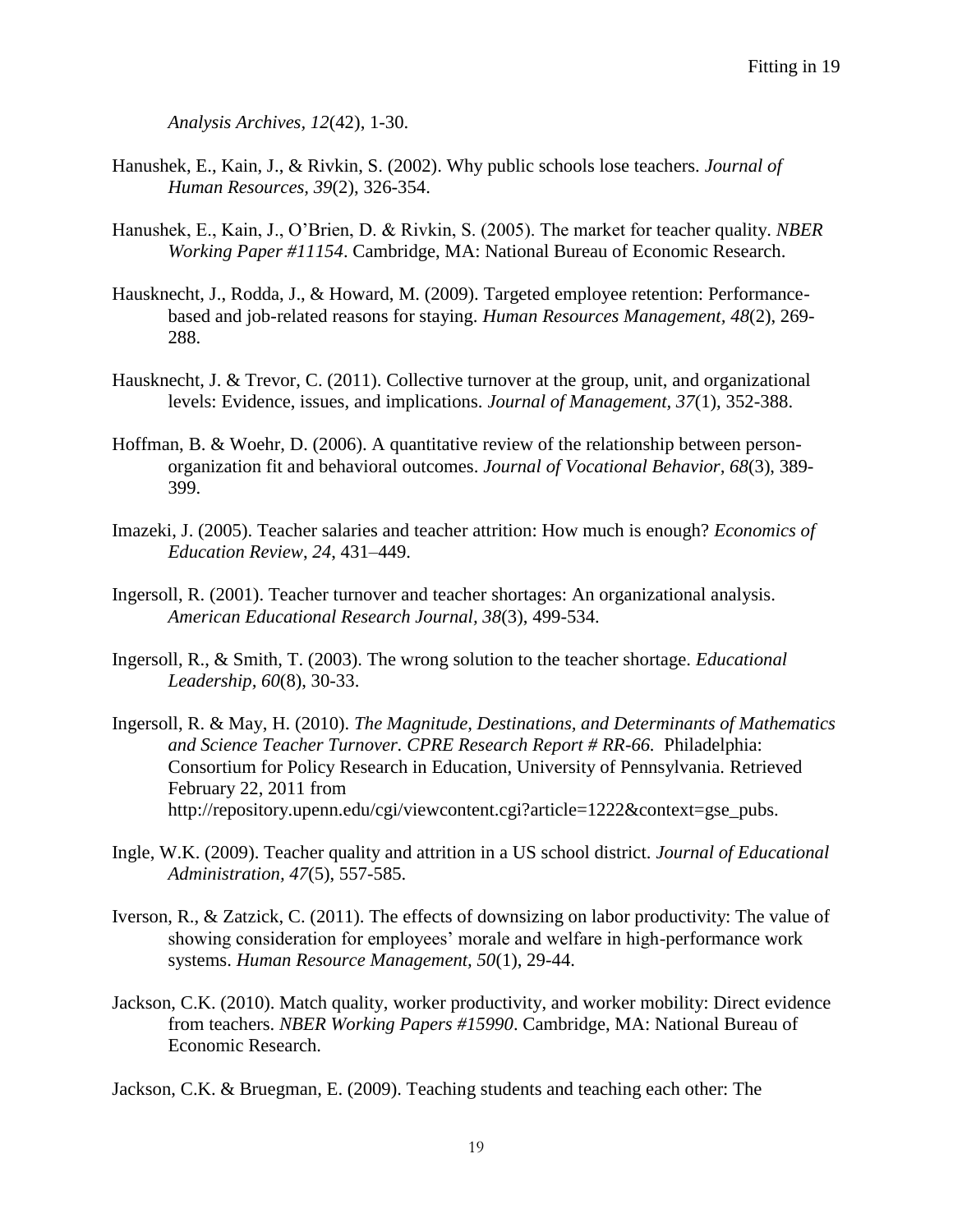importance of peer learning for teachers. *ILR Collection Working Papers.* Ithaca, NY: Cornell University. Retrieved October 2, 2009 from [http://digitalcommons.ilr.cornell.edu/workingpapers/77.](http://digitalcommons.ilr.cornell.edu/workingpapers/77)

- Johnson, S.M. & Birkeland, S. (2003). Pursuing a "sense of success": New teachers explain their career decisions. *American Educational Research Journal, 40*(3), 581-617.
- Johnson, S.M. & The Project on the Next Generation of Teachers. (2004). *Finders and Keepers: Helping New Teachers Survive and Thrive in our Schools*. San Francisco: John Wiley & Sons, Inc.
- Kammeyer-Mueller, J.D., & Wanberg, C.R. (2003). Unwrapping the organizational entry process: Disentangling multiple antecedents and their pathways to adjustment. *Journal of Applied Psychology, 88*(5), 779-794*.*
- Kane, T., & Staiger, D. (2008). Estimating teacher impacts on student achievement: An experimental evaluation. *NBER Working Paper #14607*. Cambridge, MA: National Bureau for Economic Research.
- Kardos, S. & Johnson, S.M. (2010). New teachers' experiences of mentoring: The good, the bad, and the inequity. *Journal of Educational Change, 11*(1), 23-44.
- Keesler, V. (2010). Teacher turnover and undersupply: A school organizational analysis. (Doctoral Dissertation). Retrieved from ProQuest Digital Dissertations database. (Publication No. 3435192).
- Kellough, E., & Osuna, W. (1995). Cross-agency comparisons of quit rates in the federal service. *Review of Public Personnel Administration*, *15,* 58–68.
- Krieg, J. (2006). Teacher quality and attrition. *Economics of Education Review, 25*(1), 13-27.
- Kristof, A. (1996). Person-organization fit: An integrative review of its conceptualizations, measurement, and implications. *Personnel Psychology*, *49*(1), 1-49.
- Kristof-Brown, A., Jansen, K., & Colbert, E. (2002). A policy-capturing study of the simultaneous effects of fit with jobs, groups, and organizations. *Journal of Applied Psychology, 87*(5), 985-993.
- Kristof-Brown, A., Zimmerman, R., & Johnson, E. (2005). Consequences of individuals' fit at work: A meta-analysis of person-job, person-organization, person-group, and personsupervisor fit. *Personnel Psychology, 58*(2)*,* 281-342.
- Ladd, H. (2009). Teachers' perceptions of their working conditions: How predictive of policyrelevant outcomes. *National Center for Analysis of Longitudinal Data in Education Research Working Paper 33.* Washington, DC: CALDER.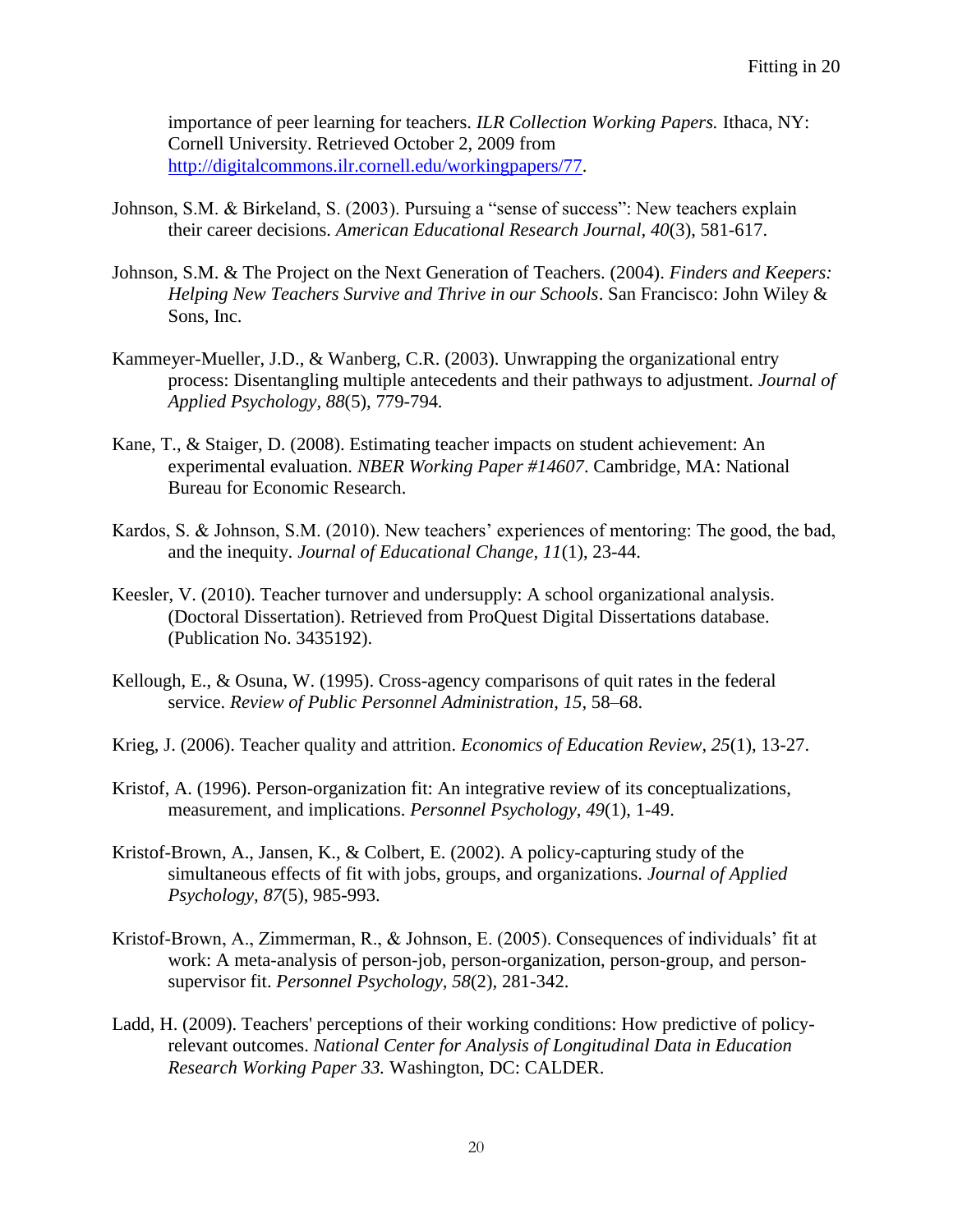- Lauver, K., & Kristof-Brown, A. (2001). Distinguishing between employees' perceptions of person-job and person-organization fit. *Journal of Vocational Behavior, 59*(3), 454-470.
- Liu, E. & Johnson, S.M. (2006). New teachers' experiences of hiring: Late, rushed, and information-poor. *Educational Administration Quarterly, 42*(3), 324-360.
- McCulloch, M., & Turban, D. (2007). Using person-organization fit to select employees for high-turnover jobs. *International Journal of Selection and Assessment, 15*(1), 63-71.
- McElroy, J., Morrow, P. & Rude, S. (2001). Turnover and organizational performance: A comparative analysis of the effects of voluntary, involuntary, and reduction-in-force turnover. *Journal of Applied Psychology, 86*, 1294–1299.
- March, J. & Simon, H. (1958). *Organizations*. New York: Wiley.
- Meier, K., & Hicklin, A. (2008). Employee turnover and organizational performance: Testing a hypothesis from classical public administration. *Journal of Public Administration Research and Theory, 18*(4), 573-590.
- Menard, S. (2002). *Applied Logistic Regression Analysis: Second Edition*. Thousand Oaks, CA: Sage Publications.
- Mosher, W., & Kingsley, J.D. (1936). *Public personnel administration*. New York: Harper and Brothers.
- Murnane, R., & Willet, J. (1988). The career paths of teachers: Implications for teacher supply and methodological lessons for research. *Educational Researcher, 17*(6), 22-30.
- Nataraj Kirby, S. & Hudson, L. (1991). Sources of teacher supply: Some new evidence from Indiana. *Educational Evaluation and Policy Analysis, 13*(3), 256-268.
- National Center for Education Statistics. (n.d.). *2003-2004 SASS Methods and Procedures.* Retrieved from<http://nces.ed.gov/surveys/sass/methods0304.asp#frame> on September 10, 2009.
- National Center for Education Statistics. (2007a). *Documentation for the 2003-2004 Schools and Staffing Survey. NCES 2007-337.* Washington, DC: U.S. Department of Education.
- National Center for Education Statistics. (2007b). *Documentation for the 2004-2005 Teacher Follow-up Survey. NCES 2007-349.* Washington, DC: U.S. Department of Education.
- National Commission on Teaching and America's Future. (2003). *No dream denied: A pledge to America's children.* Retrieved February 27, 2010 from <http://www.utofp.org/FormsandDocuments/NoDreamDenied.pdf>

Nye, B., Konstantopoulos, S., & Hedges, L. (2004). How large are teacher effects? *Educational*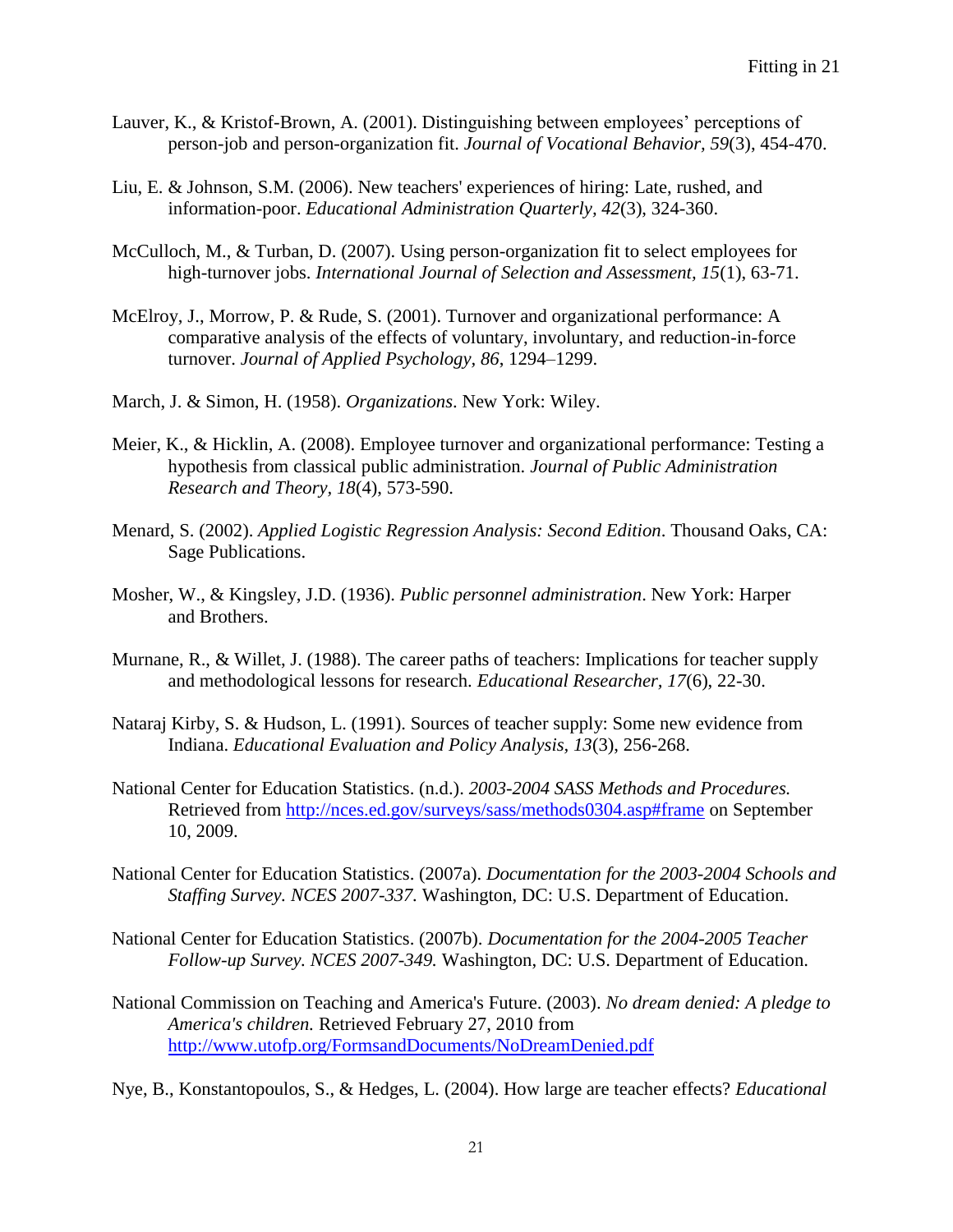*Evaluation and Policy Analysis, 26*(3), 237-257.

- Ondrich, J., Pas, E., & Yinger, J. (2008). The determinants of teacher attrition in upstate New York. *Public Finance Review, 36*(1), 112-144.
- Piasentin, K., & Chapman, D. (2006). Subjective person-organization fit: Bridging the gap between conceptualization and measurement. *Journal of Vocational Behavior, 69*(2), 202-221.
- Pil, F., & Leana, C. (2009). Applying organizational research to public school reform: The effects of teacher human and social capital on student performance. *Academy of Management Journal, 52*(6), 1101-1124.
- Pogodzinski, B. (2009). Collective bargaining and human resource policies: Effects on mentoring and commitment levels of novice teachers. (Doctoral Dissertation). Retrieved from ProQuest Digital Dissertations database. (Publication No. 3381321).
- Pogodzinski, B. (*under review)*. Socialization of novice teachers. *Journal of School Leadership*.
- Provasnik, S. & Dorfman, S. (2005). *Mobility in the Teacher Workforce: Findings from the Condition of Education 2005. NCES 2005-114.* Washington, DC: National Center for Education Statistics.
- Rainey, H. (2003). *Understanding and managing public organizations*. San Francisco, CA: Jossey-Bass.
- Rowan, B., Correnti, R., & Miller, R. (2002). What large-scale, survey research tells us about teacher effects on student achievement: Insights from the prospects study of elementary schools. *Teachers College Record, 104*(8)*,* 1525–1567.
- Rutledge, S., Harris, D., Thompson, C., & Ingle, W.K. (2008). Certify, blink, hire: An examination of the process and tools of teacher screening and selection. *Leadership and Policy in Schools, 7*(3), 237-263.
- Ryan, A.M. & Kristof-Brown, A. (2003). Focusing on personality in person-organization fit research: Unaddressed issues. Chapter 10 in Barrick, M. and Ryan, A. [Eds]. *Personality and work* (pp. 262-283). San Francisco: Jossey Bass.
- Rynes, S., & Barber, A. (1990). Applicant attraction strategies: An organizational perspective. *Academy of Management Review, 15*(2), 286–310.
- Schneider, B., Grogan, E., & Maier, A. (*in press*). Improving teacher quality: A sociological presage. In M. Hallinan (Ed.), *Frontiers in Sociology of Education.* New York: Springer.

Singh, K., & Billingsly, B. (1996). Intent to stay in teaching: Teachers of students with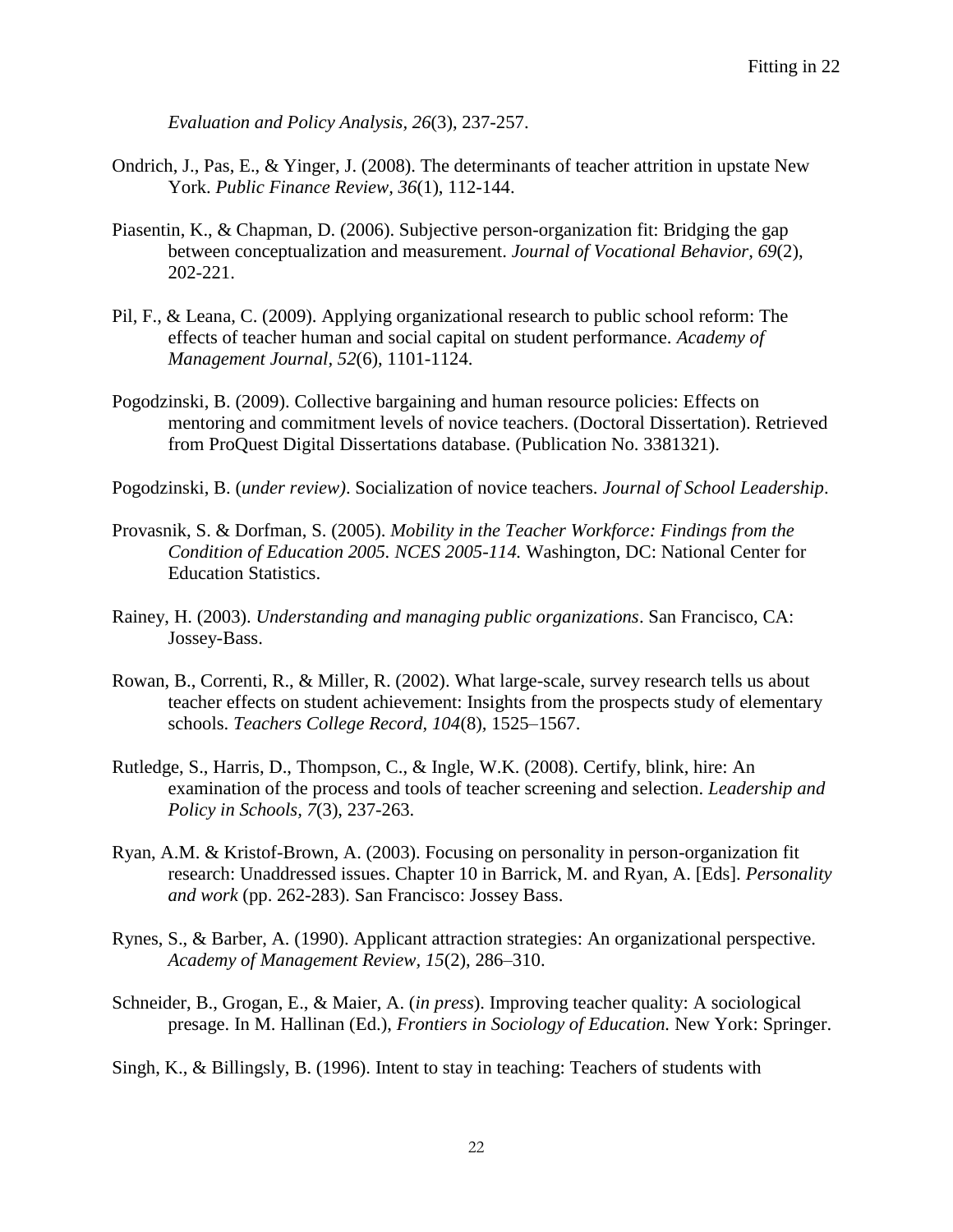emotional disorders versus other special educators. *Remedial and Special Education, 17*(1),37–47.

- Smith, T., & Ingersoll, R. (2004). Reducing teacher turnover: What are the components of effective induction? *American Educational Research Journal, 41*(3), 681-714.
- Tak, J. (2011). Relationships between various person-environment fit types and employee withdrawal behaviors: A longitudinal study. *Journal of Vocational Behavior, 78*(2), 315- 320*.*
- Texas Center for Educational Research. (2000). *The cost of teacher turnover*. Austin: Texas State Board for Educator Certification. Retrieved February 21, 2011 from: [http://www.tcer.org/research/index.aspx.](http://www.tcer.org/research/index.aspx)
- Theobald, N. (1990). An examination of the influence of personal, professional, and school district characteristics on public school teacher retention. *Economics of Education Review, 9*(3), 241-250.
- Tziner, A. & Birati, A. (1996). Assessing employee turnover costs: A revised approach. *Human Resource Management Review, 6*(2), 113-122.
- Watlington, E., Shockley, R., Guglielmino, P., & Felsher, R. (2010). The high cost of leaving: An analysis of the cost of teacher turnover. *Journal of Education Finance, 36*(1), 22-37.
- Wellman, B., & Frank, K. (2001). Network capital in a multi-level world: Getting support from personal communities. In R. Burt, N. Lin, & K. Cook (Eds.), *Social capital: Theory and research*: 1-33. Chicago: Aldine de Gruyter.
- West, B. (2008). Statistical and methodological issues in the analysis of complex sample survey data: Practical guidance for trauma researchers. *Journal of Traumatic Stress, 21*(5), 440- 447.
- West, B. (2009). *Issues in the Analysis of Complex Sample Survey Data: A CSCAR Workshop.*  Ann Arbor, MI: Center for Statistical Consultation and Research.
- Wheeler, A., Buckley, M., Halbesleben, J., Brouer, R. & Ferris, G. (2005). 'The elusive criterion of fit' revisited: toward an integrative theory of multidimensional fit. In Martocchio, J. (Ed.), *Research in Personnel and Human Resource Management, Vol. 24:* 265-304. Greenwich, CT: Elsevier/JAI Press.
- Wheeler, A., Coleman Gallagher, V., Brouer, R., & Sablynski, C. (2007). When personorganization (mis)fit and (dis)satisfaction lead to turnover: The moderating role of perceived job mobility. *Journal of Managerial Psychology, 22*(2), 203-219.

Wright, P., Horn, S., & Sanders, W. (1997). Teacher and classroom context effects on student